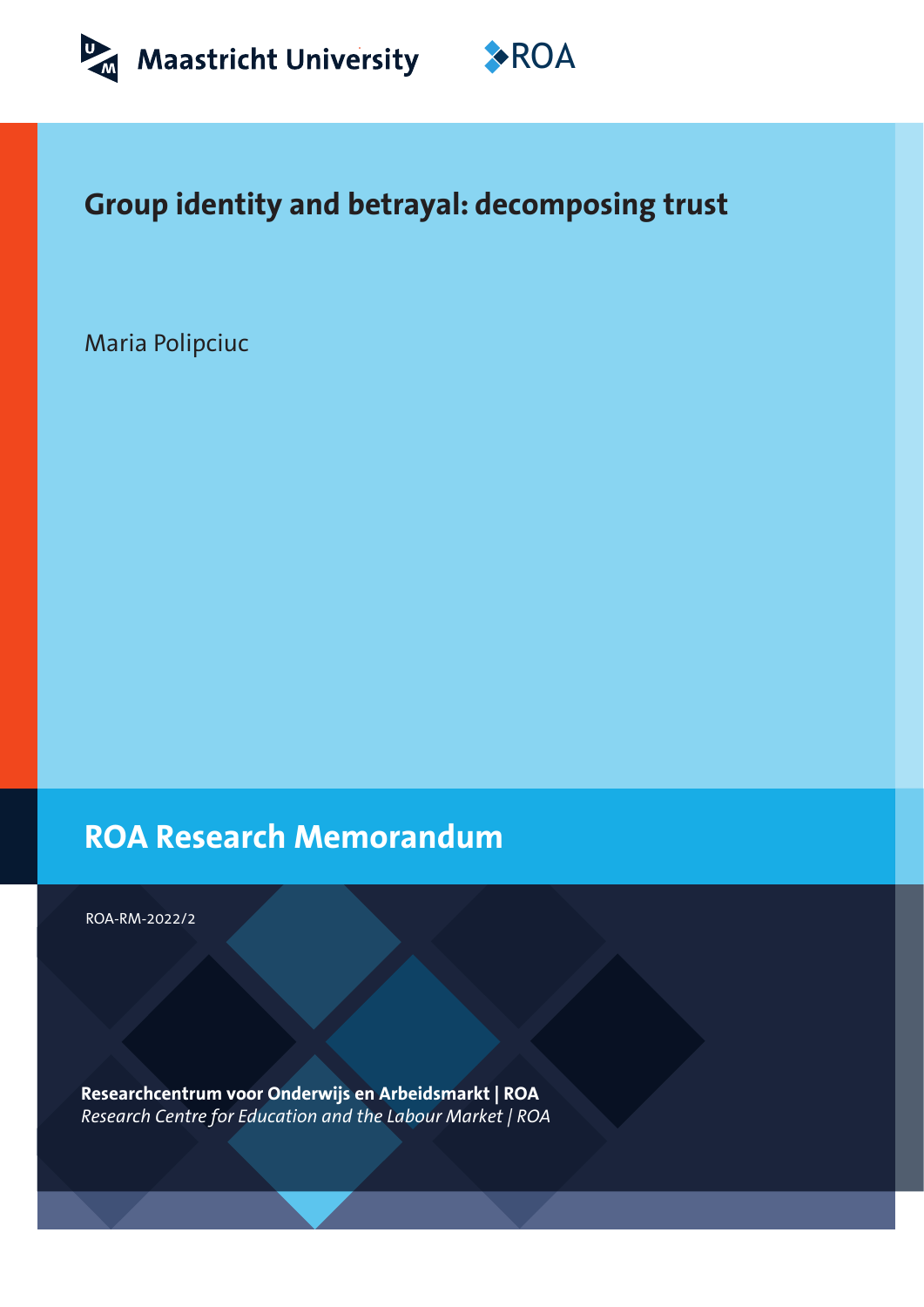# **Group identity and betrayal: decomposing trust**

Maria Polipciuc

ROA-RM-2022/2 May 2022

**Research Centre for Education and the Labour Market** Maastricht University P.O. Box 616, 6200 MD Maastricht, The Netherlands T +31 43 3883647

secretary-roa-sbe@maastrichtuniversity.nl www.roa.nl

ISSN: 2666-8823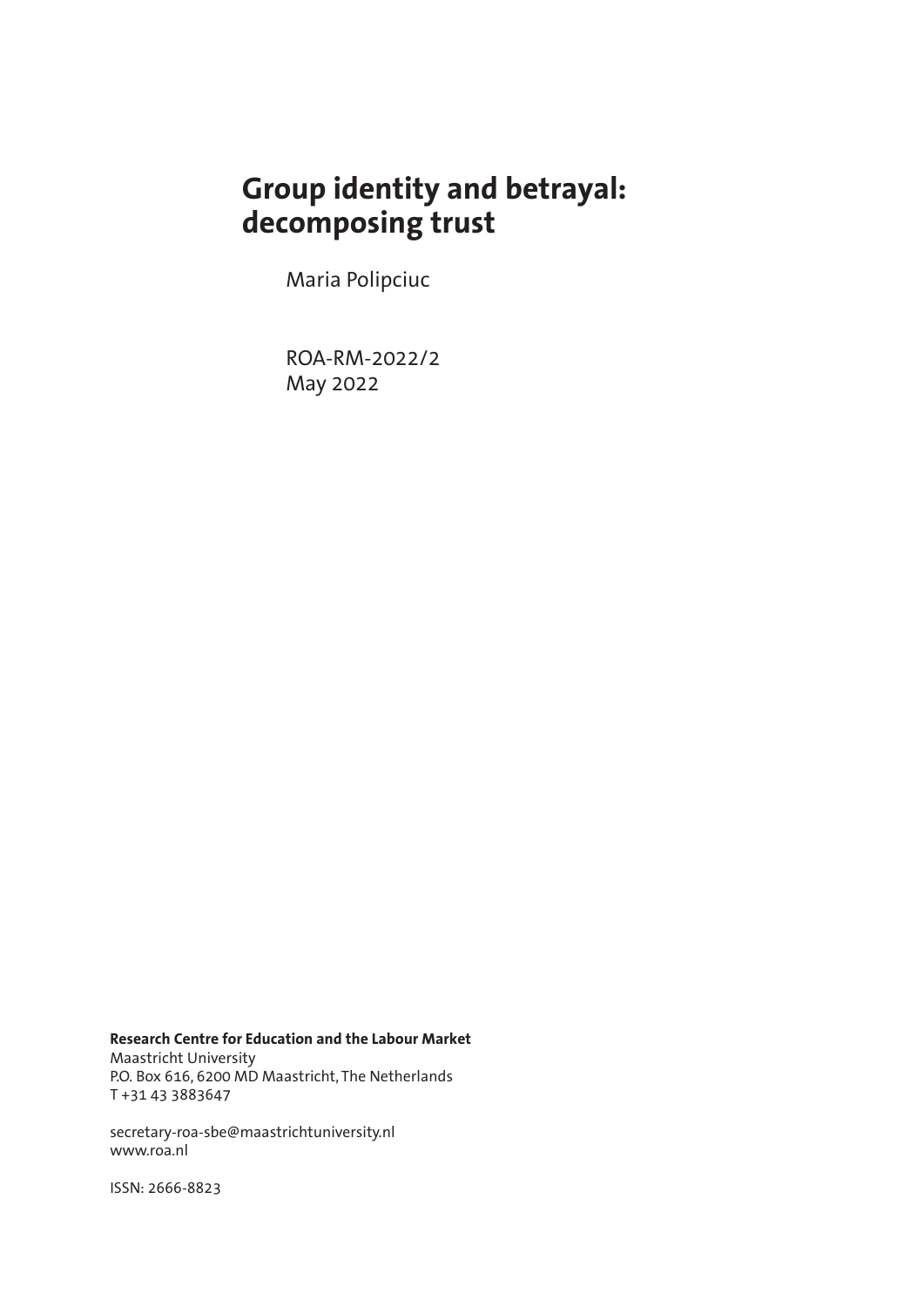## **Abstract**

### **Group identity and betrayal: decomposing trust',"**

Betrayal aversion is an important factor in the decision to trust. Trust in members of one's own social group (ingroup members) is often higher than that in members of other groups (outgroup members). In this paper, I study (i) how betrayal aversion contributes to in-/outgroup discrimination in trust and (ii) how this contribution evolves as social groups solidify.

I run two very similar laboratory experiments, first shortly after individuals have been randomly assigned to social groups (outside the laboratory), and seven months later. I find a null result: there is no intergroup discrimination in betrayal aversion, at neither point in time. In the first experiment, betrayal aversion is positive, and does not differ towards in- versus outgroup members. In the second experiment, I find no betrayal aversion. At this time, a subsample of participants trusts ingroup members more, but only in the first of two trusting decisions they make. Factors other than betrayal aversion—such as beliefs about trustworthiness and outcome-based social preferences—seem to explain this ingroup bias in trust.

I suggest a couple of potential explanations for the lack of betrayal aversion in the second experiment.

JEL classification: C72, C91, J15, J16 Keywords: Trust, betrayal aversion, social identity, experiment

Maria Polipciuc Vienna University of Business and Economics and Maastricht University Institute for Markets and Strategy Welthandelsplatz 1, Building D5 1020 Vienna maria.polipciuc@wu.ac.at

Go to https://doi.org/10.17026/dans-xyw-9e4r to visit the page for additional materials.

<sup>\*\*</sup> First and foremost, I thank Martin Strobel for his generous and kind supervision. Raymond Montizaan, Frauke Meyer, and Frauke Stehr offered valuable feedback. I thank seminar audiences at Maastricht University, RWTH Aachen University, conference participants at the 2018 ESA World Meeting in Berlin and at the 2018 M-BEES in Maastricht. I also thank Kelly Geyskens for the opportunity to run the experiments. Joey Mak was an extremely helpful contact at the Administration Office. Miruna Coteţ, Alexandra Franzen, Ferdinand Pieroth and Lars Wittrock provided excellent research assistance with running the experiments. Discussions with Nickolas Gagnon and Henrik Zaunbrecher helped shape the ideas in this paper. The author gratefully acknowledges support from an A.SK Fellowship.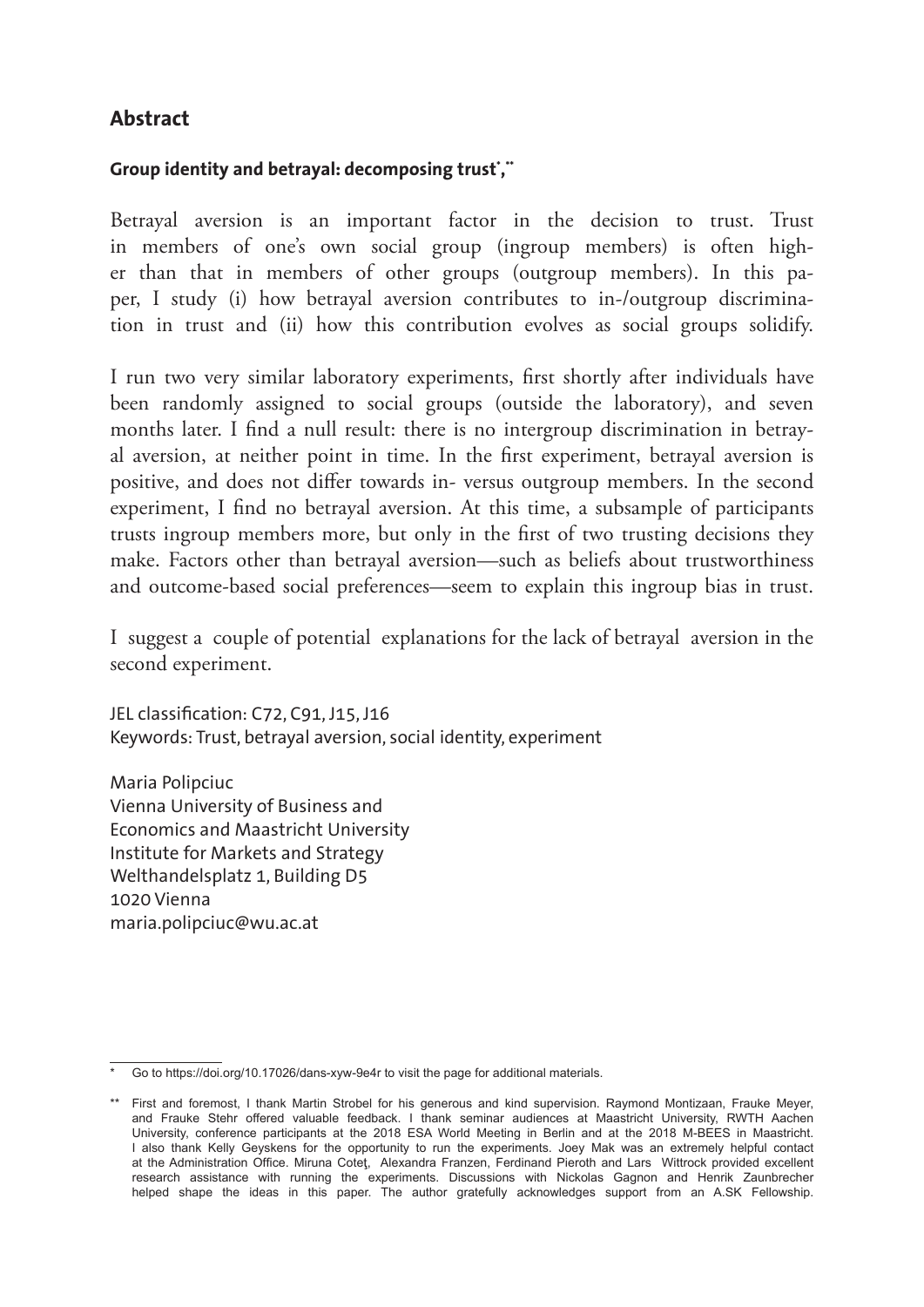## 1 Introduction

Trust is essential for economic and social interactions. Many contracts are incomplete and difficult to enforce, and thus depend crucially on trust [\(Arrow, 1974;](#page-29-0) [Schwerter and Zimmermann, 2020\)](#page-32-0). Trust is positively correlated with a host of economic outcomes, ranging from the macro level, such as economic growth [\(La Porta et al., 1997;](#page-32-1) [Zak and Knack, 2001\)](#page-33-0) or volume of international trade [\(Guiso et al., 2009\)](#page-31-0), to the personal level, such as personal income [\(Butler et al.,](#page-30-0) [2016\)](#page-30-0).

There is ample evidence that social distance influences trust. Most experimental studies find homophily (ingroup bias and/or outgroup discrimination) in trust: individuals trust members of their own group (ingroup members) more than members of other groups (outgroup members) [\(Glaeser et al., 2000;](#page-31-1) [Hargreaves Heap](#page-32-2) [and Zizzo, 2009;](#page-32-2) [Etang et al., 2010;](#page-31-2) [Brandts and Charness, 2011;](#page-30-1) [Guillen and Ji,](#page-31-3) [2011;](#page-31-3) [Binzel and Fehr, 2013;](#page-29-1) [Chuah et al., 2013;](#page-30-2) [Falk and Zehnder, 2013\)](#page-31-4).<sup>[1](#page-3-0)</sup> One way to examine why this is the case is to look at how social distance influences the determinants of trust. These can be split into individual determinants (beliefs and preferences) and institutional determinants (features of the environment in which the interaction takes place).

In this paper, I focus on an individual determinant, betrayal aversion, which many studies find to be important for trusting decisions [\(Bohnet and Zeckhauser,](#page-30-3) [2004;](#page-30-3) [Aimone et al., 2015;](#page-29-2) [Fairley et al., 2016;](#page-31-5) [Quercia, 2016;](#page-32-3) [Bacine and Eckel,](#page-29-3) [2018;](#page-29-3) [Butler and Miller, 2018;](#page-30-4) [Polipciuc and Strobel, 2022,](#page-32-4) this list is not exhaustive). [Aimone et al.](#page-29-2) [\(2015\)](#page-29-2) define betrayal aversion as "disutility from the experience, anticipation or observation of non-reciprocated trust". Later studies show betrayal aversion is a preemptive reaction to the perceived (malevolent) intentions of the opponent [\(Butler and Miller, 2018;](#page-30-4) [Polipciuc and Strobel, 2022\)](#page-32-4). Based on these results, in this paper I consider betrayal aversion to be an intention-based social preference. Intention-based social preferences are one of the types of individual determinants of trust [\(Cox, 2004;](#page-30-5) [Fehr, 2009;](#page-31-6) [Stanca et al., 2009;](#page-33-1) [Strassmair, 2009;](#page-33-2) [Johnsen and Kvaløy, 2016\)](#page-32-5), together with beliefs about the opponent's trustworthiness [\(Ashraf et al., 2006;](#page-29-4) [Sapienza et al., 2013;](#page-32-6) [Costa-Gomes et al., 2014\)](#page-30-6) and

<span id="page-3-0"></span><sup>&</sup>lt;sup>1</sup>There is however large variation depending on the type of group identity used. Some studies do not find in-/outgroup discrimination in trust [\(Fershtman and Gneezy, 2001;](#page-31-7) Güth et al., 2008). For more details, see a survey of the economics literature on group identity and discrimination in trust and trustworthiness of the last 20 years [\(Li, 2020,](#page-32-8) p. 11–12) and the meta-analyses of discrimination in experiments by [Balliet et al.](#page-29-5) [\(2014\)](#page-29-5) and [Lane](#page-32-9) [\(2016\)](#page-32-9).

[Lane](#page-32-9) [\(2016\)](#page-32-9) finds that in-/outgroup discrimination in economic games is strongest when individuals belong to socially or geographically distinct groups. [Balliet et al.](#page-29-5) [\(2014\)](#page-29-5)—who include experiments across the social sciences, but whose inclusion criteria drop two-thirds of the economics studies in [Lane](#page-32-9) [\(2016\)](#page-32-9)— find that discrimination by trust game senders is larger than that by dictators in dictator games.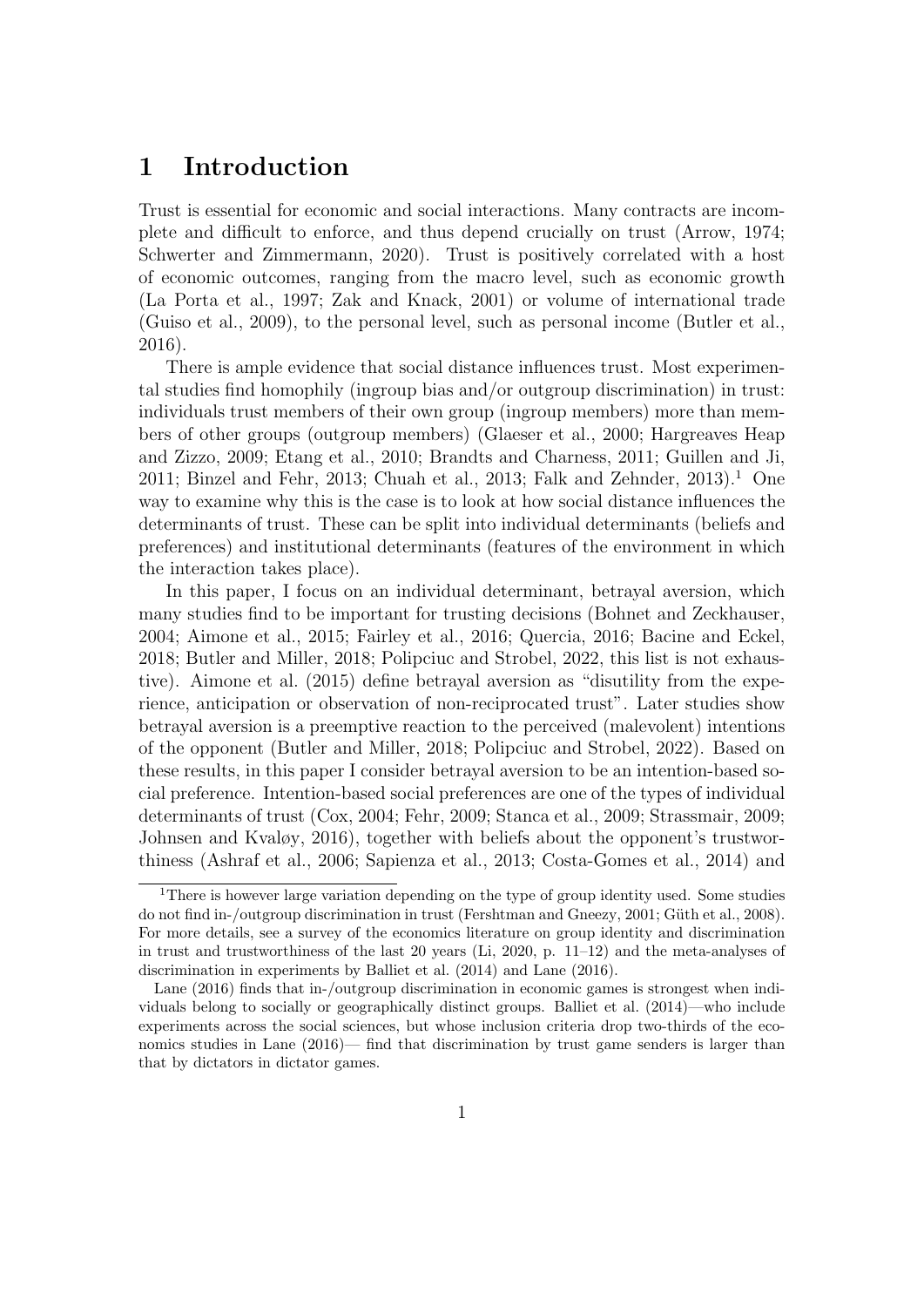outcome-based social preferences [\(Cox, 2004;](#page-30-5) [Ashraf et al., 2006;](#page-29-4) [Sapienza et al.,](#page-32-6)  $2013$  $2013$ ).<sup>2</sup> While there is evidence of ingroup bias in beliefs about trustworthiness and outcome-based social preferences (see [Li, 2020,](#page-32-8) for a review), I am aware of only one study examining the influence of social distance on betrayal aversion: [Bacine and Eckel](#page-29-3) [\(2018\)](#page-29-3), which I present in subsection [2.3.](#page-9-0)

I use two laboratory experiments to study how trust and betrayal aversion vary with the identity of the opponent (ingroup/outgroup) in a binary trust game [\(Bohnet and Zeckhauser, 2004\)](#page-30-3). The first experiment takes place a month after groups were formed through random assignment (at T1), and the second one seven months later (at  $T2$ ).<sup>[3](#page-4-1)</sup> This way, I can measure the impact of betrayal aversion to in-/outgroup members on trust when identity is new and carries little meaning and later on, when it is more defined. I find positive, non-discriminatory trust and betrayal aversion at T1. At T2, there is no discrimination in trust in the aggregate, and betrayal aversion is not significantly different from zero (and nondiscriminatory). Exploratory analysis at T2 shows that a subgroup of trustors has an ingroup bias in trust in the first of the two decisions they make. This stems not from differential betrayal aversion, but from differences in a component which jointly measures risk aversion, reactions to beliefs about trustworthiness, and outcome-based social preferences. As a result, in neither experiment is there discrimination in betrayal aversion.

This paper has three main contributions. First, it adds to the literature on individual determinants of intergroup discrimination in trust. The results in this paper suggest that risk preferences, beliefs about trustworthiness and outcomebased social preferences (such as altruism) play a bigger role than betrayal aversion in the decision to trust.

Second, in light of the null result at T2, where I did not find betrayal aversion, this paper raises the question whether betrayal aversion is robust to a more stringent identification like the one used in this paper (the design was adapted from [Aimone and Houser, 2012\)](#page-29-6). I identify betrayal aversion as a residual, after ensuring individual trustors' subjective beliefs are constant across treatments within an opponent type (in- or outgroup). This avoids potential confounding factors should trustors not be expected utility maximizers.<sup>[4](#page-4-2)</sup> The original design used by most papers which find betrayal aversion is incentive-compatible under the assumption that trustors do not violate the Substitution Axiom of expected utility. However, this violation has been shown empirically to be rather common [\(Starmer, 2000;](#page-33-3)

<span id="page-4-0"></span><sup>2</sup>Some studies find risk attitudes to be a determinant of trust e.g. in the treatment comparison approach in citeEngelmann2021, while others do not e.g. [Ashraf et al.](#page-29-4) [\(2006\)](#page-29-4).

<span id="page-4-1"></span><sup>3</sup>The groups—which are social groups of students—exist outside the lab. Random assignment to a group is done independently of this study. More details about the setting and the groups are available in Appendix [A.](#page-34-0)

<span id="page-4-2"></span><sup>4</sup> I present the design in detail in Section [3.](#page-10-0)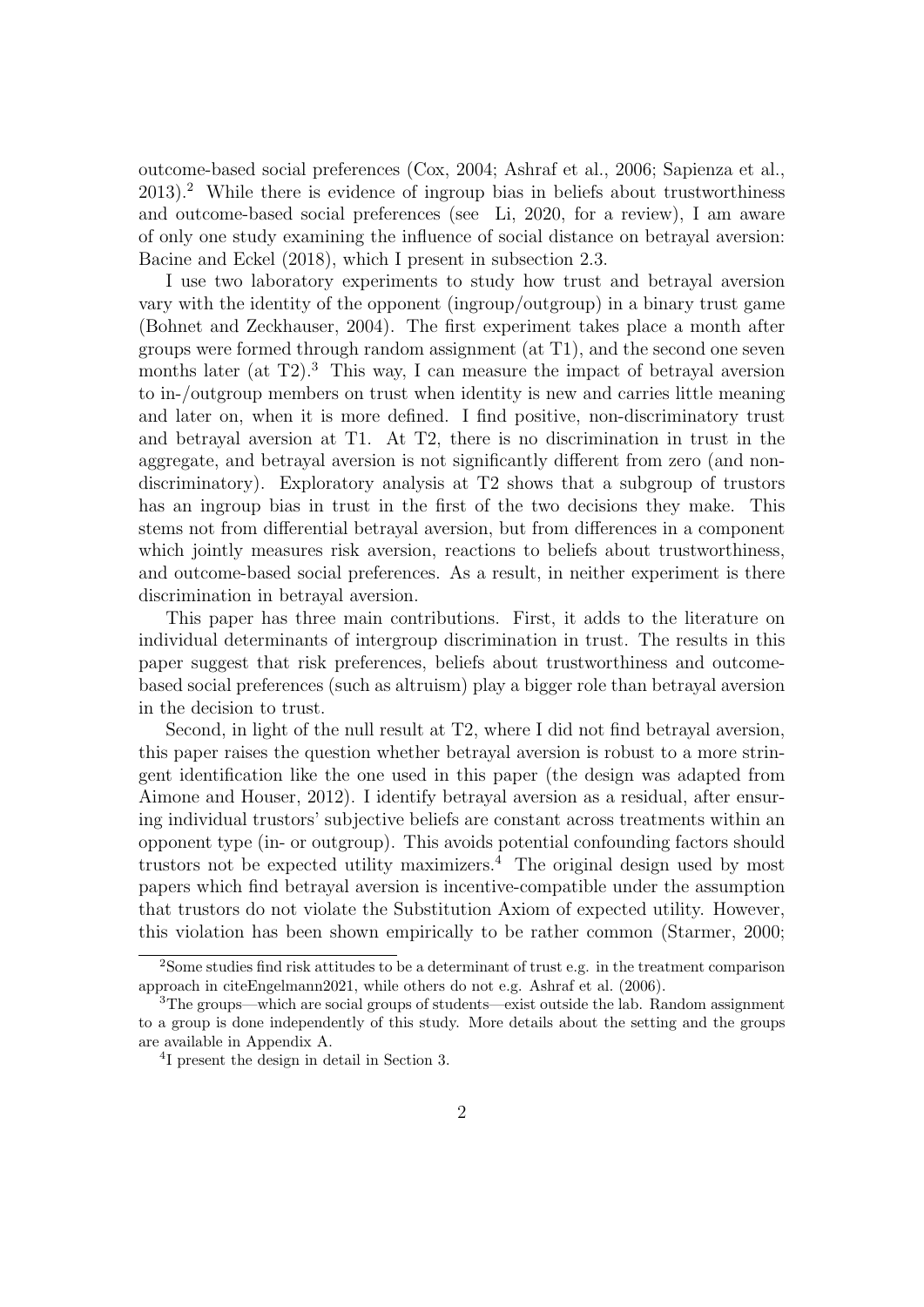[Li et al., 2020,](#page-32-10) p. 275). Future studies should replicate the findings on betrayal aversion using this more stringent definition.

Third, the strategy used in this paper to measure betrayal aversion is potentially useful for other experimental studies wishing to disentangle statistical from taste-based discrimination in settings with uncertainty.[5](#page-5-0) [Bohren et al.](#page-30-7) [\(2019\)](#page-30-7) show that one can properly identify these components when there is uncertainty by designing a control treatment which keeps *subjective* beliefs constant (instead of objective probabilities of the opponent's behavior). Here, since betrayal aversion towards an opponent type is identified while keeping subjective beliefs constant across treatments, it corresponds to the intention-based portion of taste-based discrimination.<sup>[6](#page-5-1)</sup>

I conclude that there is no evidence of taste-based discrimination in trust due to intention-based social preferences, neither at T1, nor at T2. With time, a subgroup of individuals trust ingroup members more. This is driven by an increase over time in a component reflecting statistical discrimination combined with tastebased discrimination due to outcome-based social preferences.

The paper is structured as follows. Section [2](#page-5-2) presents the related literature. Section [3](#page-10-0) describes the experimental design. Section [4](#page-14-0) explains the conceptual framework and presents the hypotheses. Section [5](#page-17-0) presents the data and the results and Section [6](#page-27-0) concludes.

## <span id="page-5-2"></span>2 Related literature

This paper is mostly related to two strands of literature: the literature on betrayal aversion and the literature on in-/outgroup discrimination in intention-based social preferences.[7](#page-5-3) In this section, I first describe how betrayal aversion has been

<span id="page-5-0"></span><sup>5</sup>Economists usually distinguish between statistical discrimination and taste-based discrimination. Statistical discrimination is the part of discrimination which is rational and it is based on beliefs about the opponent's behavior given her group identity [\(Arrow, 1973\)](#page-29-7). Taste-based discrimination is the part of discrimination which is not responsive to a change in beliefs. It is attributed to preferences [\(Becker, 2010\)](#page-29-8).

This distinction is useful from a practical point of view. For instance, providing information about the frequency of a certain behavior is potentially successful in addressing statistical discrimination if the actual behavior of members of a group is cooperative more frequently than expected.

<span id="page-5-1"></span><sup>&</sup>lt;sup>6</sup>This is similar to identifying taste-based discrimination as a residual after controlling for beliefs about in- and outgroup members, a widely used method (see [Lane, 2016,](#page-32-9) footnote 22). The innovative aspect is that the adapted design controls for *subjective* beliefs, such that potential differences between subjective beliefs and objective probabilities do not "contaminate" the measure of taste-based discrimination. For a detailed explanation, see Section [3.](#page-10-0)

<span id="page-5-3"></span><sup>7</sup> Intentions are a type of conditional social preferences. Conditional social preferences—which are potentially relevant in strategic interactions—have been modeled either using psychologi-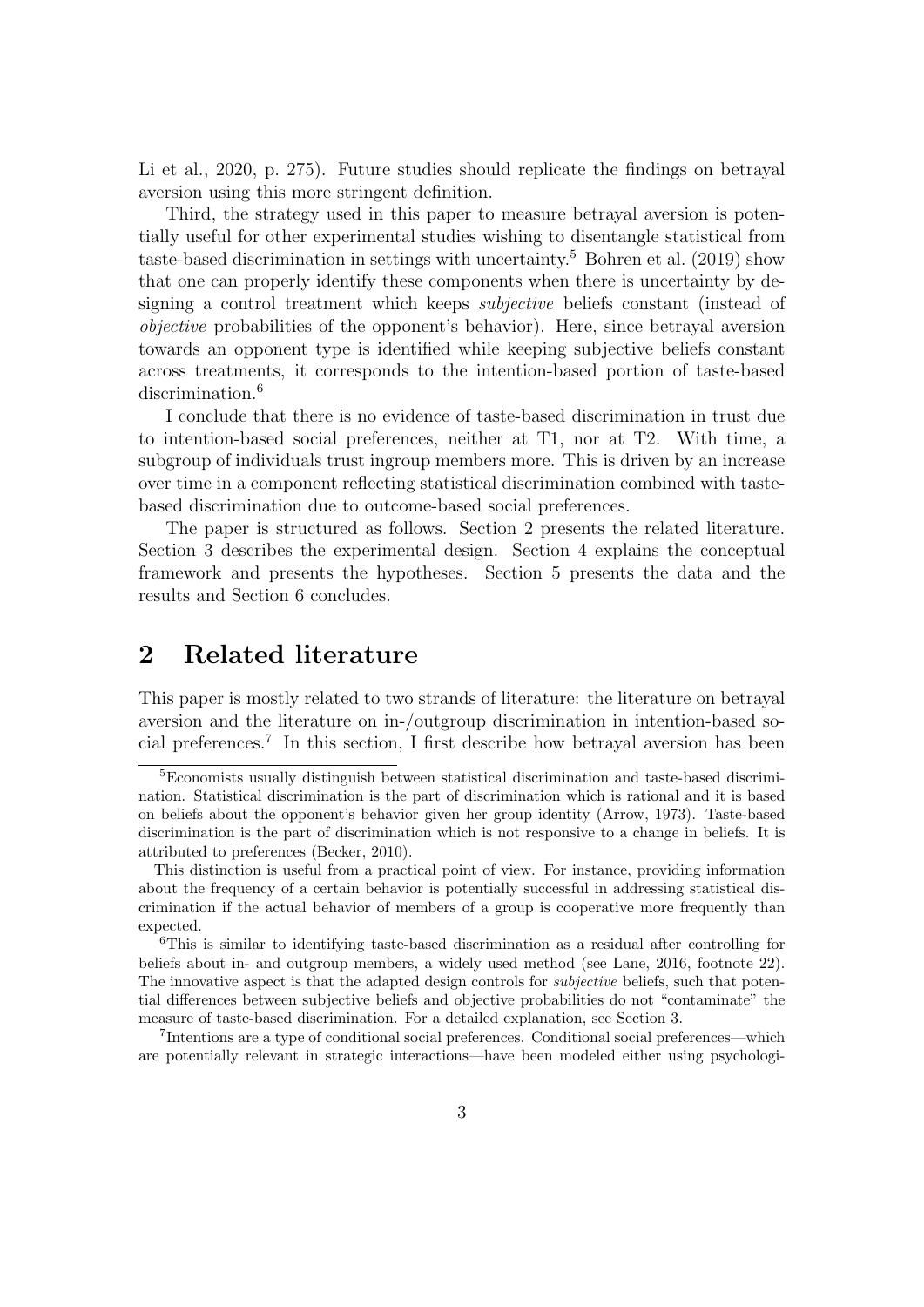identified in [Bohnet and Zeckhauser](#page-30-3) [\(2004\)](#page-30-3) and potential issues with this design. Next, I present the literature on betrayal aversion. In the last part of this section, I summarize findings about discriminatory behavior of trust game senders in laboratory experiments.

#### 2.1 Identifying betrayal aversion

The term "betrayal aversion" was introduced by [Bohnet and Zeckhauser](#page-30-3) [\(2004\)](#page-30-3) (henceforth BZ). BZ use a modified version of the trust game [\(Berg et al., 1995\)](#page-29-9) called the binary trust game. The game used by BZ is presented in Figure [1.](#page-6-0) In this version, a first mover (he) has to choose between a safe option  $(Out)$  and a risky option  $(In)$ . The risky option increases efficiency (the total payoff available in the game), but may lead to a higher or to a lower payoff for the first mover than the safe option. This depends on whether the second mover shares the multiplied amount equally  $(Left)$ —which means she returns an amount greater than the amount the first mover had sent her—or keeps most of it for herself  $(Right)$ . The first mover's option  $In$  is interpreted as him trusting the second mover. The second mover's option Left is interpreted as her returning the first mover's trust.

<span id="page-6-0"></span>

Figure 1: The binary trust game in [Bohnet and Zeckhauser](#page-30-3) [\(2004\)](#page-30-3)

To identify betrayal aversion, BZ compare first mover behavior in the binary trust game with a dictator's behavior in a control dictator game, dubbed "the risky dictator game". The risky dictator game is identical to the binary trust game,

cal game theory, by incorporating higher order beliefs into the utility function [\(Rabin, 1993;](#page-32-11) [Dufwenberg and Kirchsteiger, 2004\)](#page-31-8) or using the "revealed intentions" approach [\(Cox et al.,](#page-30-8) [2007,](#page-30-8) [2008\)](#page-30-9). [Falk and Fischbacher](#page-31-9) [\(2006\)](#page-31-9) and the general model in [Charness and Rabin](#page-30-10) [\(2002\)](#page-30-10) combine outcome-based preferences and intentions-based social preferences.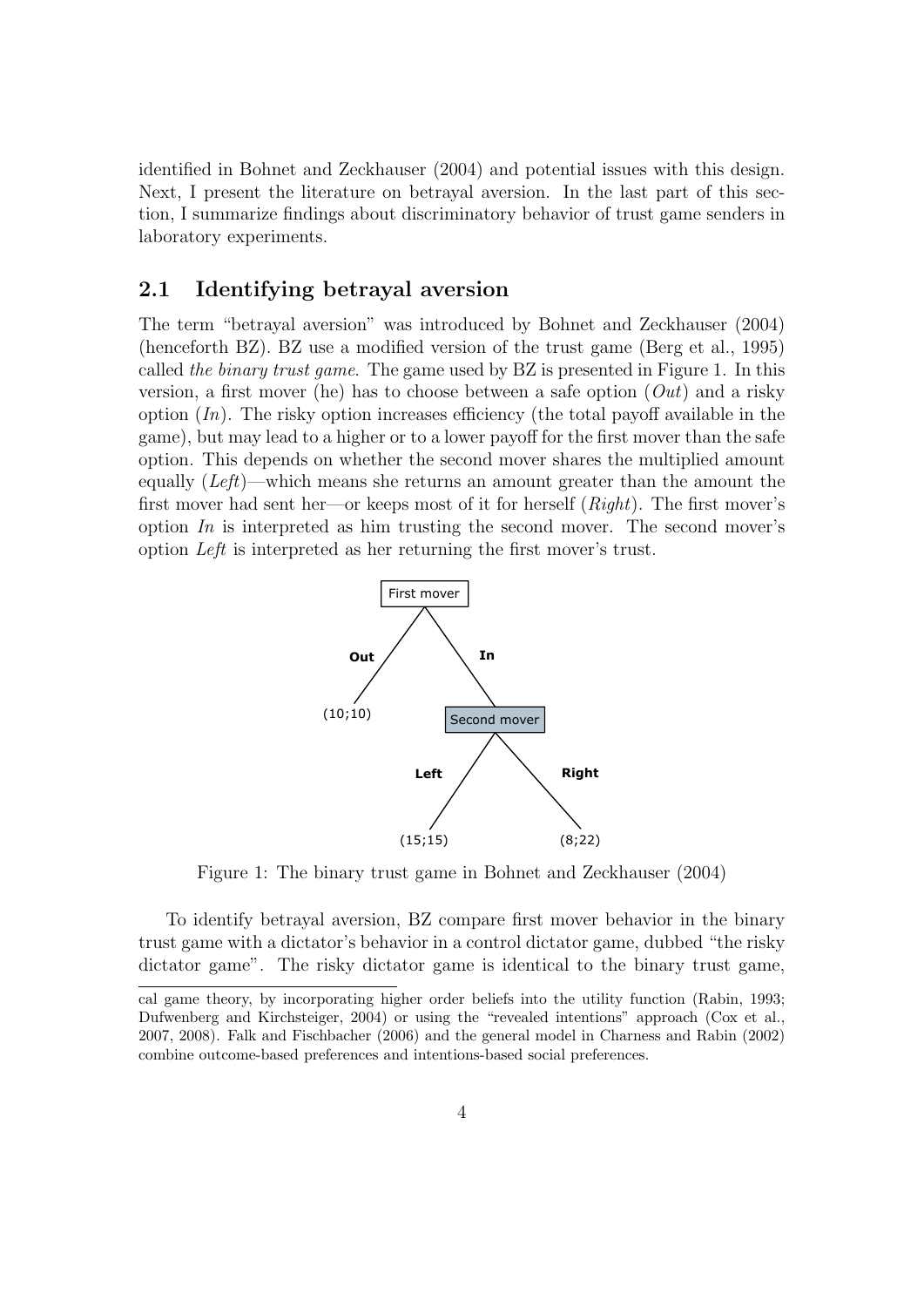except for one thing: at the second node, the decision is made by a randomization device. Unbeknownst to players, the probability that the equal split is implemented in the risky dictator game by the randomization device,  $p^*$ , is the same as the probability that a randomly chosen second mover chooses the equal split in the binary trust game. Thus, the two games are equally risky, but differ in the source of risk: a human decision in the binary trust game, and a random event in the risky dictator game.

BZ ask first movers in the binary trust game and dictators in the risky dictator game (for simplicity, I will call both types of players "first movers") what their minimum required threshold is for  $p^*$  such that for values equal to or above their threshold they prefer the risky option In over the safe option Out. This value is called a first mover's *minimum acceptable probability*—in short, MAP. If  $p^*$  is equal to or above a first mover's MAP, his randomly matched opponent's decision determines the payoffs in the trust game and a random draw from the distribution (Left,  $p^*$ ; Right, 1 –  $p^*$ ) determines it in the risky dictator game. If  $p^*$  is below a first mover's MAP, Out is implemented. BZ find that participants have lower MAPs on average for taking the risky option when risk is random than when it is strategic. They define betrayal aversion as the positive premium between the average MAP in the binary trust game and the average MAP in the risky dictator game.

This elicitation procedure is similar to the Becker–DeGroot–Marschak (BDM) procedure [\(Becker et al., 1964\)](#page-29-10). Unlike the standard version of the BDM, in BZ p<sup>\*</sup>, the value with which a participant's MAP is compared to determine payoffs, is not drawn from a uniform distribution. This means first movers are likely to have a different distribution in mind for  $p^*$  in the trust game and in the risky dictator game. In the risky dictator game, since participants are not told how  $p^*$ is generated, they most likely assume it to be uniformly distributed [\(Li et al., 2020\)](#page-32-10). [Bohnet et al.](#page-29-11) [\(2008,](#page-29-11) p. 298) and [Bohnet et al.](#page-30-11) [\(2010,](#page-30-11) p. 815–816) acknowledge this and argue MAPs elicited this way should not be affected by ambiguity aversion if first movers adhere to the Substitution Axiom of von Neumann-Morgenstern utility. It is thus a normative requirement in BZ that participants be rational expected utility maximizers in order for betrayal aversion to be identifiable using this procedure [\(Li et al., 2020\)](#page-32-10). Later papers on betrayal aversion can be divided into those which use the original BZ design and thus assume implicitly or explicitly that first movers satisfy this requirement (the large majority of papers) and those which do not.

#### 2.2 Literature on betrayal aversion

Many papers following BZ find evidence of betrayal aversion. [Bohnet et al.](#page-29-11) [\(2008\)](#page-29-11) replicate the results of BZ in Brazil, China, Oman, Switzerland, Turkey, and the United States. [Bohnet et al.](#page-30-11) [\(2010\)](#page-30-11) run experiments in Kuwait, Oman, Switzer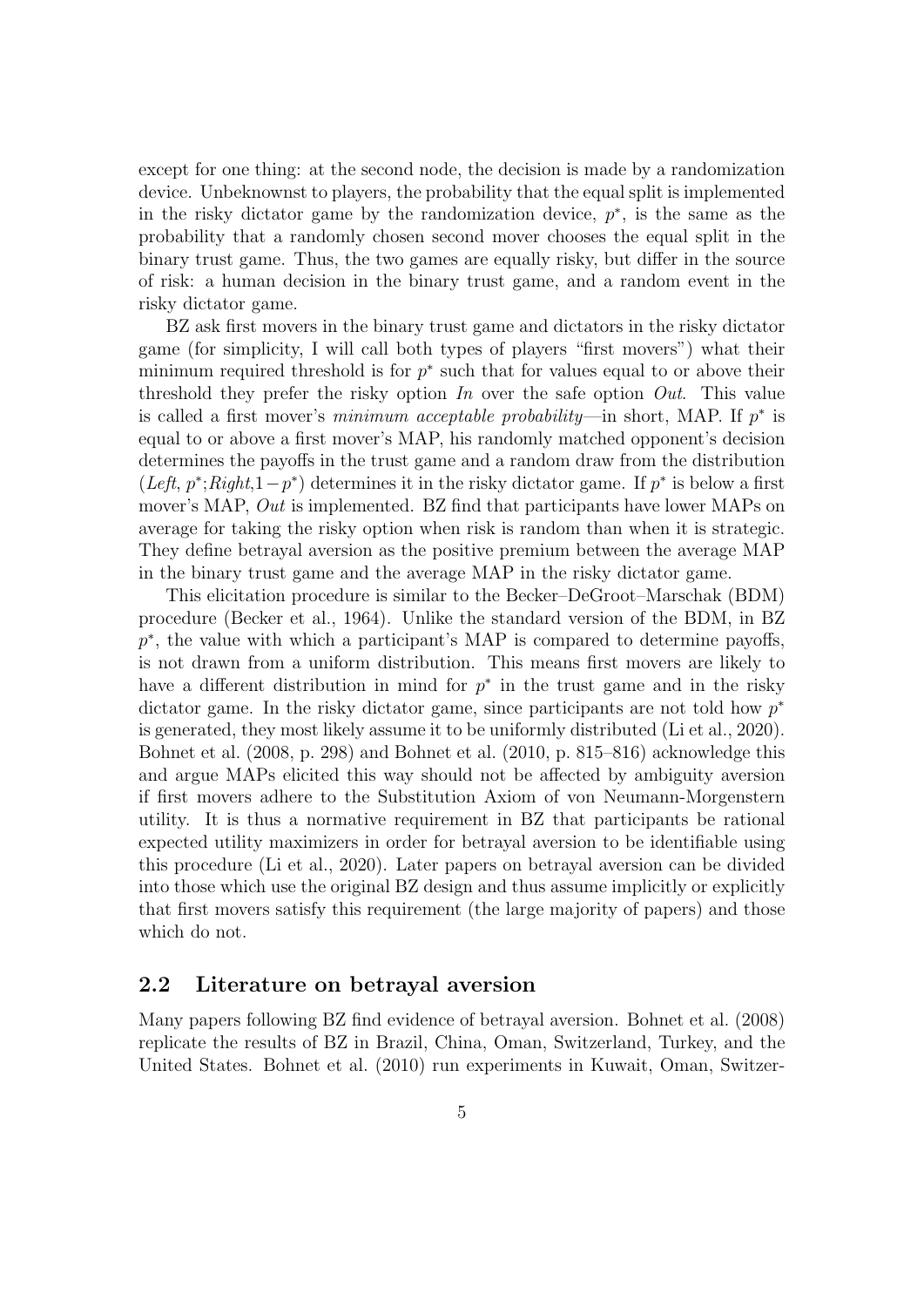land, the United States, and the United Arab Emirates, and conclude that crossregional differences in trust are due to differences in intolerance to betrayal aversion. [Aimone and Houser](#page-29-12) [\(2011\)](#page-29-12) find that betrayal aversion can be beneficial for trust relationships: trustees who know they are facing a betrayal averse trustor are more likely to return his trust. [Aimone and Houser](#page-29-6) [\(2012\)](#page-29-6) modify how uncertainty in the game is resolved and show that betrayal aversion is a distinct concept from loss aversion (as the findings in [Bohnet et al., 2010,](#page-30-11) might suggest there is overlap). [Aimone et al.](#page-29-2) [\(2015\)](#page-29-2) measure betrayal aversion at the individual level. They conclude that individual risk aversion and individual betrayal aversion are uncorrelated. Members of high status groups and those who have an unusual trajectory compared to their peers seem to be more betrayal averse [\(Hong and](#page-32-12) [Bohnet, 2007;](#page-32-12) [Suchon and Villeval, 2019\)](#page-33-4). [Quercia](#page-32-3) [\(2016\)](#page-32-3) shows that eliciting betrayal aversion using a multiple price list is easier for subjects to understand, and yields qualitatively similar results with the original elicitation method.

Recent studies support BZ's preferred interpretation that betrayal aversion is a reaction of first movers to the perceived intentions of second movers. [Butler and](#page-30-4) [Miller](#page-30-4) [\(2018\)](#page-30-4) find that betrayal aversion vanishes or becomes negative when first movers know that their opponents are oblivious to the consequence of their own actions (and thus cannot form intentions). [Polipciuc and Strobel](#page-32-4) [\(2022\)](#page-32-4) replicate the findings of BZ in a trust game, but find no strategic risk premium (nor a discount) in a game in which the two players' interests are aligned and thus the second mover's motivation is hard to deduce from her actions.

There are also a couple of studies which do not find betrayal aversion or find it to be limited in scope. [Fetchenhauer and Dunning](#page-31-10) [\(2012\)](#page-31-10) find that respondents prefer to take a risk by trusting someone to placing a bet when the chance of a high payoff from either choice is low (46%), but that they are equally likely to choose either of the two options when the chance of a high payoff is high (80%). In their setup, there is no uncertainty about  $p^*$  in either treatment. In a within-subject design, Breuer and Hüwe [\(2014\)](#page-30-12) find that participants send equal amounts of money in a trust game and when betting in an equiprobable bet. [Fetchenhauer and Dunning](#page-31-10) [\(2012\)](#page-31-10) and Breuer and Hüwe [\(2014\)](#page-30-12) ensure participants in the trust game and in the control game had the same distribution of  $p^*$  in mind, but neither paper controls for outcome-based social preferences, as they do not include a second player in the control game. [Li et al.](#page-32-10) [\(2020,](#page-32-10) Appendix A) show theoretically that a strategic premium in the trust game may occur due to many things other than betrayal aversion, such as "ambiguity attitudes, complexity, different beliefs, and dynamic optimization", if first movers are not expected utility maximizers (emphasis added). In a study which uses several control games in order to quantify the importance of risk aversion, beliefs, outcome-based social preferences and betrayal aversion for trusting, [Engelmann et al.](#page-31-11) [\(2021,](#page-31-11) personal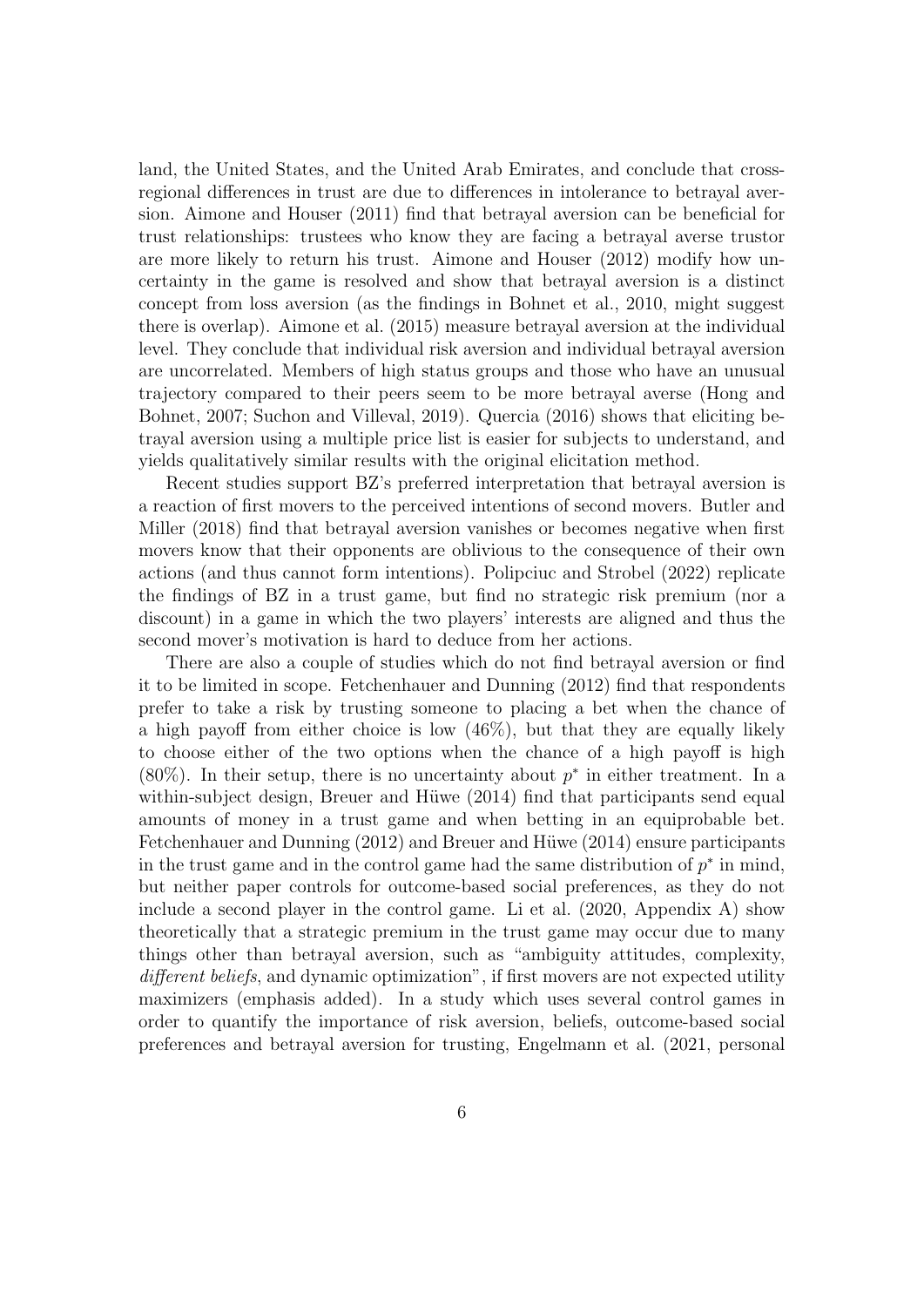communication) find that betrayal aversion only seems to contribute as an isolated component when beliefs about trustworthiness are very high (outside the range which is found empirically). Their control games are designed to ensure that  $p^*$  is the same across treatments and that this is known to participants.

In conclusion, most studies which keep  $p^*$  equal across treatments—and inform participants about it—do not find that betrayal aversion plays a significant role in the decision to trust (with the exception of [Aimone and Houser, 2012;](#page-29-6) [Polipciuc](#page-32-4) [and Strobel, 2022\)](#page-32-4).<sup>[8](#page-9-1)</sup> With this in mind, in this study I adapt the design of [Aimone](#page-29-6) [and Houser](#page-29-6) [\(2012\)](#page-29-6) to cleanly identify betrayal aversion even if first movers are not expected utility maximizers.

#### <span id="page-9-0"></span>2.3 Experimental literature on discrimination in trust

[Lane](#page-32-9) [\(2016\)](#page-32-9) carries out a meta-analysis of discrimination in laboratory experiments. The study does not present a breakdown by role for studies focusing on identifying statistical versus taste-based discrimination (e.g. how many refer to trust game senders). However, it mentions that from the 60 cases where there is scope for both statistical and taste-based discrimination in papers which aim to disentangle the two, 26 do not find any of the two. $9$  From the remainder, results for trust game senders are mixed: there are two cases of both statistical and tastebased discrimination, seven cases of taste-based discrimination only, one case of statistical discrimination only, nine cases of taste-based outgroup favoritism, and one case of statistical outgroup favoritism only (for details, see Table A.3 in [Lane,](#page-32-9) [2016\)](#page-32-9). More often than not, discrimination (or favoritism) by trust game senders seems to have a significant taste-based component.

The recent literature on discrimination in conditional social preferences is summarized in [Li](#page-32-8) [\(2020,](#page-32-8) p. 8–9). None of the studies mentioned focuses on first mover behavior in trust games. [Bacine and Eckel](#page-29-3) [\(2018\)](#page-29-3) is the paper most closely related to mine, also studying betrayal aversion towards in- and outgroup members. The authors find outgroup discrimination in trust and in betrayal aversion. The study design does not ensure constant beliefs across games within an opponent type, so it is not clear which type of discrimination is captured by the premium required to trust outgroup members—nor whether this reflects discrimination in betrayal aversion or in one of the confounds pointed out by [Li et al.](#page-32-10) [\(2020\)](#page-32-10).

<span id="page-9-1"></span><sup>8</sup>The data collected at T1 for this study is also part of a larger data set used in [Polipciuc and](#page-32-4) [Strobel](#page-32-4) [\(2022\)](#page-32-4).

<span id="page-9-2"></span><sup>9</sup>[Lane](#page-32-9) [\(2016\)](#page-32-9) defines a case as one group discriminating against another group. Most studies thus include several cases each.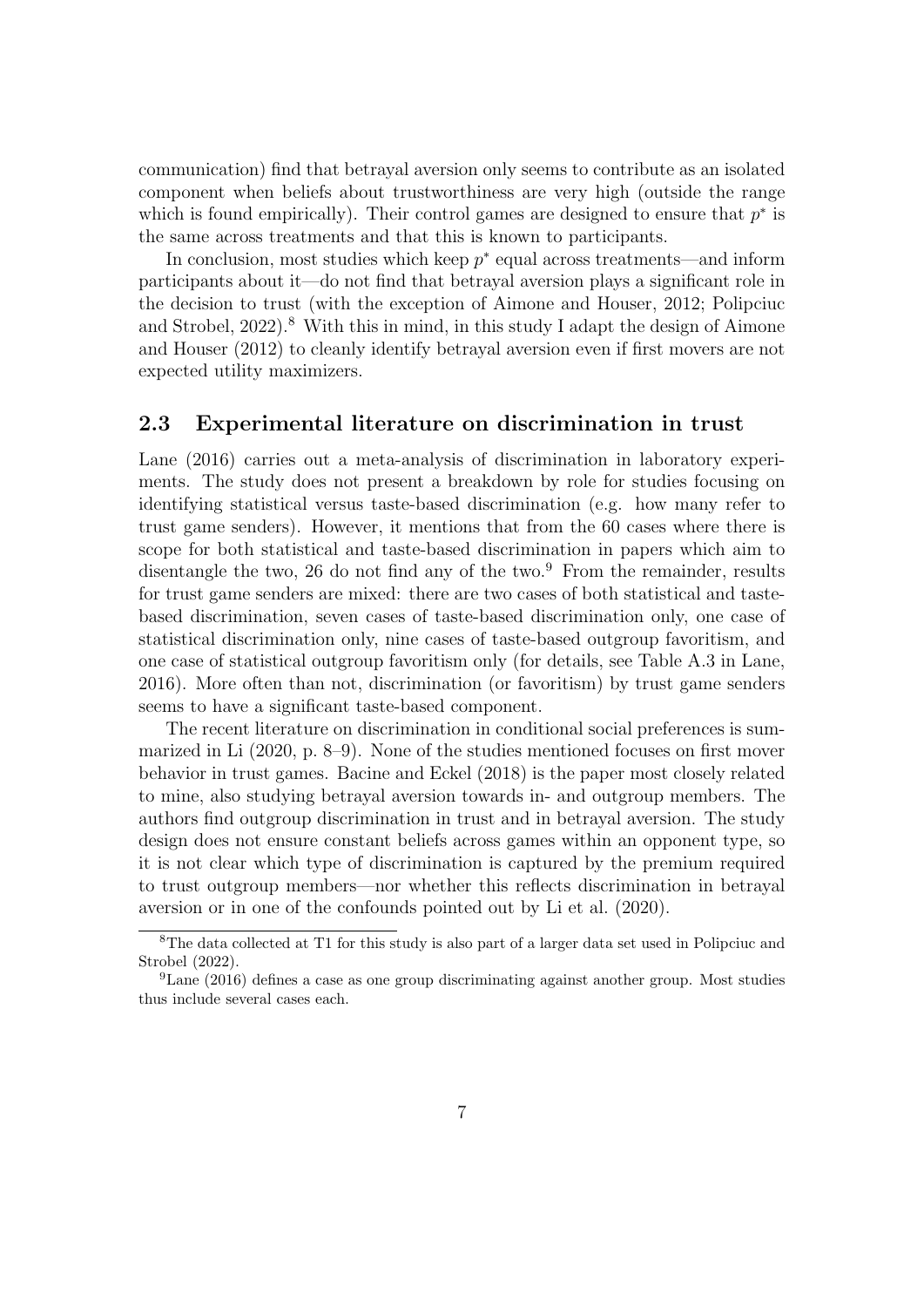## <span id="page-10-0"></span>3 Experimental design

I use variants of the two-player, two-stage binary trust game and risky dictator game from BZ. Payoffs differ, but the equilibrium structure is the same. Figure [2](#page-10-1) presents the two treatments. Payoffs in Figure [2](#page-10-1) are expressed in lottery tickets. The first figure refers to the payoff to the first mover, the second figure to the payoff to the second mover, and the third payoff to the number of unassigned tickets (details follow later in this section).

Treatment TG is a standard binary trust game, where the outcome of choosing In depends on the decision of a second mover. Treatment mTG is a modified binary trust game: while first mover's (he) decisions also affect the payoff of a second player (she), she is passive, and the outcome at the second node is decided by a random draw.[10](#page-10-2)

<span id="page-10-1"></span>

Figure 2: The treatments

Passive second movers (second movers in mTG) did not have to make any decision. Active second movers (second movers in TG) were asked whether they would choose Left or Right, conditional on their matched first mover choosing  $In$ . First movers were asked to state a cutoff probability (their minimum acceptable probability, or MAP). In TG, this was: what is the minimum share of opponent decisions that should be Left among the decisions made by all potential matches for them to prefer In over  $Out?$  In mTG, first movers were told that other participants play TG. They were also told that the distribution from which the computer makes

<span id="page-10-2"></span> $^{10}$ mTG is equivalent to BZ's Risky Dictator game. I refer to this treatment as 'mTG' for consistency with the companion paper, [Polipciuc and Strobel](#page-32-4) [\(2022\)](#page-32-4).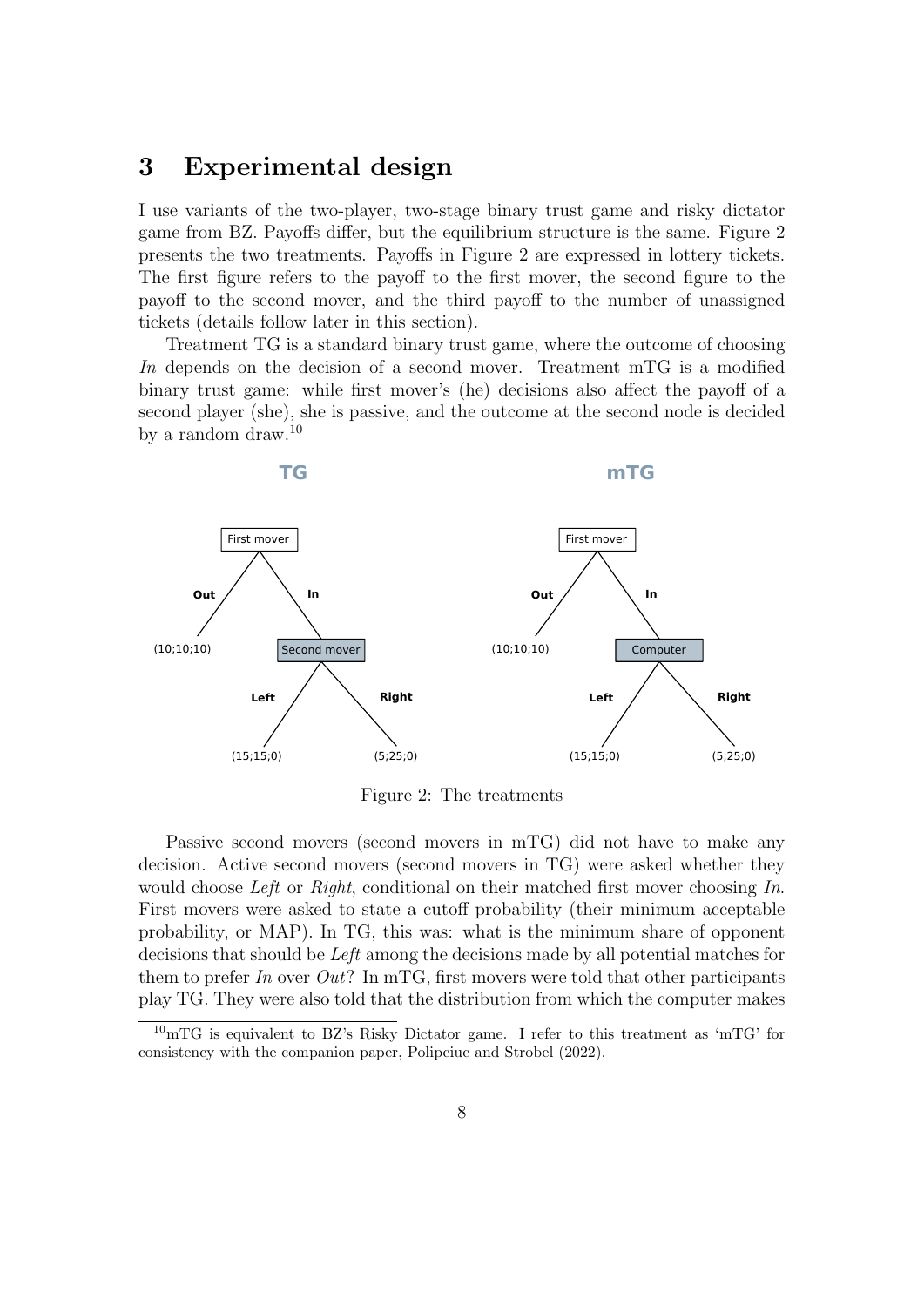a random draw at the second node is identical with the distribution of second mover decisions in the corresponding TG. They were asked what the minimum share of Left options should be in this distribution for them to prefer In over Out.

I am interested in how social distance to the opponent affects first mover behavior soon after the groups have been formed (at T1) and seven months later (at T2). In each of the two experiments (at T1 and T2), the study combines a between-subject design (each subject is exposed to only one treatment) with a within-subject design (each subject makes decisions for an ingroup and for an outgroup opponent). Importantly, within opponent type (in- or outgroup), the description of how the probability of Left,  $p^*$ , had been generated is the same in the two treatments. This allows me to investigate how the identity of the opponent affects taking strategically versus randomly generated risks, independently of the effect of beliefs about the trustworthiness of in-/outgroup members.

The social groups I use are groups of about 60 students. All participants are first year students enrolled in the same study track. The groups have been created by the administration office at the beginning of the academic year through random assignment conditional on nationality. Students interact more with members of their own group throughout their first year of study: in all the classes they take, their classmates are from the same group, and they participate in social activities with members of their group only. While they do interact with the rest of their cohort, I assume that the social groups matter enough to create a feeling of in- /outgroup as time passes between T1 and  $T2<sup>11</sup>$  $T2<sup>11</sup>$  $T2<sup>11</sup>$ 

I chose this group identity for two reasons. First, because it is a natural identity (meaning it has validity outside the lab) which has been assigned randomly. Second, because it falls under what [Lane](#page-32-9) [\(2016\)](#page-32-9) calls "social/geographical affiliation". Many laboratory studies on discrimination use artificial identities, which are induced during the experiment. The main argument is that this allows for a clean causal identification of a lower bound effect of discrimination: should participants discriminate in this setting with no pre-existing stereotypes—the argument goes—they will discriminate even more outside the lab. However, in his meta-analysis of experimental studies on discrimination, [Lane](#page-32-9) [\(2016\)](#page-32-9) shows that studies using artificial identities usually report more discrimination than studies using natural identities. This casts doubt on the above-mentioned assumption and provides a reason to study discrimination with natural identities. Among natural identities, [Lane](#page-32-9) [\(2016\)](#page-32-9) finds that discrimination is most prominent for groups which are divided socially or geographically, such as the student groups used in this study. This suggests it is more likely for measurable discrimination to exist among social/geographical groups.

<span id="page-11-0"></span> $11$  For details about the social groups and tests of the assumption that students perceived inversus outgroup members differently, see Appendix [A.](#page-34-0)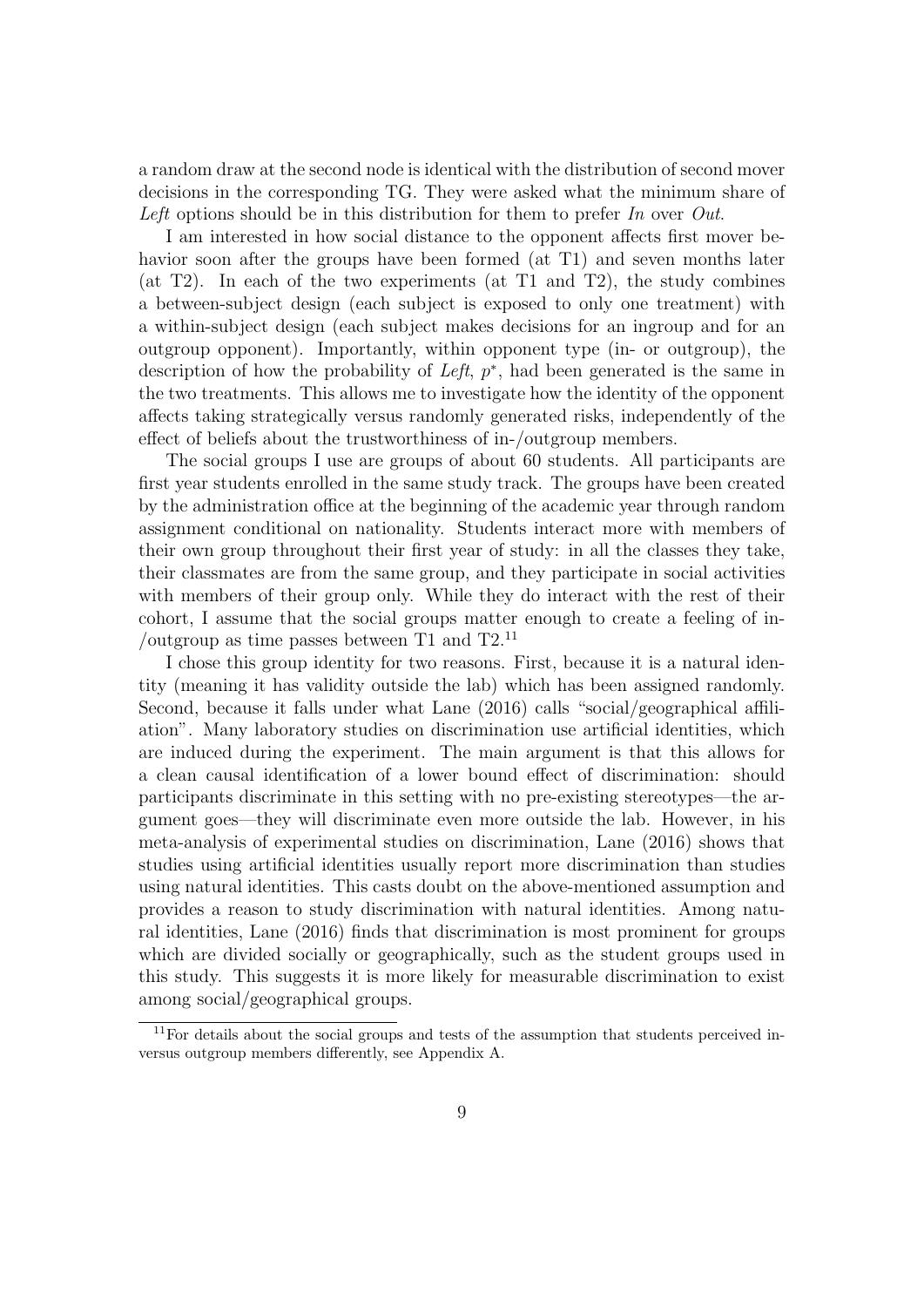|     | Determinants of trust         | Types of discrimination                                                       |
|-----|-------------------------------|-------------------------------------------------------------------------------|
|     | (Risk aversion)               | NА                                                                            |
| TG  | Beliefs about trustworthiness | Statistical discrimination                                                    |
|     |                               | Outcome-based social preferences Outcome-based taste-based discrimination     |
|     |                               | Intention-based social preferences Intention-based taste-based discrimination |
|     | (Risk aversion)               | ΝA                                                                            |
| mTG | Beliefs about trustworthiness | Statistical discrimination                                                    |
|     |                               | Outcome-based social preferences Outcome-based taste-based discrimination     |

<span id="page-12-0"></span>Table 1: What can be identified if values to ingroup and outgroup differ?

Notes: Column 2 lists determinants of trust identified in the literature which manifest in each treatment. I put risk aversion between parentheses, as there is less consensus about it being a determinant of trust. Column 3 states which types of discrimination can be identified if the value of the corresponding determinant differs for in- versus outgroup members. 'NA' stands for 'not applicable'.

Column 2 in Table [1](#page-12-0) shows which determinants of trust potentially play a role in each treatment. By contrasting behavior in the two treatments, it is possible to isolate the effect of intention-based social preferences (in this case, betrayal aversion) on trust. Column 3 specifies for each determinant of trust what type of discrimination would ensue if the values of the determinant differ with the social identity of the opponent (in- or outgroup). I argue that ingroup bias (or outgroup favoritism) in betrayal aversion—identified as a difference in differences between behavior in the two treatments and behavior towards the two types of opponents—reflects the part of taste-based discrimination due to intention-based social preferences.

Below I present the timeline of the experiment. There were some procedural differences between T1 and T2 because of different time constraints (a planned limit of 20 minutes at T1 due to external constraints, which was increased to 40 minutes at T2).

1. Upon arrival in the lab, students were asked to which social group they belonged. Within each group, they were then given a code. The code determined the treatment (TG or mTG), the role (first mover or second mover) and the decision order (first movers and active second movers had to make two decisions, one for an outgroup and one for an ingroup opponent). The code also determined who their in- and outgroup opponents would be. Codes were generated such that all role and treatment combinations would be covered within each social group.<sup>[12](#page-12-1)</sup> The experiment ended here for passive second movers. First movers and active second movers received instructions according to their treatment/role combination.

<span id="page-12-1"></span><sup>&</sup>lt;sup>12</sup>For details about the assignment to treatment and role and about the matching procedure, see Appendix [B.](#page-36-0)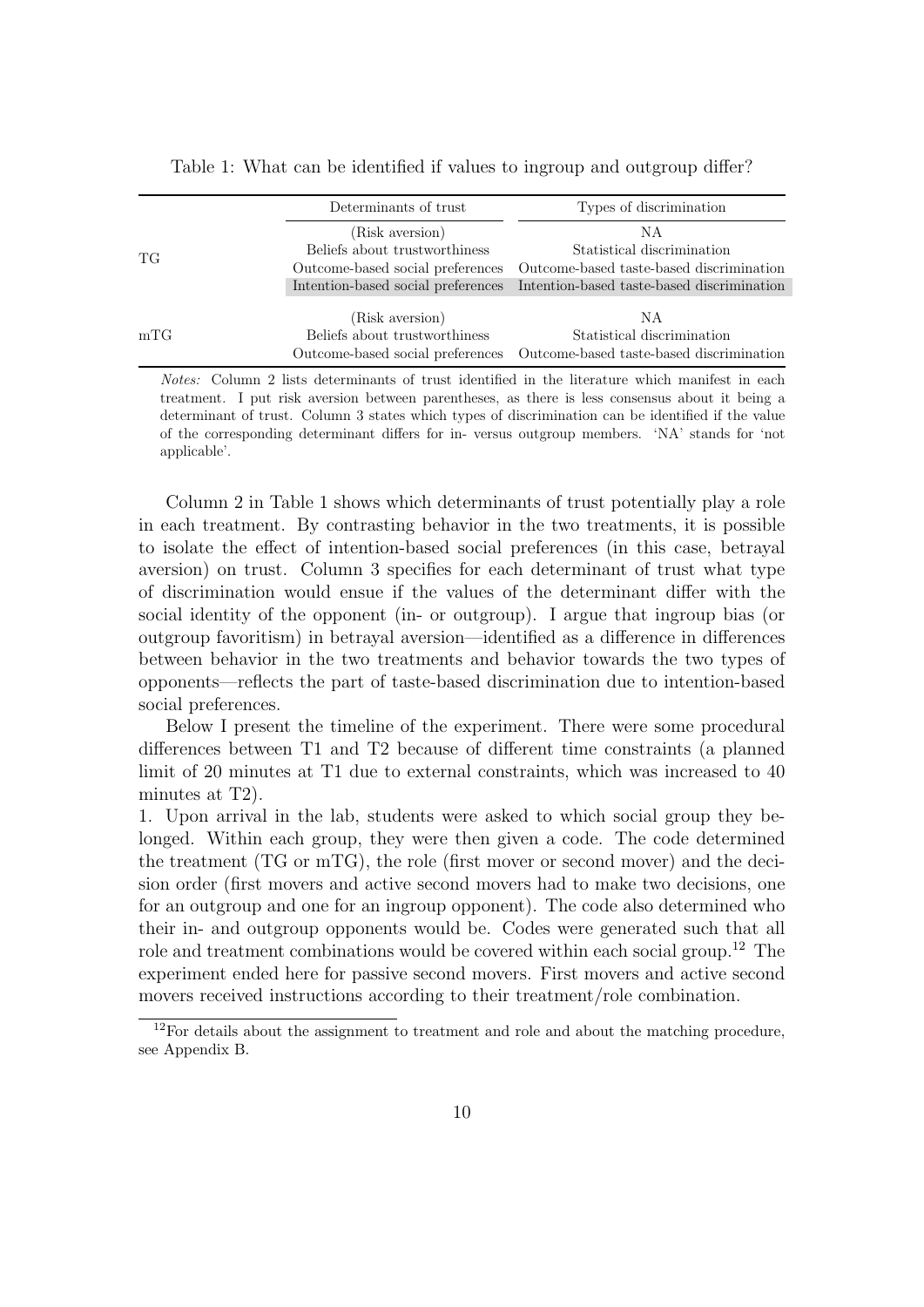2. First movers and active second movers went through a set of comprehension questions. At T1, they had only one try. If they made mistakes, they received feedback on screen. All participants were allowed to continue to the decision-making part. However, to ensure that I report behavior of participants who understood the instructions, from T1 I include in the estimation sample only those participants who answered the comprehension questions correctly or made a minor mistake.<sup>[13](#page-13-0)</sup> This leads to only one third of first movers at T1 being included in the T1 estimation sample.[14](#page-13-1)

At T2, after being able to use only one third of the data at T1, participants could to spend up to 40 minutes in the experiment. If they made mistakes, they received explanations in person from the research team until they answered all comprehension questions correctly. This is why all first movers at T2 are included in the T2 estimation sample.<sup>[15](#page-13-2)</sup>

Table [2](#page-14-1) describes the samples at T1 and T2.

3. First movers and active second movers made two decisions, one for an ingroup and one for an outgroup member. They were informed that one of their two decisions will be selected at random to determine their final payoff.

4. First movers and active second movers reported their gender and their risk preferences, positive and negative reciprocity, and generalized trust by answering questions from the survey preference module of [Falk et al.](#page-31-12) [\(2016\)](#page-31-12). They also had to allocate a lottery ticket (hypothetically) to either an ingroup member or to any participant in the experiment. I use this as a proxy for ingroup favoritism.

Participants were recruited by running the experiments jointly with other experiments for course credit. The two experiments in this study were remunerated separately. As mentioned before, participants in these experiments were paid in lottery tickets. With payment in lottery tickets, it is necessary to have blank tickets to preserve the relative efficiency of outcomes: this is why there are 10 blank tickets if  $Out$  is implemented, and none if In is implemented. Each participant received a total number of tickets equal to his/her final payoff plus a show-up fee of 3 tickets. At both T1 and T2, 15 tickets were drawn after all sessions had taken place and their owners received vouchers worth  $\epsilon$ 100 each. If a blank ticket was drawn, the respective voucher was not awarded. For first movers and active second

<span id="page-13-0"></span><sup>13</sup>I consider a minor mistake to be adding the show-up fee to the correct answer when asked about final payoffs.

<span id="page-13-1"></span><sup>&</sup>lt;sup>14</sup>Instructions for experiments on betrayal aversion are complex, especially for first movers. [Quercia](#page-32-3) [\(2016\)](#page-32-3) also finds that at most 40% of first movers answer a similar (but smaller) set of understanding questions correctly from the first try (see his summary statistics of wrong answers to Questions 2 and 3 in the OE (open-ended) elicitation of betrayal aversion, in Table 3, on p. 57).

<span id="page-13-2"></span> $15\text{In}$  Appendix [C,](#page-38-0) I run balancing tests to check whether the samples in the two experiments differ significantly due to this decision. This is not the case for existing observables, such as gender, risk aversion, or negative or positive reciprocity.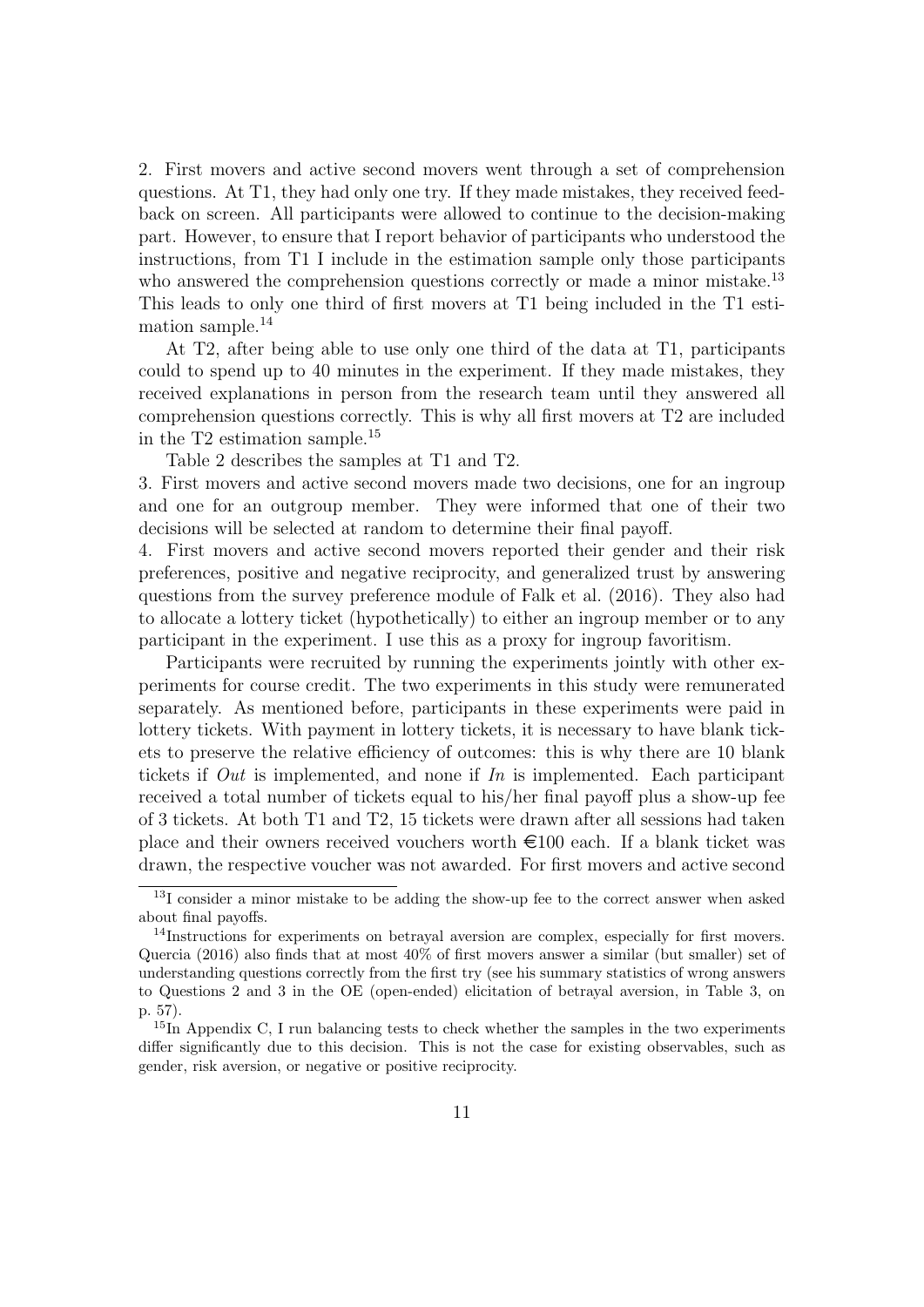<span id="page-14-1"></span>

| Experiment     | Treatment | Role                        | $#$ assigned<br>subjects | $\#$ subjects with<br>minor/no<br>understanding<br>mistakes | $\%$ subjects with<br>minor/no<br>understanding<br>mistakes | $#$ first movers<br>in the<br>estimation<br>sample |
|----------------|-----------|-----------------------------|--------------------------|-------------------------------------------------------------|-------------------------------------------------------------|----------------------------------------------------|
| T1             | TG        | First mover<br>Second mover | 92<br>34                 | 41<br>20                                                    | 45%<br>59%                                                  | 41                                                 |
|                | mTG       | First mover<br>Second mover | 81<br>27                 | 24                                                          | $30\%$                                                      | 24                                                 |
| T <sub>2</sub> | <b>TG</b> | First mover<br>Second mover | 46<br>48                 | 31<br>44                                                    | 67%<br>92%                                                  | 46                                                 |
|                | mTG       | First mover<br>Second mover | 47<br>78 <sup>a</sup>    | 19                                                          | 40%                                                         | 47                                                 |
|                |           |                             |                          |                                                             |                                                             |                                                    |

Table 2: Participants by treatment at T1 and T2

Notes: At T1, I restricted the estimation sample to first movers with minor/no understanding mistakes. At T2, all first movers with valid answers were included in the estimation sample.

<sup>a</sup> At T2 I assigned second mover roles in mTG to participants in another experiment, as their presence in the laboratory at the same time was not necessary. This difference between T1 and T2 should not affect first mover decisions: at both stages, players were informed they had already been matched (in the sense that the matching rule had been decided) and were not told explicitly that their opponent was in the room at the same time.

movers (who were the ones spending more time in the lab), the median duration of the experiment was 13.6 minutes at T1 (10.7 minutes at T2), the maximum duration was 32.4 minutes at T1 (24 minutes at T2), and the chance of winning a voucher was  $2\%$  at T1 and  $3.3\%$  at T2.<sup>[16](#page-14-2)</sup> The chances were calculated post factum. What participants knew was that there were 15 vouchers available, and that there were approximately 700 participants at T1 (600 participants at T2).<sup>[17](#page-14-3)</sup>

The experiments were run in Qualtrics.

## <span id="page-14-0"></span>4 Conceptual framework and hypotheses

I denote  $MAP_{TG1,I}$  as the first movers' MAP in treatment TG with an ingroup opponent at T1, and  $MAP_{TG1}$  as the first movers' MAP at T1, regardless of opponent type. The notation is similar for all the other treatment-opponent type combinations: I refers to ingroup matches, O—to outgroup matches.

<span id="page-14-2"></span><sup>&</sup>lt;sup>16</sup>This translates into a median expected payoff of  $\in$ 8.82 per hour at T1 ( $\in$ 18.5 per hour at T2). The expected payoffs vary between T1 and T2 because there were fewer participants at T2, and because I expected participants to spend more time on average in the laboratory at T2, when in fact the opposite happened. Detailed calculations of the  $(a\ posteriori)$  winning chances are available upon request.

<span id="page-14-3"></span><sup>&</sup>lt;sup>17</sup>These numbers are higher than the totals in Table [2](#page-14-1) as there were additional treatments, not discussed in this paper.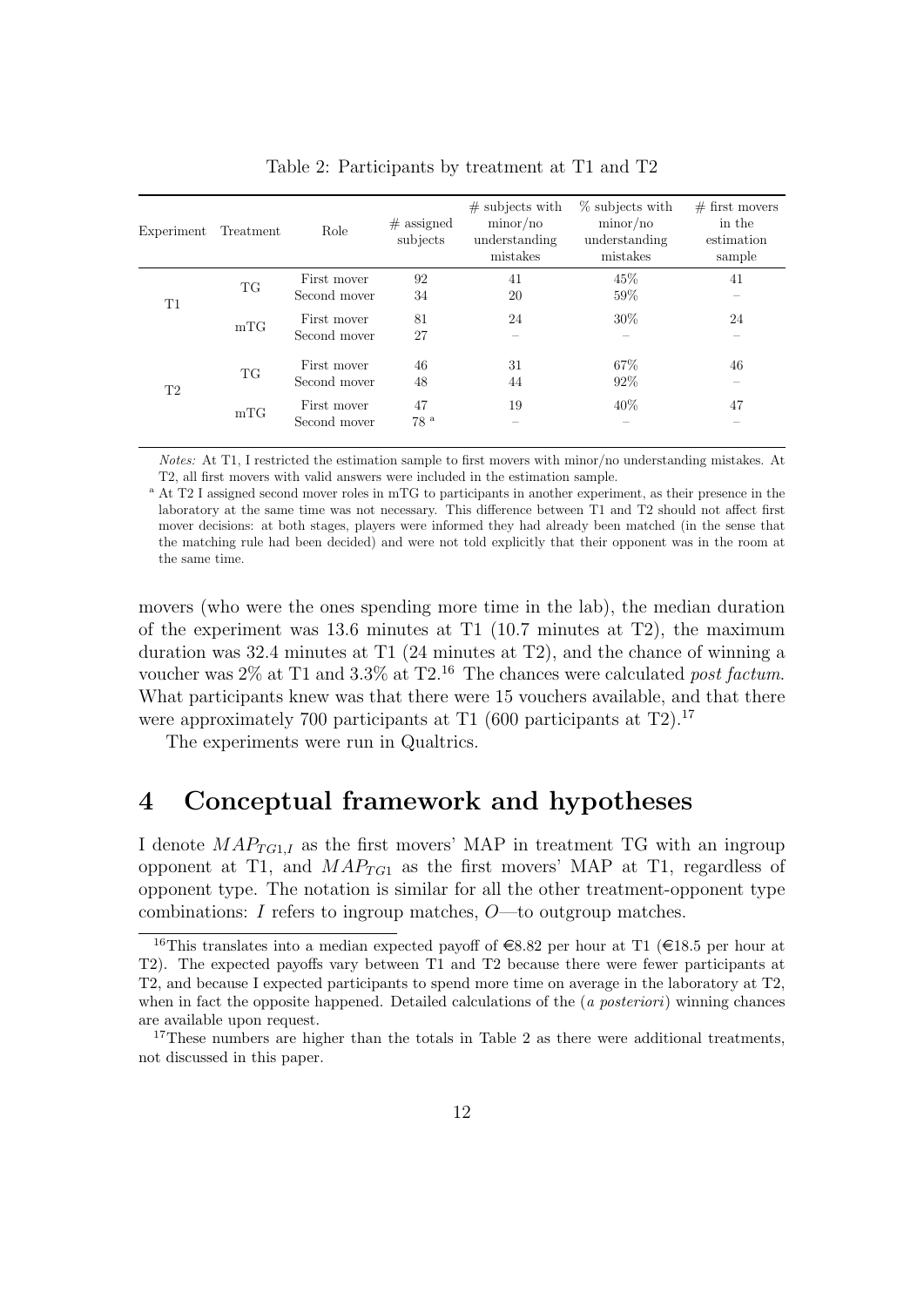The hypotheses fall into two categories: those about behavior at T1 and T2, respectively, and those about the change in behavior between T1 and T2. In the first category, there are hypotheses about discrimination in trust, about the existence of (positive) betrayal aversion, and about discrimination in betrayal aversion at a certain time. In the second category, there are hypotheses about changes in the three concepts between T1 and T2.

#### <span id="page-15-1"></span>4.1 Behavior at T1

Hypothesis 1:  $MAP_{TGLI} = MAP_{TGLO}$ . Hypothesis 2:  $MAP_{mTG1,I} = MAP_{mTG1,O}$ .  $Hypothesis$  3:  $MAP_{TG1,O} - MAP_{mTG1,O} = MAP_{TG1,I} - MAP_{mTG1,I} > 0.$ 

The set of hypotheses at T1 states that I expect to replicate BZ's finding that betrayal aversion exists and is positive, but that I do not expect social group identity to be relevant for trusting decisions at this point (Hypothesis 3). That is, I expect the willingness to accept the risky payoff from trusting ingroup members and that from trusting outgroup members to not differ from each other (Hypothesis 1). I also expect that the identity of the opponent makes no difference for the threshold required to be willing to take the risky bet with payoff externalities for a passive opponent (Hypothesis 2). If Hypothesis 1 and Hypothesis 2 hold simultaneously, then the identity of the opponent also does not affect betrayal aversion at T1.

#### <span id="page-15-2"></span>4.2 Behavior at T2

 $Hypothesis \nvert4: MAP_{TG2,I} < MAP_{TG2,O}.$ Hypothesis 5:  $MAP_{mTG2,I} < MAP_{mTG2,O}$ .  $Hypothesis 6: MAP_{TG2,O} - MAP_{mTG2,O} > MAP_{TG2,I} - MAP_{mTG2,I} > 0.$ 

The set of hypotheses at T2 draws on [Bacine and Eckel'](#page-29-3)s [\(2018\)](#page-29-3) findings. Despite the fact that  $MAP_{mTG}$  and  $MAP_{TG}$  cover slightly different concepts from theirs (see Section [3](#page-10-0) for details), a priori I expect to find the same relationships as they do.

[Bacine and Eckel](#page-29-3) [\(2018\)](#page-29-3) run their experiment once, a couple of weeks after their subjects were randomly assigned to natural groups. While the timing is more similar to that of the first experiment in this paper, the social identity used in their study is arguably stronger: the residential college in which students live. Because of this, I believe it is more plausible that a weaker identity like the the one used in this study needs a longer time to produce effects. I thus assume the effects found by [Bacine and Eckel](#page-29-3) [\(2018\)](#page-29-3) are more likely at T2.[18](#page-15-0)

<span id="page-15-0"></span><sup>&</sup>lt;sup>18</sup>The exact timing of T2 was chosen for practical reasons: it had to be towards the end of the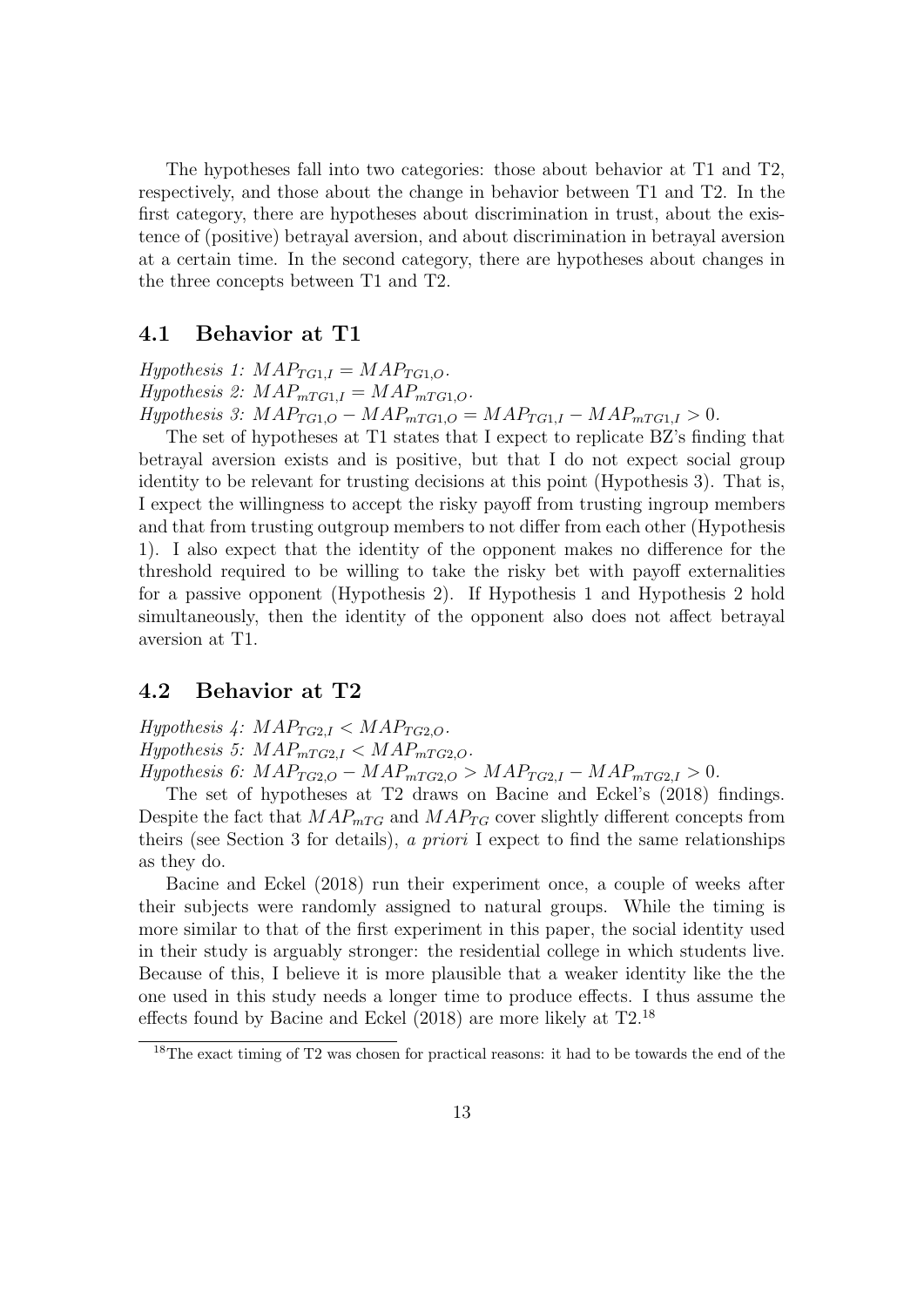I expect to find a lower  $MAP_{TG}$  for ingroup opponents than for outgroup opponents at T2 (Hypothesis 4). This builds on previous experimental findings on unconditional decisions to trust in- versus outgroup members [\(Lane, 2016\)](#page-32-9).

As Table [1](#page-12-0) shows, behavior in mTG reflects risk preferences, beliefs about trustworthiness, and outcome-based social preferences. Risk preferences should not vary with social distance to the opponent generating (part of) the risk. Previous literature suggests that outcome-based social preferences differ towards in- and outgroup members, with individuals being more altruistic towards ingroup members [\(Li, 2020\)](#page-32-8). Since the time between T1 and T2 is rather short, I assume that at T2 there do not yet exist stereotypes regarding the trustworthiness of members of a specific group. This is why I expect beliefs about the opponent's trustworthiness to either not differ for in- and outgroup members, or to be more optimistic for ingroup members. These effects together lead to Hypothesis 5: I expect first movers to require a lower  $MAP_{mTG}$  from an ingroup opponent relative to the one they require from an outgroup opponent.

Finally, Hypothesis 6 means I expect to find betrayal aversion against both inand outgroup members, with betrayal aversion against outgroup members being higher—similar to the result of [Bacine and Eckel](#page-29-3)  $(2018)$ .

#### 4.3 Behavior change between T1 and T2

Hypotheses about behavior change are exploratory, as this study is the first—to my knowledge—to measure trust game senders' behavior at two points in time and to use treatments to isolate changes in (discrimination in) betrayal aversion.

Hypotheses in this subsection are a consequence of hypotheses in subsections [4.1](#page-15-1) and [4.2](#page-15-2) being supported.

 $Hypothesis$  7a:  $\Delta MAP_{TG,I} = MAP_{TG2,I} - MAP_{TG1,I} < 0.$ 

 $Hypothesis$  7b:  $\Delta MAP_{TG,O} = MAP_{TG2,O} - MAP_{TG1,O} > 0.$ 

The hypotheses above refer to changes in TG from T1 to T2. First movers are either more willing to trust ingroup members at T2 than at T1 (H7a) or less willing to trust outgroup members at T2 than at T1 (H7b), or both.  $Hypothesis$  8a:  $\Delta MAP_{mTG,I} = MAP_{mTG2,I} - MAP_{mTG1,I} < 0.$ 

 $Hypothesis 8b: \Delta MAP_{mTG,O} = MAP_{mTG2,O} - MAP_{mTG1,O} > 0.$ 

Hypotheses 8a and 8b above refer to changes in mTG. First movers are either more willing to enter the modified trust game with ingroup members at T2 than at T1 (H8a) or less willing to enter the modified trust game with outgroup members at T2 than at T1 (H8b), or both.

academic year and to maximize the chance to have a large share of the target student population in the lab. This was possible by recruiting students in compulsory courses, with the help of course coordinators who agreed to this.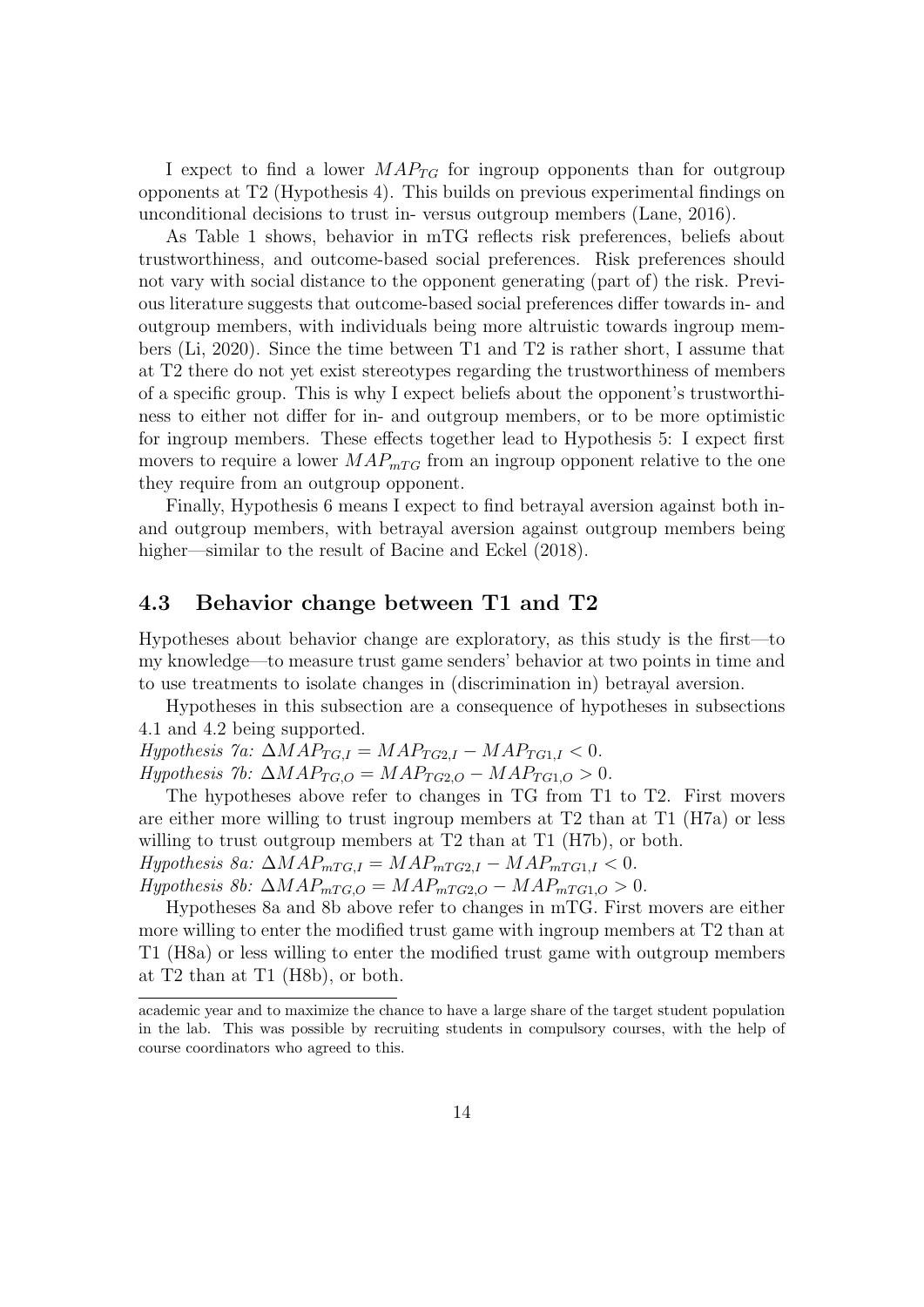$Hypothesis$  9a:  $\Delta BA_I = \Delta MAP_{TG,I} - \Delta MAP_{mTG,I} \leq 0$ .  $Hypothesis 9b: \Delta BA_O = \Delta MAP_{TG,O} - \Delta MAP_{mTG,O} \geq 0.$ 

Hypotheses 9a and 9b above refer to changes in betrayal aversion in time. Between T1 and T2, betrayal aversion towards ingroup members does not increase (H9a), and betrayal aversion towards outgroup members does not decrease (H9b).

From Hypotheses 9a and 9b follows Hypothesis 10: Hypothesis 10:  $\Delta BA_I \leq \Delta BA_O$ .

This hypothesis refers to changes in discrimination in betrayal aversion in time. Between T1 and T2, the slope of the change in betrayal aversion towards ingroup members is lower than or equal to the slope of the change in betrayal aversion towards outgroup members.

### <span id="page-17-0"></span>5 Data and results

#### 5.1 Summary statistics and nonparametric tests

Table [3](#page-18-0) presents the summary statistics of MAPs in each treatment at T1 and T2. The upper panel contains data on both decisions. The middle and lower panels report statistics by the opponent's identity. P-values in the table are from two-sided Mann-Whitney tests. All p-values reported in this section are two-sided.

At T1, there is weak evidence for the existence of betrayal aversion in the pooled sample (p-value  $= 0.071$ ), and also towards ingroup opponents (p-value  $=$ 0.068). At T2, there is no evidence of betrayal aversion. Between T1 and T2, the MAPs in mTG are the only ones to increase significantly (*p*-value  $= 0.016$ , for all MAPs;  $p$ -value = 0.039, for ingroup matches, both not reported in the table), making betrayal aversion vanish at T2. In the pooled sample of the two decisions with both in- and outgroup matches,  $MAP_{TG}$  does not differ between in- and outgroup matches, neither at T1, nor at T2 (p-value = 0.833 at T1; p-value = 0.285 at T2).

Next, I examine changes in behavior between T1 and T2.  $MAP_{mTG}$  at T2 compared to T1 increases in both ingroup and outgroup matches, but the increase between the two periods is significant only in ingroup matches ( $p$ -value = 0.039 for  $MAP_{mTG2,I}$  versus  $MAP_{mTG1,I}$ ; p-value = 0.180 for  $MAP_{mTG2,O}$  versus  $MAP_{mTG1,O}$ .  $MAP_{TG}$  in both in- and outgroup matches is not significantly different at T1 from T2 (p-value = 0.457 for  $MAP_{TG2,I}$  versus  $MAP_{TG1,I}$ ; p-value = 0.749 for  $MAP_{TG2,O}$  versus  $MAP_{TG1,O}$ .<sup>[19](#page-17-1)</sup>

<span id="page-17-1"></span><sup>&</sup>lt;sup>19</sup>The comparative statics do not change if I only consider first decisions (not reported).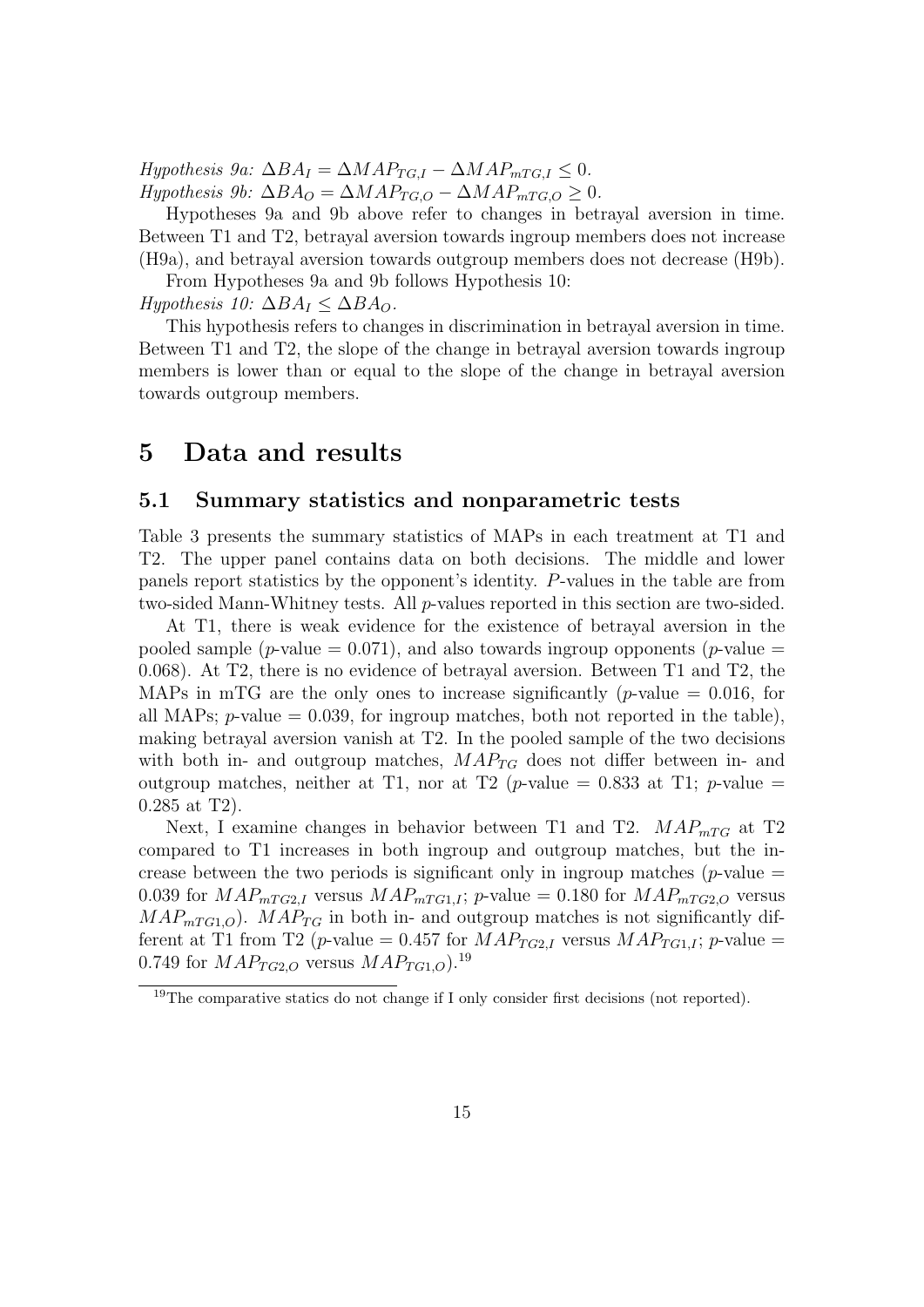<span id="page-18-0"></span>

|                  | In both types of matches |             |                                         |       |  |
|------------------|--------------------------|-------------|-----------------------------------------|-------|--|
|                  | TGI                      | mTGI        | TG2                                     | mTG2  |  |
|                  |                          | 61.15 52.67 | 57.77 61.51                             |       |  |
|                  |                          |             | $(18.99)$ $(24.03)$ $(26.47)$ $(22.61)$ |       |  |
| <i>p</i> -values | 0.071                    |             |                                         | 0.437 |  |
| Observations     | 82                       | 48          | 92                                      | 94    |  |
|                  | In ingroup matches       |             |                                         |       |  |
|                  | TG1                      | mTGI        | TG2                                     | mTG2  |  |
|                  |                          | 61.60 50.38 | 55.13 60.84                             |       |  |
|                  |                          |             | $(17.85)$ $(24.39)$ $(25.73)$ $(22.67)$ |       |  |
| $p$ -values      | 0.298<br>0.068           |             |                                         |       |  |
| Observations     | 41                       | 24          | 46                                      | 47    |  |
|                  |                          |             |                                         |       |  |
|                  |                          |             | In outgroup matches                     |       |  |

Table 3: Minimum acceptable probabilities

|              | In outgroup matches |         |                     |       |  |
|--------------|---------------------|---------|---------------------|-------|--|
|              | TG1                 | mTGI    | TG <sub>2</sub>     | mTG2  |  |
|              | 60.71               | 54.96   | 60.41               | 62.17 |  |
|              | (20.29)             | (23.96) | $(27.22)$ $(22.78)$ |       |  |
| $p$ -values  |                     | 0.443   |                     | 0.902 |  |
| Observations | 41                  | 24      | 46                  | 47    |  |
| Individuals  |                     |         |                     |       |  |

Notes: 'TG1' refers to TG at T1, 'mTG1' to mTG at T1, etc. The table shows averages per treatment. Each participant made two decisions. P-values are from ranksum tests of behavior with the two opponent types (active in TG, or passive in mTG) in an experiment (at T1 or T2). Standard deviations in parentheses.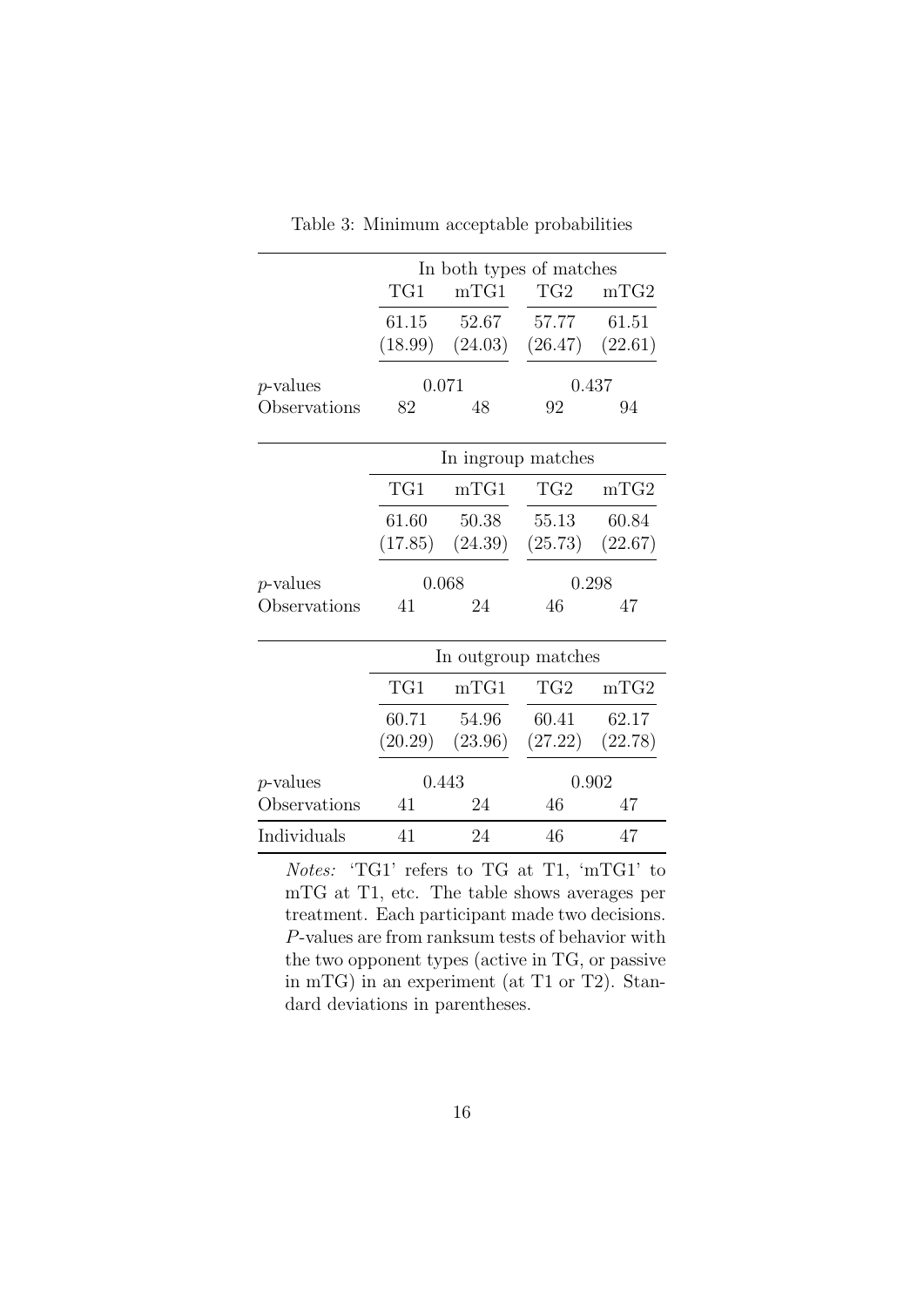## 5.2 Behavior at T1 and T2

The tests reported above do not take into account that the same participants make two decisions (for an in- and for an outgroup opponent). To account for this, I run regression analyses separately for the samples at T1 (in Table [4\)](#page-20-0) and T2 (in Table [5\)](#page-22-0). In these regressions, I cluster errors at the individual level.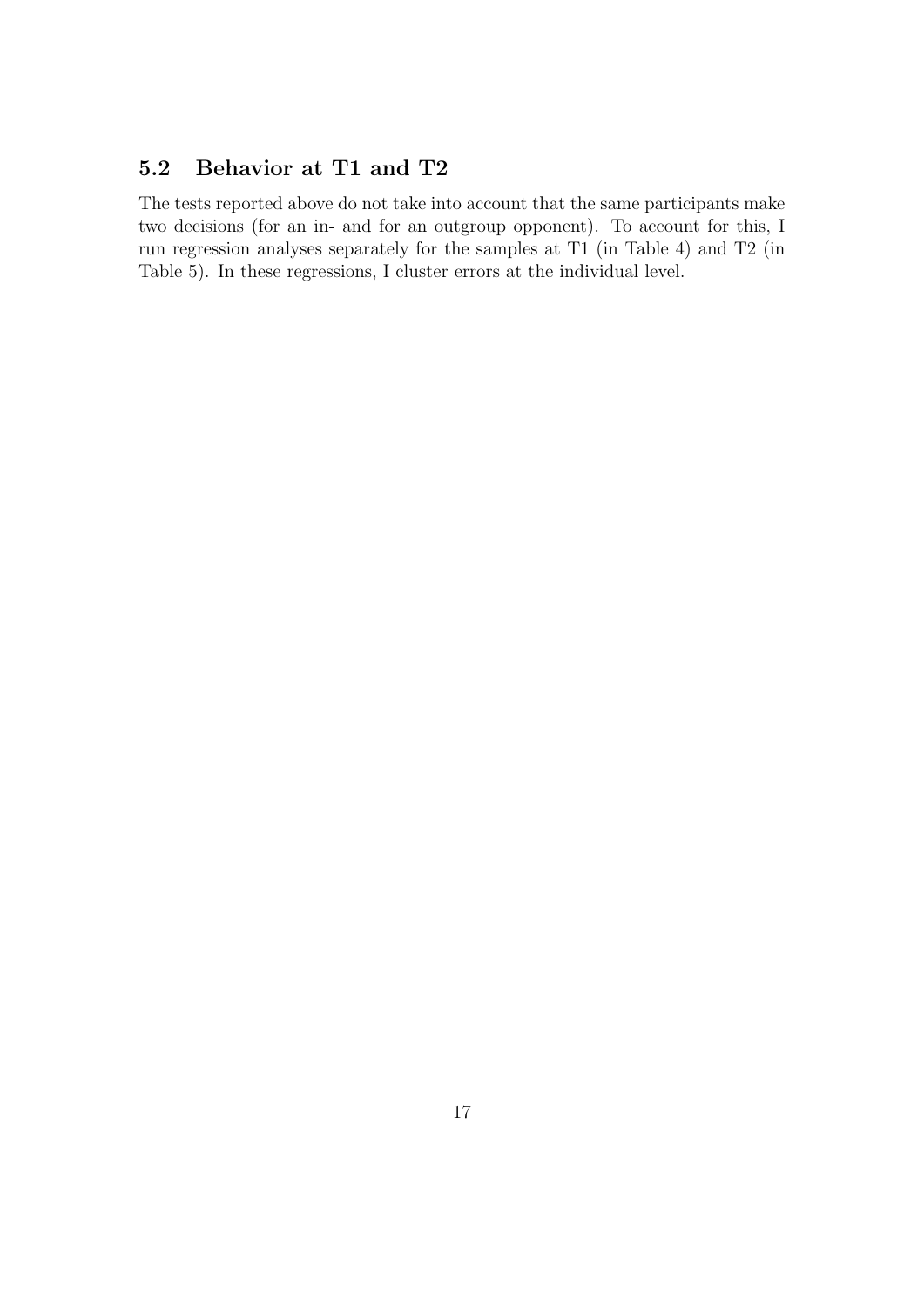|                               | (1)            | (2)            | (3)         | (4)        |
|-------------------------------|----------------|----------------|-------------|------------|
| Baseline: mTG1, ingroup match |                |                |             |            |
| TG1                           | $10.58*$       | 8.92           | $15.17**$   | $14.98**$  |
|                               | (6.01)         | (5.76)         | (5.71)      | (5.61)     |
| Outgroup match                | 4.58           | 4.58           | 3.18        | 3.18       |
|                               | (3.69)         | (3.72)         | (4.08)      | (4.13)     |
| $TG1 \times$ Outgroup match   | $-5.48$        | $-5.48$        | $-2.37$     | $-2.37$    |
|                               | (4.98)         | (5.02)         | (5.25)      | (5.31)     |
| Risk loving $(0-10)$          |                | $-2.44*$       |             | $-1.65$    |
|                               |                | (1.24)         |             | (1.36)     |
| Male                          |                | 3.95           |             | $-0.59$    |
|                               |                | (4.29)         |             | (5.47)     |
| Ingroup first                 | 2.74           | 1.23           | $-6.04$     | $-7.61$    |
|                               | (4.87)         | (4.79)         | (5.27)      | (5.76)     |
| Constant                      | $49.35***$     | $67.41***$     | $36.19$ *** | $46.24***$ |
|                               | (5.19)         | (10.09)        | (8.66)      | (11.86)    |
| Session fixed effects         | N <sub>o</sub> | N <sub>o</sub> | Yes         | Yes        |
| Adjusted $\mathbb{R}^2$       | 0.02           | 0.04           | 0.16        | 0.16       |
| Observations                  | 130            | 130            | 104         | 104        |
| Individuals                   | 65             | 65             | 52          | 52         |
| <b>Sessions</b>               | 33             | 33             | 20          | 20         |

<span id="page-20-0"></span>Table 4: Linear regressions on Minimum Acceptable Probabilities at T1

Notes: Standard errors clustered at the individual level in parentheses. 'TG1' refers to TG at T1, 'mTG1' to mTG at T1, etc. The sample in models (1) and (2) consists of first movers with minor/no understanding mistakes. The sample in models (3) and (4) consists of those first moverswith minor/no understanding mistakes who were not the only ones in their session to fulfill this criterion. One can only add session fixed effects for this smaller second sample. Risk attitudes aremeasured on <sup>a</sup> 0–10 scale, where 0 is very risk averse and 10 is very risk loving.\* p < 0.10, \*\* p < 0.05, \*\*\* p < 0.01.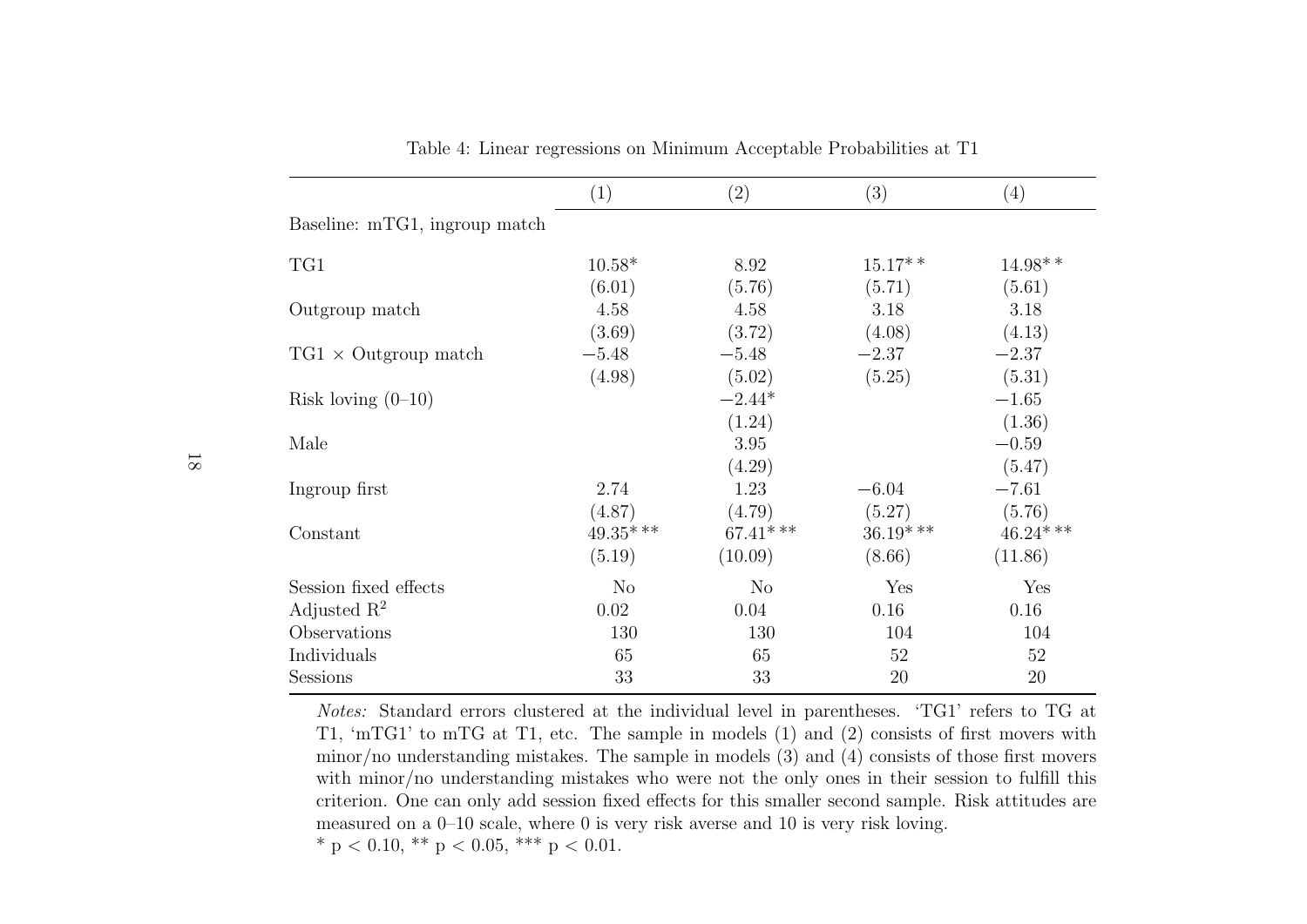In Table [4,](#page-20-0) the dependent variable is the MAP. Standard errors are clustered at the individual level. Models (1) and (2) do not include session fixed effects, while models  $(3)$  and  $(4)$  do. As I move from column  $(1)$  to  $(2)$ , and from  $(3)$  to  $(4)$ , I add the control variables mentioned in the table. The baseline is  $MAP_{mTGI,I}$ . The coefficient for TG1 (which reflects betrayal aversion towards ingroup members at T1) is positive in all four specifications, with the coefficients in last two columns being significant at  $p$ -value  $< 0.05$ . Playing with an in- as opposed to an outgroup opponent does not make a difference at T1 in either of the two treatments (from Wald tests for equality of coefficients: in (4),  $MAP_{mTG1,I}$  versus  $MAP_{mTG1,O}$ : p-value  $= 0.445$ ;  $MAP_{TG1,I}$  versus  $MAP_{TG1,O}$ : p-value  $= 0.808$ ). Results in columns (3) and (4) however should be taken as an indication: to include session fixed effects, I had to restrict the sample to those first movers with minor or no understanding mistakes who were not the only ones in their session to fulfill this requirement. This leaves a small sample scattered across a considerable number of sessions.<sup>[20,](#page-21-0)[21](#page-21-1)</sup>

**Result 1.** At T1, I find evidence of betrayal aversion. There is no discrimination in betrayal aversion towards second movers from the in- versus the outgroup. There is also no difference in the willingness to accept the risky payoff from trusting in- versus outgroup members.

Result 1 largely supports Hypotheses 1, 2, and 3.

<span id="page-21-0"></span> $^{20}$ I nonetheless report results in columns (3) and (4), as results from the companion paper, [Polipciuc and Strobel](#page-32-4) [\(2022\)](#page-32-4)—which includes additional treatments and thus has a bigger sample—confirm the sign and the significance level of betrayal aversion at T1.

<span id="page-21-1"></span> $^{21}$ In the full sample, the coefficients of TG1, Outgroup match and their interaction have the same signs as in Table [4,](#page-20-0) but are insignificant. Results available on request.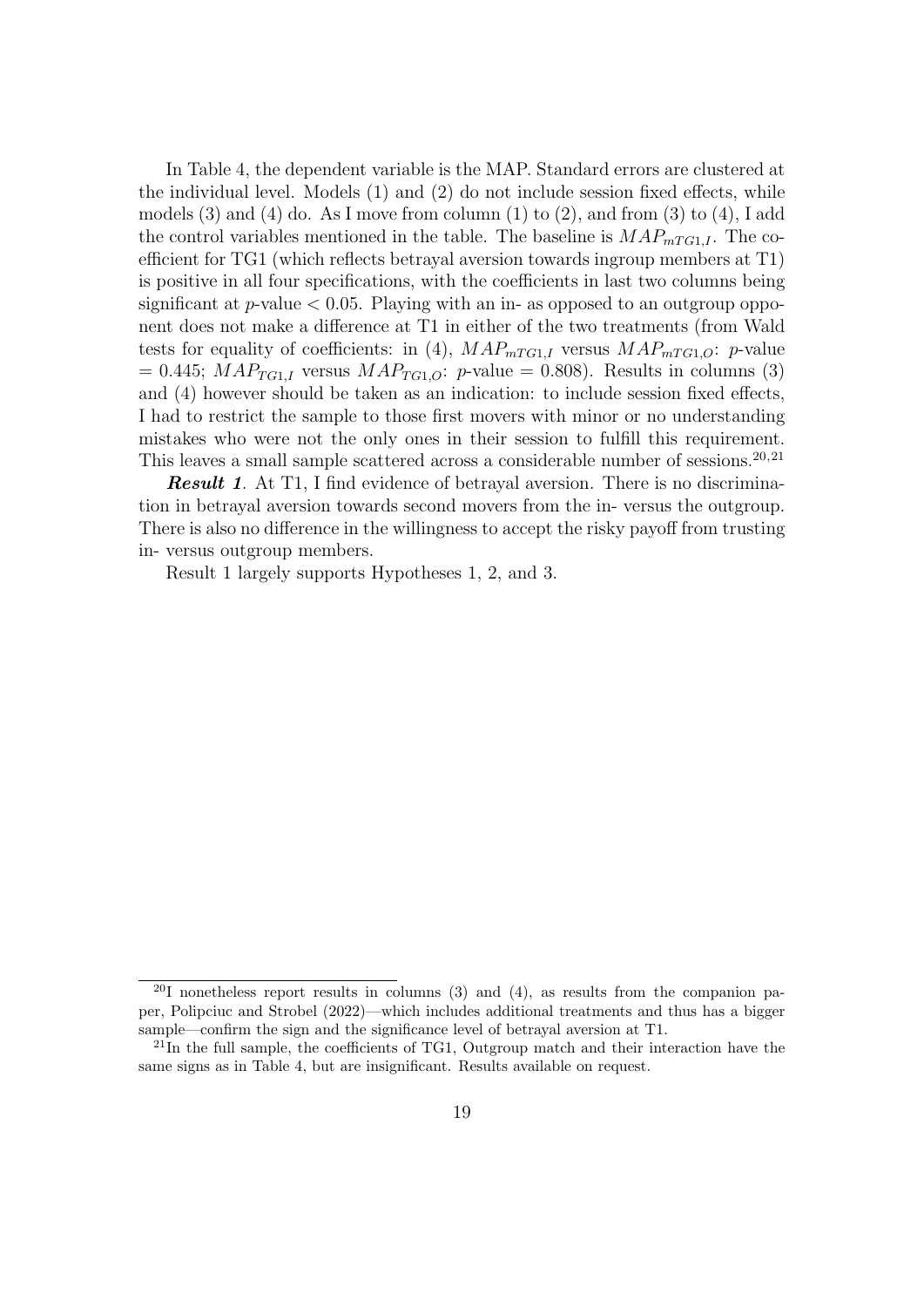|                               | (1)            | (2)         | (3)         | (4)         |
|-------------------------------|----------------|-------------|-------------|-------------|
| Baseline: mTG2, ingroup match |                |             |             |             |
| TG <sub>2</sub>               | $-5.76$        | $-6.30$     | $-6.95$     | $-7.77$     |
|                               | (5.07)         | (5.10)      | (4.87)      | (4.92)      |
| Outgroup match                | 1.33           | 1.14        | 1.33        | 1.14        |
|                               | (2.13)         | (2.18)      | (2.19)      | (2.24)      |
| $TG2 \times$ Outgroup match   | 3.96           | 4.15        | 3.96        | 4.15        |
|                               | (3.56)         | (3.61)      | (3.66)      | (3.70)      |
| Risk loving $(0-10)$          |                | $-3.20$ *** |             | $-3.01**$   |
|                               |                | (1.11)      |             | (1.19)      |
| Male                          |                | $-0.17$     |             | $-2.10$     |
|                               |                | (5.20)      |             | (5.17)      |
| Ingroup first                 | $-4.00$        | $-6.05$     | $-7.06$     | $-8.29*$    |
|                               | (4.81)         | (4.61)      | (4.70)      | (4.50)      |
| Constant                      | $62.80$ ***    | $86.88$ *** | $59.10$ *** | $78.02$ *** |
|                               | (4.20)         | (8.68)      | (6.93)      | (9.41)      |
| Session fixed effects         | N <sub>o</sub> | $\rm No$    | Yes         | Yes         |
| Adjusted $\mathbb{R}^2$       | $-0.00$        | 0.06        | 0.08        | 0.14        |
| Observations                  | 186            | 184         | 186         | 184         |
| Individuals                   | 93             | 92          | 93          | 92          |
| <b>Sessions</b>               | 10             | 10          | 10          | 10          |

<span id="page-22-0"></span>Table 5: Linear regressions on Minimum Acceptable Probabilities at T2

Notes: Standard errors clustered at the individual level in parentheses. The sample in models  $(2)$  and (4) has one respondent fewer than the one in models (1) and (3), because one participant did not specify their gender. Risk attitudes are measured on <sup>a</sup> 0–10 scale, where 0 is very risk averseand 10 is very risk loving.

\* p < 0.10, \*\* p < 0.05, \*\*\* p < 0.01.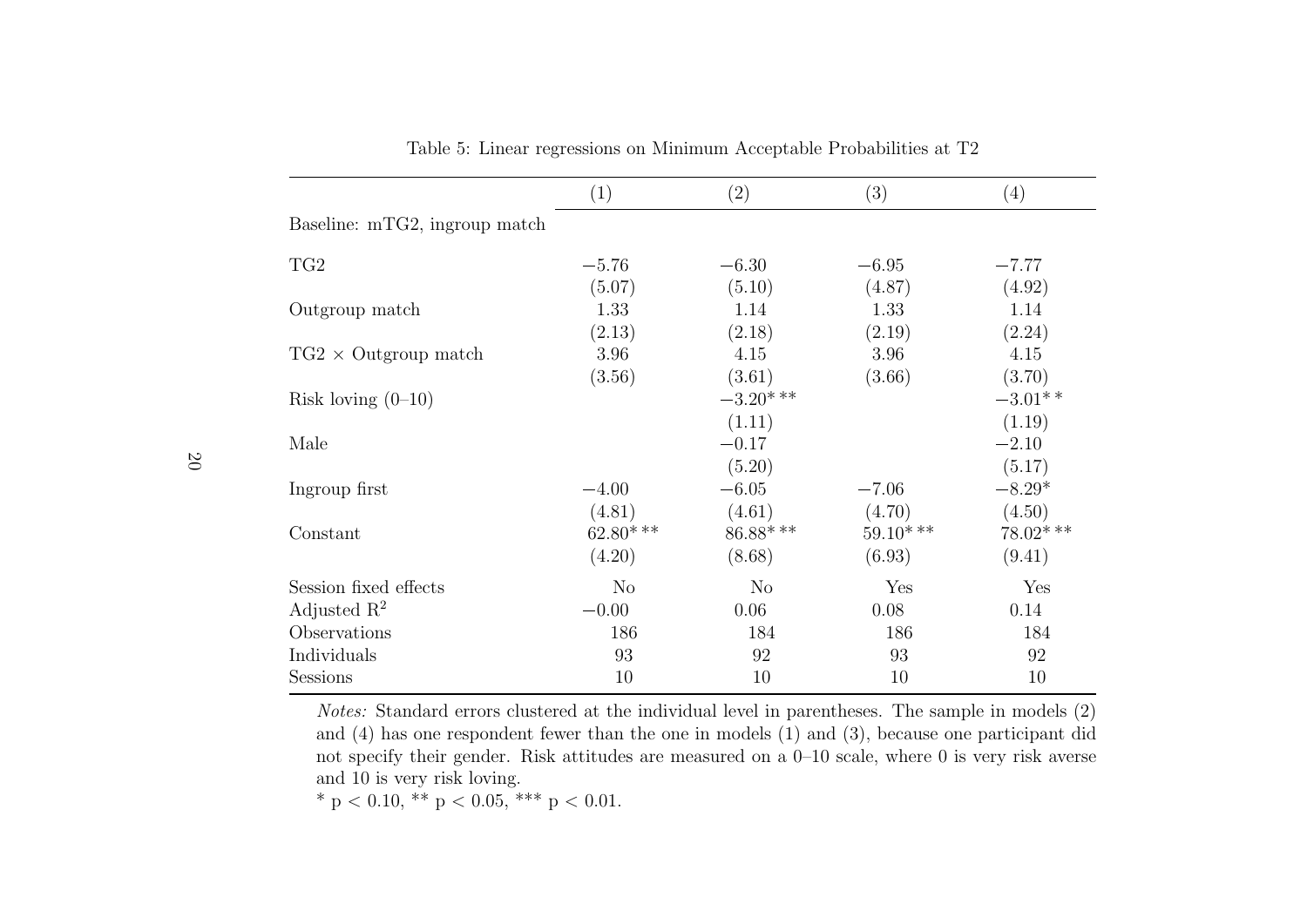In Table [5,](#page-22-0) I repeat the same exercise for the data collected at T2. Here, in all four specifications, the coefficient quantifying betrayal aversion towards the ingroup is negative and insignificant. A Wald test of equality of coefficients in column (4) indicates that  $MAP_{TG2,I}$  is marginally lower than  $MAP_{TG2,O}$  (*p*-value  $= 0.077$ ).

Since the coefficient for playing against an ingroup opponent first is also weakly significant in specification (4), I check whether there are order of play effects (playing first with an in- or an outgroup opponent). I do this by using a triple interaction, between the treatment dummy, a dummy for facing an outgroup opponent, and one which is 0 for the first decision and 1 for the second decision (see Appendix Table ??). The test for equality of coefficients shows that when it comes to first decisions only,  $MAP_{TG2,I}$  is significantly lower than  $MAP_{TG2,O}$  (*p*-value = 0.029). This is supporting evidence that the difference observed in column (4) of Table [5—](#page-22-0)a marginally lower  $MAP_{TG2,I}$  than  $MAP_{TG2,O}$ , regardless of decision order—is likely not an artifact of decision making order (for instance, due to respondents potentially wishing to be perceived as consistent by the experimenter) as it stems from the cleaner first decision participants make.

Result 2. At T2, I do not find evidence of betrayal aversion, neither towards in-, nor towards outgroup members. For the first of the two decisions, first movers in the TG treatment are more likely to set a more lenient threshold for entering a trusting relationship with an ingroup member than with an outgroup member.

Result 2 does not provide support for Hypotheses 5 and 6. The first of the two decisions first movers make is in line with previous findings on discrimination in trusting members of in- versus outgroups (for unconditional trust). This provides partial support for Hypothesis 4.

For the first decision at T2, the ordering of the MAPs is the following:  $MAP_{TG2,I}$  $MAP_{mTG2,I} < MAP_{mTG2,O} < MAP_{TG2,O}$ . For this decision, the direction is that of a strategic risk discount for ingroup matches on average (the opposite of betrayal aversion, so preferring the trusting interaction to the equally risky bet with payoff externalities for another passive participant) and a strategic risk premium for outgroup matches on average (betrayal aversion). However, since the only significant difference is between the first and the last terms in this list of inequalities, I cannot quantify the contribution of each intermediary difference to the difference between the most extreme terms.<sup>[22](#page-23-0)</sup>

**Result 3.** At T2, the ingroup bias in trust in the first decision cannot be decomposed into a part due to an ingroup bias in betrayal aversion and a residual bias.

Additionally to the hypotheses specified in Section [4,](#page-14-0) I look into heterogeneous effects at T2 by the strength of the attachment to the ingroup as proxied by the

<span id="page-23-0"></span> $22$ For the second decision, none of the four MAPs is significantly different from the rest.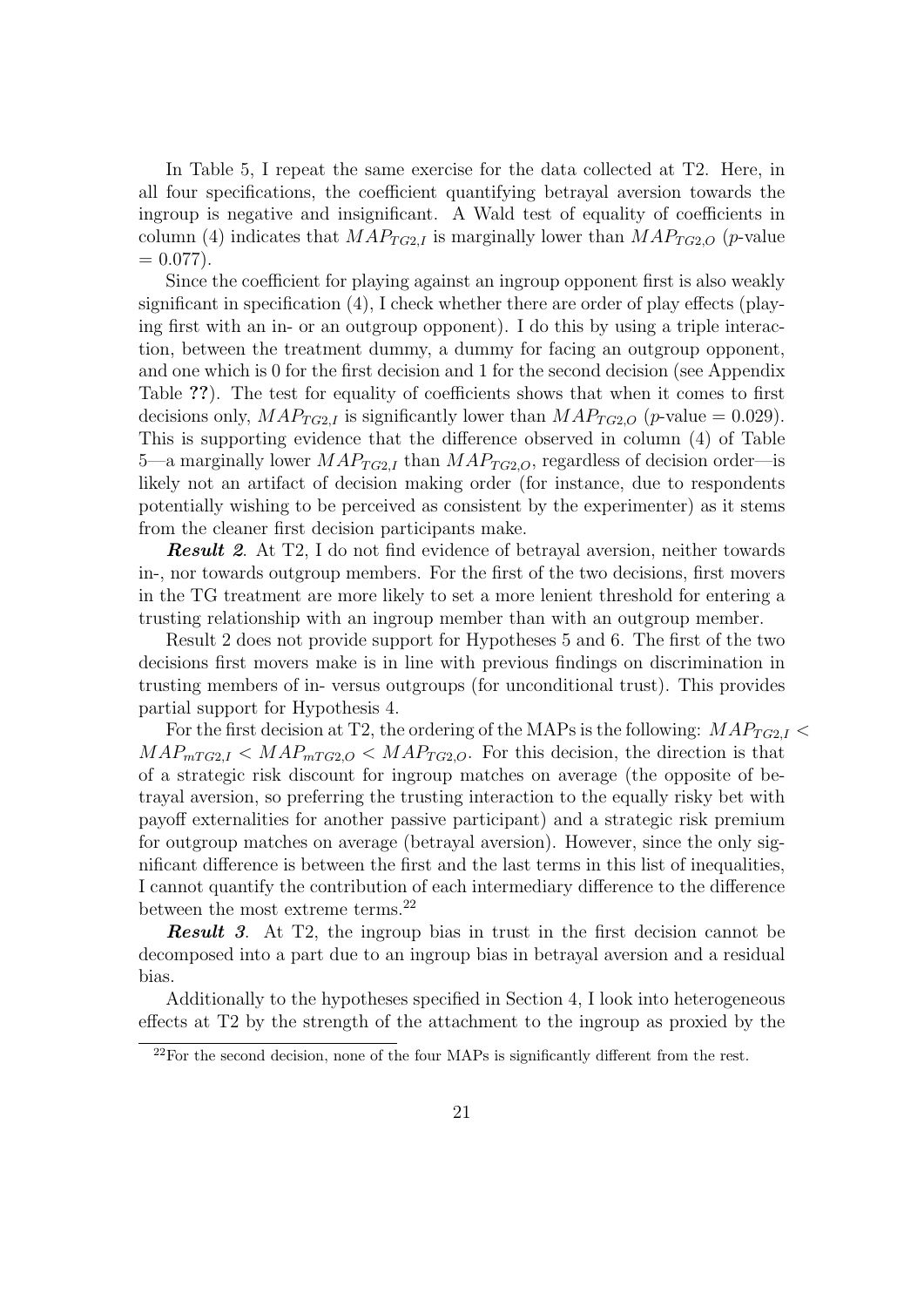hypothetical allocation task. In Appendix Table [D.2,](#page-44-0) I focus on first decisions only. I regress the MAP on the interaction of the treatment dummy, the opponent identity dummy and the dummy for selecting an ingroup recipient in the hypothetical allocation task. In specification (4), I notice that those who select an ingroup recipient in the hypothetical allocation task have a significantly lower  $MAP_{TG2,I}$  than  $MAP_{TG2,O}$  (p-value = 0.02) and a significantly lower  $MAP_{mTG2,I}$ than  $MAP_{mT G2,O}$  (*p*-value = 0.02). Neither of the two is the case for those who select a random recipient from the entire subject pool in the allocation task. For them, neither  $MAP_{TG2}$  nor  $MAP_{mTG2}$  differ significantly for in- as opposed to outgroup opponents (*p*-value =  $0.45$  in TG; *p*-value =  $0.11$  in mTG).

I do not find evidence of betrayal aversion for neither first movers who allocate the ticket to an ingroup member nor for first movers who allocate it to a random participant. Since the hypothetical allocation task is a proxy for higher altruism towards the ingroup relative to the outgroup, I interpret these results as evidence that between-subject heterogeneity in outcome-based social preferences is an important factor in explaining the in-/outgroup gap in trust in the first decision at T2. Since variation in behavior in the hypothetical allocation task is endogenous, this evidence is correlational.<sup>[23](#page-24-0)</sup>

**Result 4.** In first decisions at T2, first movers who give the hypothetical lottery ticket to an ingroup recipient ask for higher MAPs in outgroup matches compared to ingroup matches in both treatments. First movers who give it to a random recipient from the entire subject pool do not state different MAPs in inversus outgroup matches. Neither of the two types of first movers displays betrayal aversion on average, neither towards in- nor towards outgroup opponents.

#### 5.3 Change in behavior between T1 and T2

Ideally, pooled data from the experiments at T1 and T2 would have been in panel format. For privacy reasons, respondents could not be traced between the two periods—but it is highly likely that some respondents at T1 are also present at T2, as both samples are subsets of the same study cohort. This affects the standard errors of regressions on the pooled dataset and might result in different significance levels for some coefficients.

To address this, in Appendix [E](#page-45-0) I use Monte Carlo simulations to estimate how much overlap between the samples can be expected. Then, I check by how much the precision of the estimates of interest can be expected to decrease due to this expected overlap. Results suggest that the expected decrease in precision is small:

<span id="page-24-0"></span><sup>&</sup>lt;sup>23</sup>In the pooled data on both decisions at T2, only  $MAP_{TG2,I}$  is significantly different (lower) than  $MAP_{TG2,O}$  among those selecting an ingroup recipient in the hypothetical allocation task  $(p\text{-value} = 0.05)$ . Results available on request.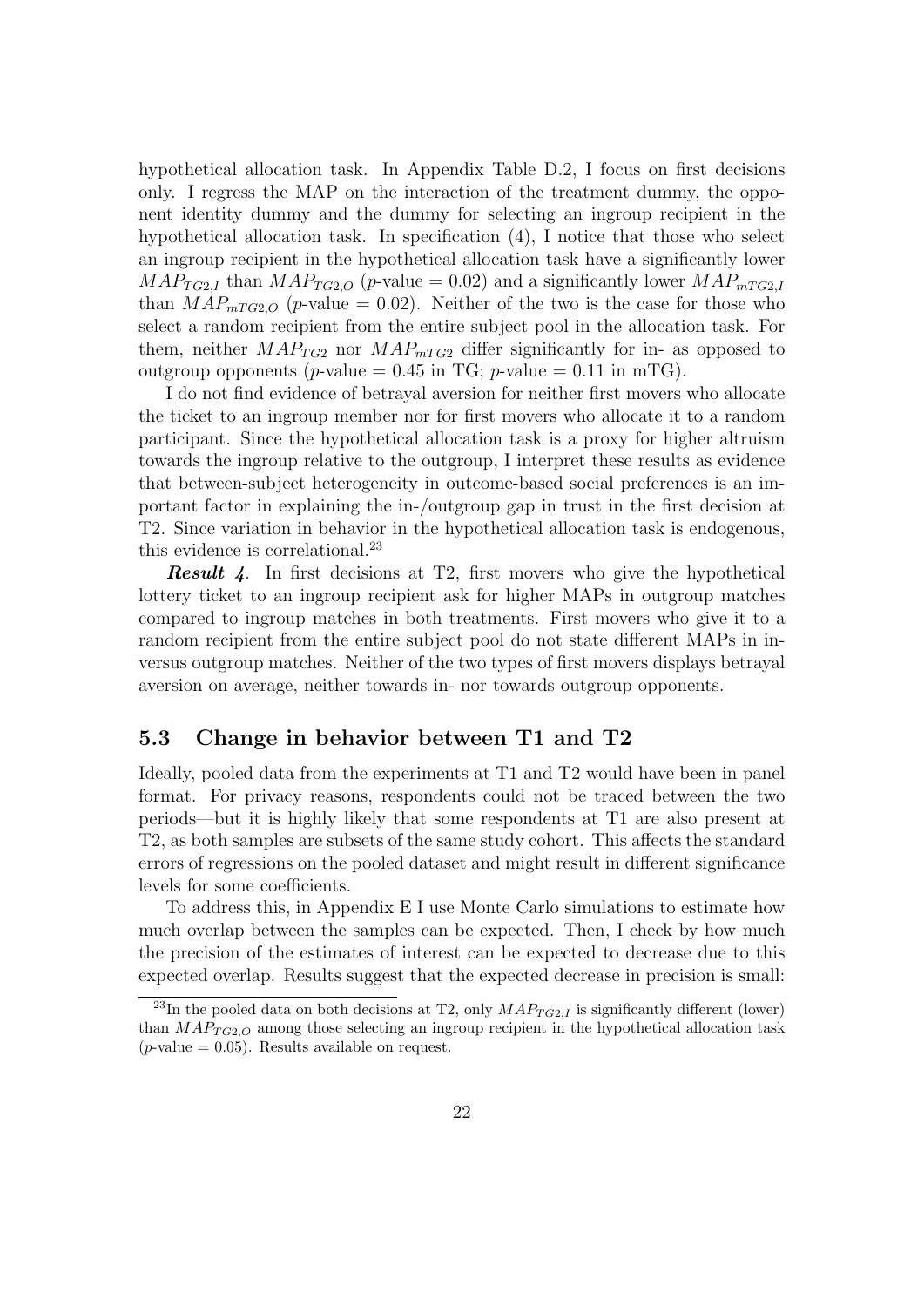the 95% confidence intervals for  $p$ -values for tests of hypotheses 7–10 over 10,000 simulations span less than  $10^{-4}$ .

This means that the simple regressions presented in Table [6—](#page-26-0)where the possible overlap in samples at T1 and T2 is unaccounted for—are informative for hypotheses 7–10. In model (1), I regress the MAP on dummies for game type  $(mTG = 0, TG)$  $= 1$ ), opponent type (ingroup  $= 0$ , outgroup  $= 1$ ), and experiment (T1  $= 0$ , T2  $= 1$ , as well as their interactions. In model  $(2)$ , I add control variables for risk attitudes, gender and a dummy for whether the decision about an ingroup member came first (no  $= 0$ , yes  $= 1$ ). In both models, standard errors are clustered at the individual level, which can only be observed within an experiment (either at T1 or at T2). Models (3) and (4) correspond to (1) and (2), respectively, but the sample at T1 is reduced to those first movers with minor/no understanding mistakes who were not the only ones in their session to fulfill this requirement. Models (3) and (4) include session fixed effects.

Wald tests for equality of coefficients suggest that there is a significant reduction in betrayal aversion towards ingroup members between T1 and T2 (*p*-value  $= 0.04$ in (2); *p*-value  $\lt$  0.01 in (4)). Models without session fixed effects do not allow for more in depth conclusions. In model (4), there is also support for a decrease in betrayal aversion towards outgroup members between T1 and T2 (*p*-value = 0.03), and marginally significant support for first movers asking for lower MAPs in the modified trust game with ingroup members at T2 than at T1 (*p*-value  $= 0.09$ ).

**Result 5.** Betrayal aversion towards ingroup members decreases significantly between T1 and T2, and so does that towards outgroup members. This is not due to a change in  $MAP_{TG,I}$ , but to a (marginally significant) increase in  $MAP_{mTG,I}$ .

In conclusion, there is no support for either part of Hypothesis 7, Hypothesis 8b, or Hypothesis 10. Hypothesis 8a is contradicted (marginally), Hypothesis 9a is supported, and Hypothesis 9b is contradicted.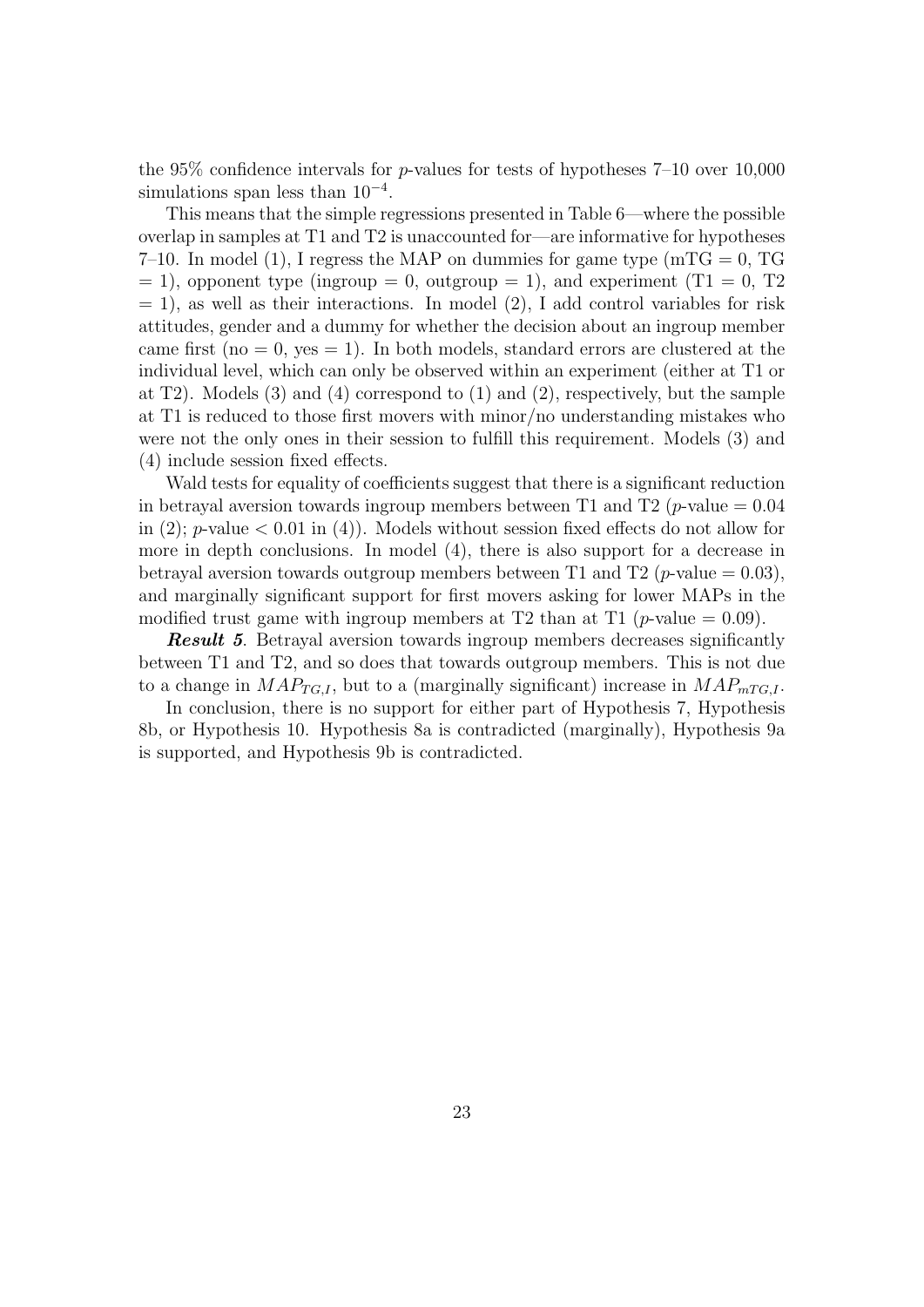|                                        | (1)         | (2)         | (3)          | (4)         |
|----------------------------------------|-------------|-------------|--------------|-------------|
| Baseline: mTG1, ingroup match          |             |             |              |             |
| <b>TG</b>                              | $11.23**$   | $9.56*$     | $13.31**$    | $14.78$ *** |
|                                        | (5.68)      | (5.59)      | (5.20)       | (5.14)      |
| Outgroup match                         | 4.58        | 4.58        | 3.18         | 3.18        |
|                                        | (3.65)      | (3.67)      | (3.81)       | (3.84)      |
| $TG \times$ Outgroup match             | $-5.48$     | $-5.48$     | $-2.37$      | $-2.37$     |
|                                        | (4.94)      | (4.96)      | (4.90)       | (4.93)      |
| T <sub>2</sub>                         | $10.47*$    | 8.78        | 15.71        | $24.04*$    |
|                                        | (5.95)      | (5.78)      | (13.12)      | (13.87)     |
| $TG \times T2$                         | $-16.94**$  | $-15.73**$  | $-20.03$ *** | $-22.52***$ |
|                                        | (7.60)      | (7.56)      | (7.22)       | (7.15)      |
| Outgroup match $\times$ T <sub>2</sub> | $-3.26$     | $-3.45$     | $-1.86$      | $-2.04$     |
|                                        | (4.23)      | (4.27)      | (4.42)       | (4.47)      |
| $TG \times$ Outgroup match $\times$ T2 | 9.43        | 9.62        | 6.33         | 6.52        |
|                                        | (6.08)      | (6.13)      | (6.17)       | (6.23)      |
| Risk loving $(0-10)$                   |             | $-2.92$ *** |              | $-2.68$ *** |
|                                        |             | (0.85)      |              | (0.99)      |
| Male                                   |             | 1.67        |              | $-1.56$     |
|                                        |             | (3.55)      |              | (4.25)      |
| Ingroup first                          |             | $-3.15$     |              | $-8.30**$   |
|                                        |             | (3.36)      |              | (3.63)      |
| Constant                               | $50.37$ *** | 73.92***    | $35.03$ ***  | $52.45***$  |
|                                        | (4.94)      | (7.51)      | (9.94)       | (11.15)     |
| Session fixed effects                  |             |             | $\checkmark$ | √           |
| Adjusted $\mathbb{R}^2$                | 0.00        | 0.05        | 0.07         | 0.14        |
| Observations                           | 316         | 314         | 290          | 288         |
| Individuals                            | 158         | 157         | 145          | 144         |

<span id="page-26-0"></span>Table 6: Linear regressions on Minimum Acceptable Probabilities in the pooled data set

Notes: Standard errors clustered at the individual level in parentheses. 'TG1' refers to TG at T1, 'mTG1' to mTG at T1, etc. The sample in (1) and (2) consists of first movers with minor/no understanding mistakes at T1, and all first movers at T2. The sample in (3) and (4) consists of first moverswith minor/no understanding mistakes at T1 who were not the only ones in their session, and all first movers at T2. Risk attitudes are measured on <sup>a</sup> 0–10 scale, where 0 is very risk averse and 10 is veryrisk loving.

 $* p < 0.10$ ,  $** p < 0.05$ ,  $*** p < 0.01$ . One participant did not specify their gender, which explains the lower number of observations for (2) and (4).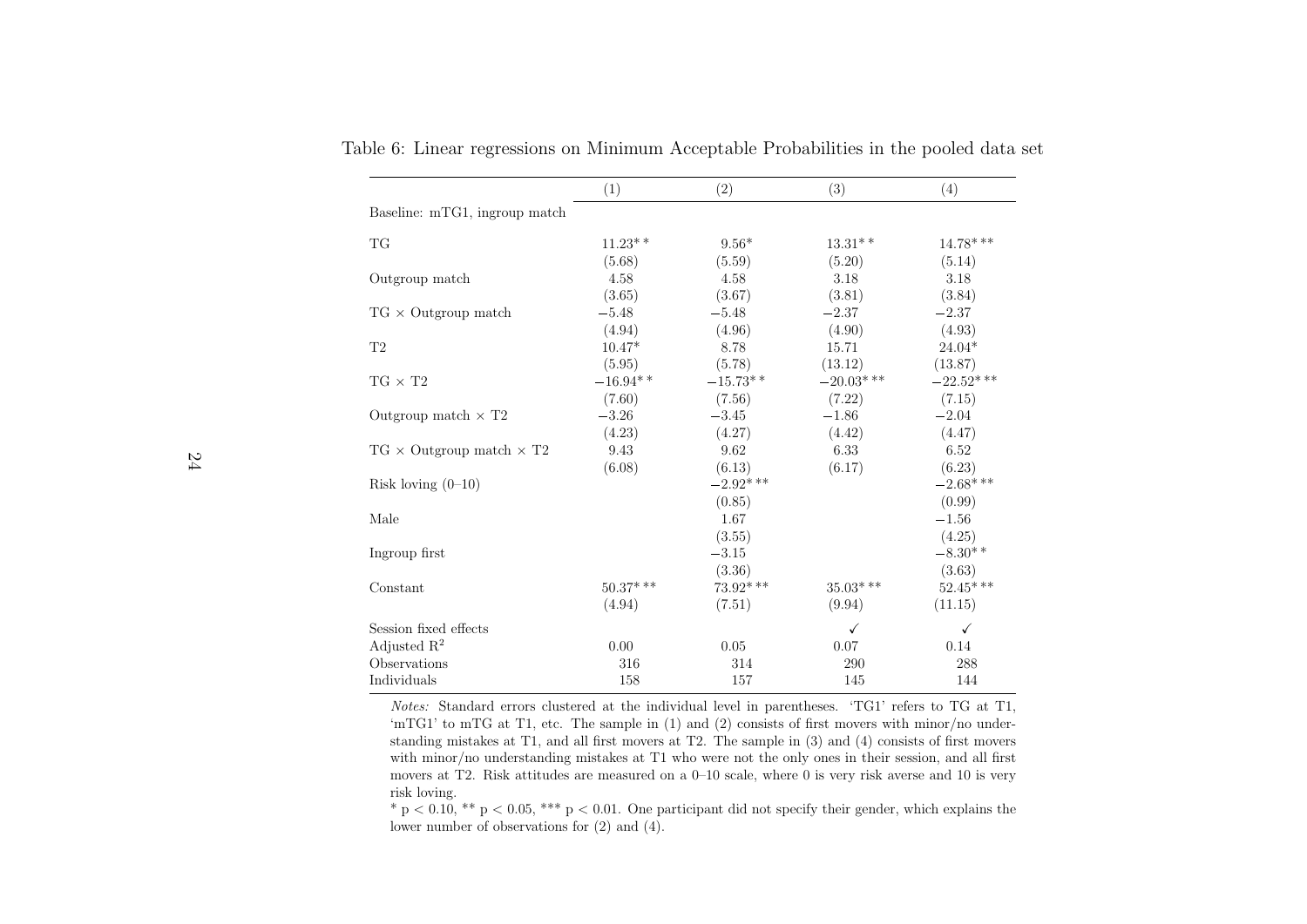## <span id="page-27-0"></span>6 Discussion

In this paper, I study experimentally how trust and betrayal aversion vary with social distance, and how the contribution of betrayal aversion to trust changes as social groups develop a group identity. For this purpose, I adapted the design of [Aimone and Houser](#page-29-6) [\(2012\)](#page-29-6) for identifying betrayal aversion, a concept introduced by [Bohnet and Zeckhauser](#page-30-3) [\(2004\)](#page-30-3).

I was motivated by evidence of discrimination in trust [\(Lane, 2016\)](#page-32-9) and by a recently growing literature on the valuation of intentions [\(Stanca et al., 2009;](#page-33-1) [Strassmair, 2009;](#page-33-2) [Gul and Pesendorfer, 2016;](#page-31-13) [Johnsen and Kvaløy, 2016;](#page-32-5) [Chao,](#page-30-13) [2018;](#page-30-13) [Orhun, 2018\)](#page-32-13). Several recent papers [\(Butler and Miller, 2018;](#page-30-4) [Polipciuc](#page-32-4) [and Strobel, 2022\)](#page-32-4) support BZ's interpretation that in a two-player binary trust game, betrayal aversion is the first mover's response to how he perceives the second mover's intentions towards him. That is, betrayal aversion is the result of the first mover preemptively shielding himself from the disutility of a potential betrayal. However, most papers finding evidence of betrayal aversion use an experimental design which does not rule out confounding explanations such as ambiguity aversion, should participants not be rational expected utility maximizers [\(Li et al.,](#page-32-10) [2020\)](#page-32-10). The design in this study controls for participants' subjective beliefs and measures betrayal aversion net of the confounds listed in [Li et al.](#page-32-10) [\(2020\)](#page-32-10).

I examine the willingness to accept the risky payoff from trusting in- versus outgroup opponents and its components in a student population at two points in time. Participants have been quasi-randomly assigned to social groups independently of this study. The first experiment takes place shortly after the social groups have been created and the second one seven months later. In the first experiment, betrayal aversion is positive and indiscriminate towards in- and outgroup members. In the second experiment, betrayal aversion to both in- and outgroup members vanishes. In the first of the two decisions they make in the second experiment, first movers set a lower requirement to be willing to trust ingroup members than outgroup members.

When looking more closely, discrimination in trust in the second experiment is a composite of two types of behavior: that of a slight majority (60%) who select a random ingroup recipient over a random recipient from the entire subject pool in a hypothetical allocation task, and the rest, who select an entirely random recipient. Neither of the two groups displays betrayal aversion, neither to innor to outgroup opponents. Those who select a completely random recipient do not show intergroup discrimination in trust. The small majority who select an ingroup recipient in the allocation task ask for a significantly higher guarantee of a favorable outcome to trust an outgroup relative to an ingroup member.

The source of risk—random or strategic—is irrelevant in the second experiment. Social distance matters for trust, but only for a small majority of first movers. For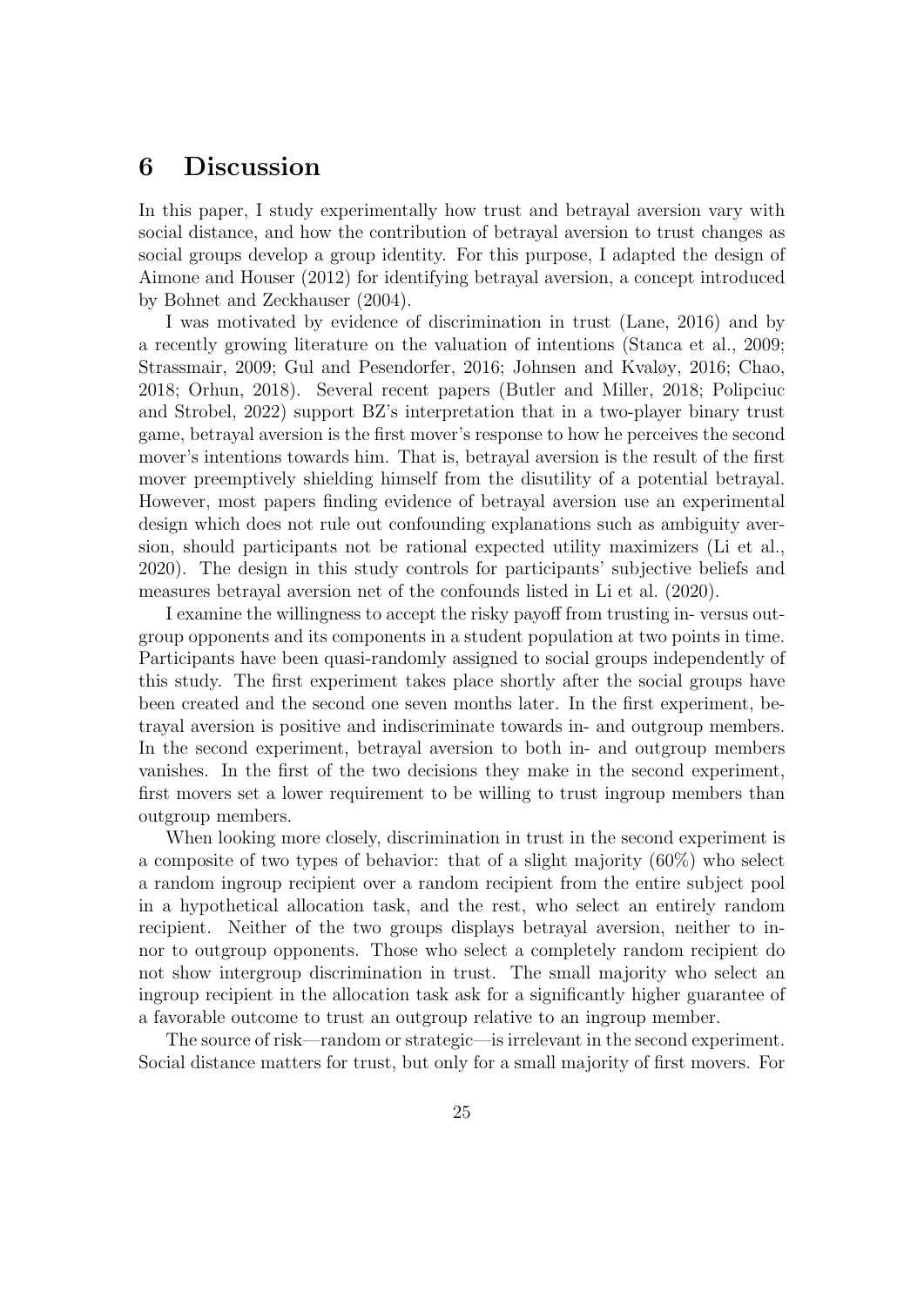this small majority, social distance affects a component which captures risk aversion, beliefs about trustworthiness and outcome-based social preferences towards an opponent.

From these results, I conclude that risk preferences, beliefs about trustworthiness and outcome-based social preferences towards an opponent seem to drive the threshold required to trust or to enter the lottery in the second experiment. In neither of the two experiments is there discrimination in betrayal aversion. While this is at odds with results in the early literature on betrayal aversion, it indirectly supports claims that what had been called betrayal aversion in this early literature might have been confounded, for instance, by ambiguity aversion. Future research should check whether betrayal aversion survives controlling for subjective beliefs.

However, the lack of betrayal aversion in the second experiment could be due to concurrent changes between T1 and T2. Since participants had more time to make a decision at T2 (up to 40 minutes versus 20 minutes at T1), they were more likely to make more analytical, "System 2" [\(Kahneman, 2003\)](#page-32-14) type of decisions at this time. It is also possible that the effect is at least partially explained by selection: students who passed their exams (including two statistics exams) are more likely to be part of the study program by T2. This means the sample at T2 might be more analytical on average than the sample at T1, and less prone to emotional reactions such as betrayal aversion [\(Aimone and Houser, 2011;](#page-29-12) [Aimone](#page-29-2) [et al., 2015\)](#page-29-2).

Finally, I note the characteristics of the setup in which this null result was found, to facilitate the comparison with related studies: (i) the social groups were formed outside the laboratory, in a type of setting which [Lane](#page-32-9) [\(2016\)](#page-32-9) found to be the most conducive to intergroup discrimination; (ii) group identity was assigned randomly, making causal inferences about the effect of group identity cleaner (at the minimum, in the first experiment—there is attrition between T1 and T2, as students who drop out are not anymore in the sample at T2); (iv) participants are business and economics students in a developed country; (v) the task is highly stylized; and (vi) the social identity used does not entail a conflict over resources, nor competition between groups outside the laboratory.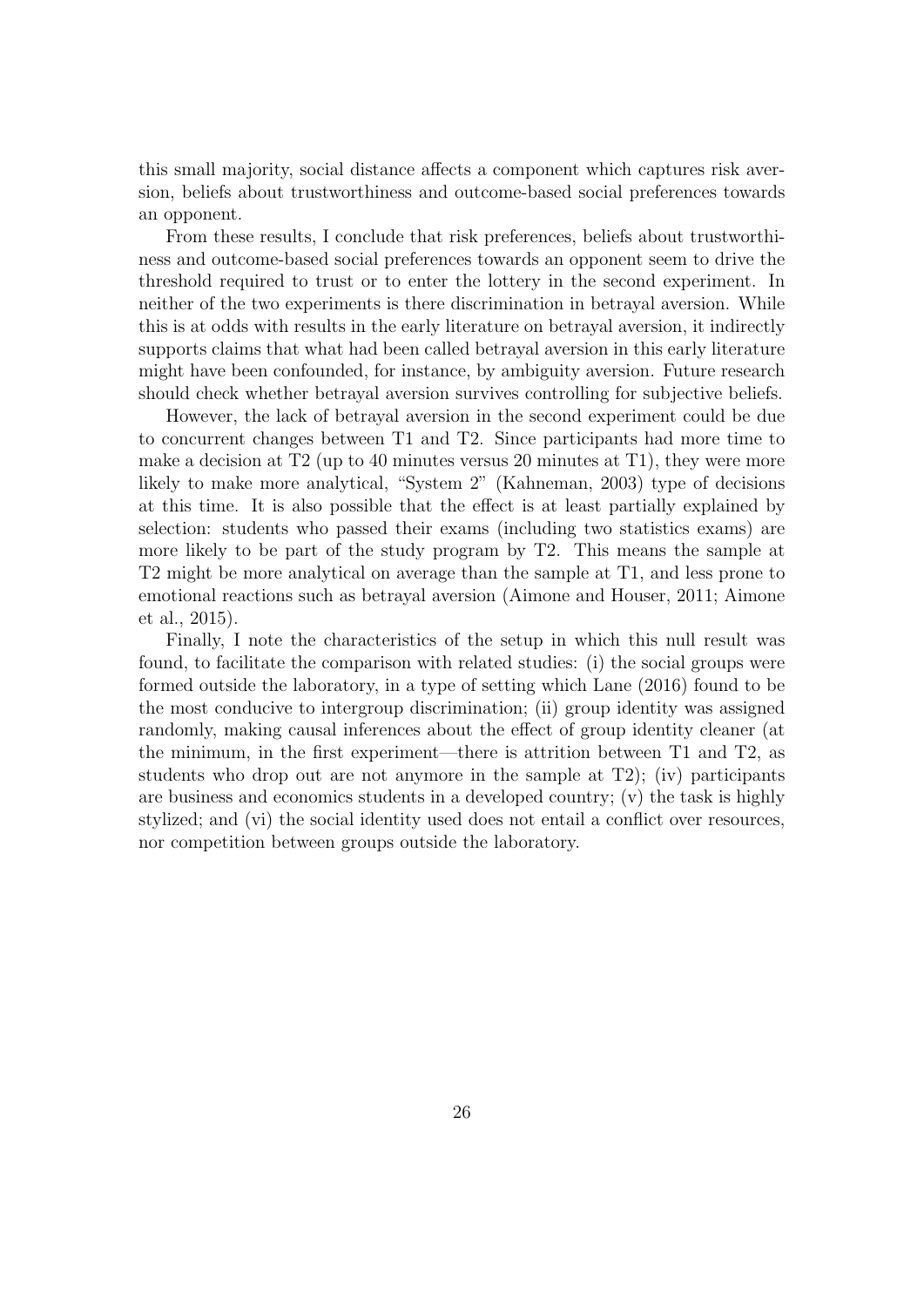## References

- <span id="page-29-2"></span>Aimone, J. A., Ball, S., and King-Casas, B. (2015). The betrayal aversion elicitation task: An individual level betrayal aversion measure. PLoS ONE, 10(9):e0137491.
- <span id="page-29-12"></span>Aimone, J. A. and Houser, D. (2011). Beneficial betrayal aversion. PLoS ONE, 6(3):e17725.
- <span id="page-29-6"></span>Aimone, J. A. and Houser, D. (2012). What you don't know won't hurt you: A laboratory analysis of betrayal aversion. Experimental Economics, 15(4):571– 588.
- <span id="page-29-7"></span>Arrow, K. J. (1973). The theory of discrimination. In Ashenfelter, O. and Rees, A., editors, Discrimination in labor markets, pages 3–33. Princeton, NJ: Princeton University Press.
- <span id="page-29-0"></span>Arrow, K. J. (1974). Limits of Organization. W. W. Norton & Company.
- <span id="page-29-4"></span>Ashraf, N., Bohnet, I., and Piankov, N. (2006). Decomposing trust and trustworthiness. Experimental Economics, 9(3):193–208.
- <span id="page-29-3"></span>Bacine, N. and Eckel, C. C. (2018). Trust and betrayal: An investigation into the influence of identity. Working paper.
- <span id="page-29-5"></span>Balliet, D., Wu, J., and Dreu, C. K. W. D. (2014). Ingroup favoritism in cooperation: A meta-analysis. Psychological Bulletin, 140(6):1556–1581.
- <span id="page-29-10"></span>Becker, G. M., De Groot, M. H., and Marshak, J. (1964). Measuring utility by a single-response sequential method. Behavioral Science, 9:226–232.
- <span id="page-29-8"></span>Becker, G. S. (2010). The economics of discrimination. University of Chicago press.
- <span id="page-29-9"></span>Berg, J., Dickhaut, J., and McCabe, K. (1995). Trust, reciprocity and social history. *Games and Economic Behavior*, 10(1):122–142.
- <span id="page-29-1"></span>Binzel, C. and Fehr, D. (2013). Social distance and trust: Experimental evidence from a slum in Cairo. Journal of Development Economics, 103:99–106.
- <span id="page-29-11"></span>Bohnet, I., Greig, F., Herrmann, B., and Zeckhauser, R. (2008). Betrayal aversion: Evidence from Brazil, China, Oman, Switzerland, Turkey, and the United States. American Economic Review, 98(1):294–310.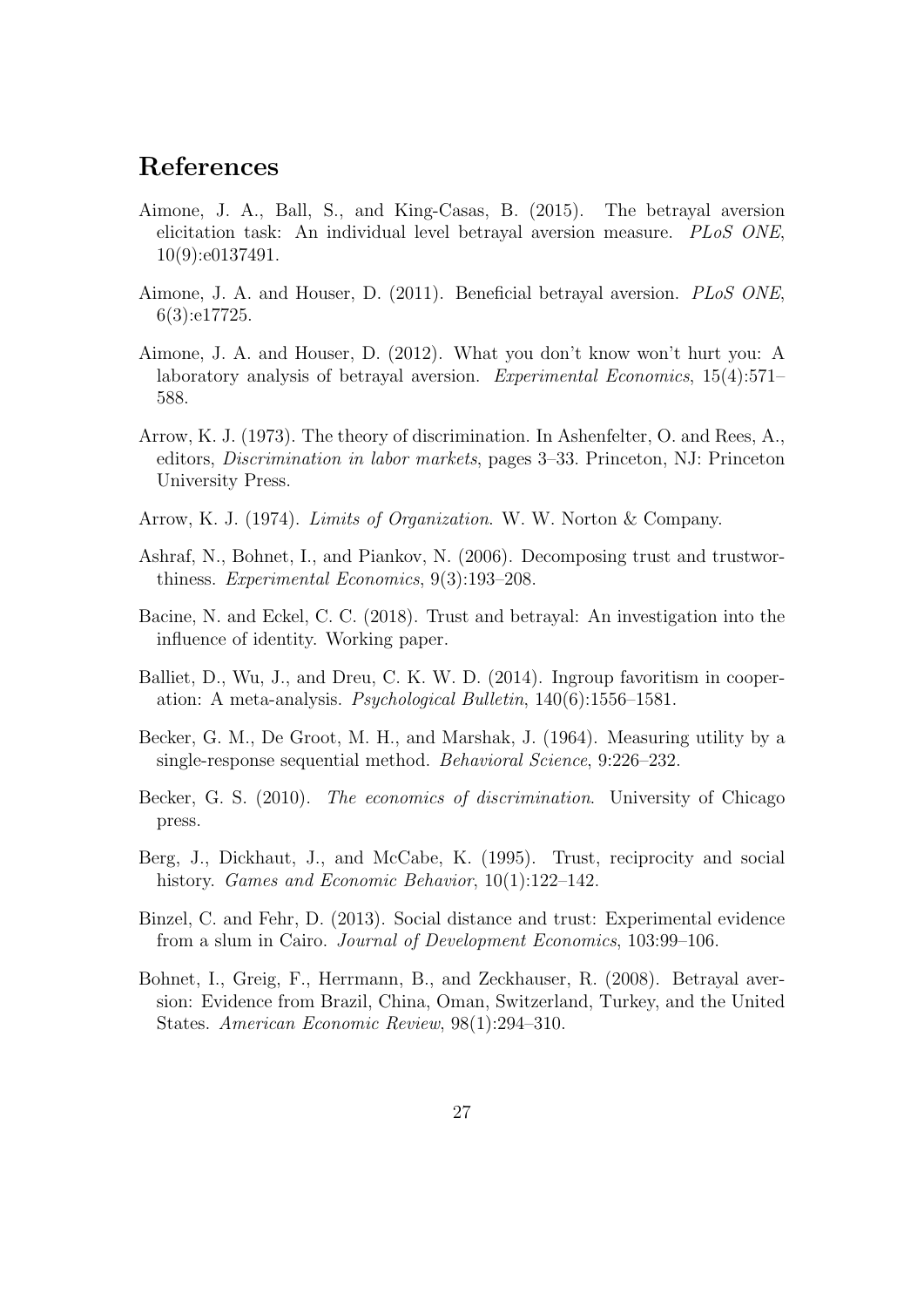- <span id="page-30-11"></span>Bohnet, I., Herrmann, B., and Zeckhauser, R. (2010). Trust and the reference points for trustworthiness in Gulf and Western countries. Quarterly Journal of Economics, 125(2):811–828.
- <span id="page-30-3"></span>Bohnet, I. and Zeckhauser, R. (2004). Trust, risk and betrayal. Journal of Economic Behavior & Organization, 55(4):467-484.
- <span id="page-30-7"></span>Bohren, J. A., Haggag, K., Imas, A., and Pope, D. (2019). Inaccurate statistical discrimination: An identification problem. NBER Working Paper No. 25935.
- <span id="page-30-1"></span>Brandts, J. and Charness, G. (2011). The strategy versus the direct-response method: a first survey of experimental comparisons. Experimental Economics, 14(3):375–398.
- <span id="page-30-12"></span>Breuer, W. and Hüwe, A. (2014). Trust, reciprocity, and betrayal aversion: Theoretical and experimental insights. Working paper.
- <span id="page-30-0"></span>Butler, J. V., Giuliano, P., and Guiso, L. (2016). The right amount of trust. Journal of the European Economic Association, 14(5):1155–1180.
- <span id="page-30-4"></span>Butler, J. V. and Miller, J. B. (2018). Social risk and the dimensionality of intentions. Management Science, 64(6):2787–2796.
- <span id="page-30-13"></span>Chao, M. (2018). Intentions-based reciprocity to monetary and non-monetary gifts. Games, 9(4):74.
- <span id="page-30-10"></span>Charness, G. and Rabin, M. (2002). Understanding social preferences with simple tests. The Quarterly Journal of Economics, 117(3):817–869.
- <span id="page-30-2"></span>Chuah, S.-H., Fahoum, R., and Hoffmann, R. (2013). Fractionalization and trust in India: A field-experiment. Economics Letters, 119(2):191–194.
- <span id="page-30-6"></span>Costa-Gomes, M. A., Huck, S., and Weizsäcker, G. (2014). Beliefs and actions in the trust game: Creating instrumental variables to estimate the causal effect. Games and Economic Behavior, 88:298–309.
- <span id="page-30-5"></span>Cox, J. C. (2004). How to identify trust and reciprocity. Games and Economic Behavior,  $46(2):260 - 281$ .
- <span id="page-30-8"></span>Cox, J. C., Friedman, D., and Gjerstad, S. (2007). A tractable model of reciprocity and fairness. Games and Economic Behavior, 59(1):17–45.
- <span id="page-30-9"></span>Cox, J. C., Friedman, D., and Sadiraj, V. (2008). Revealed altruism. Econometrica, 76(1):31–69.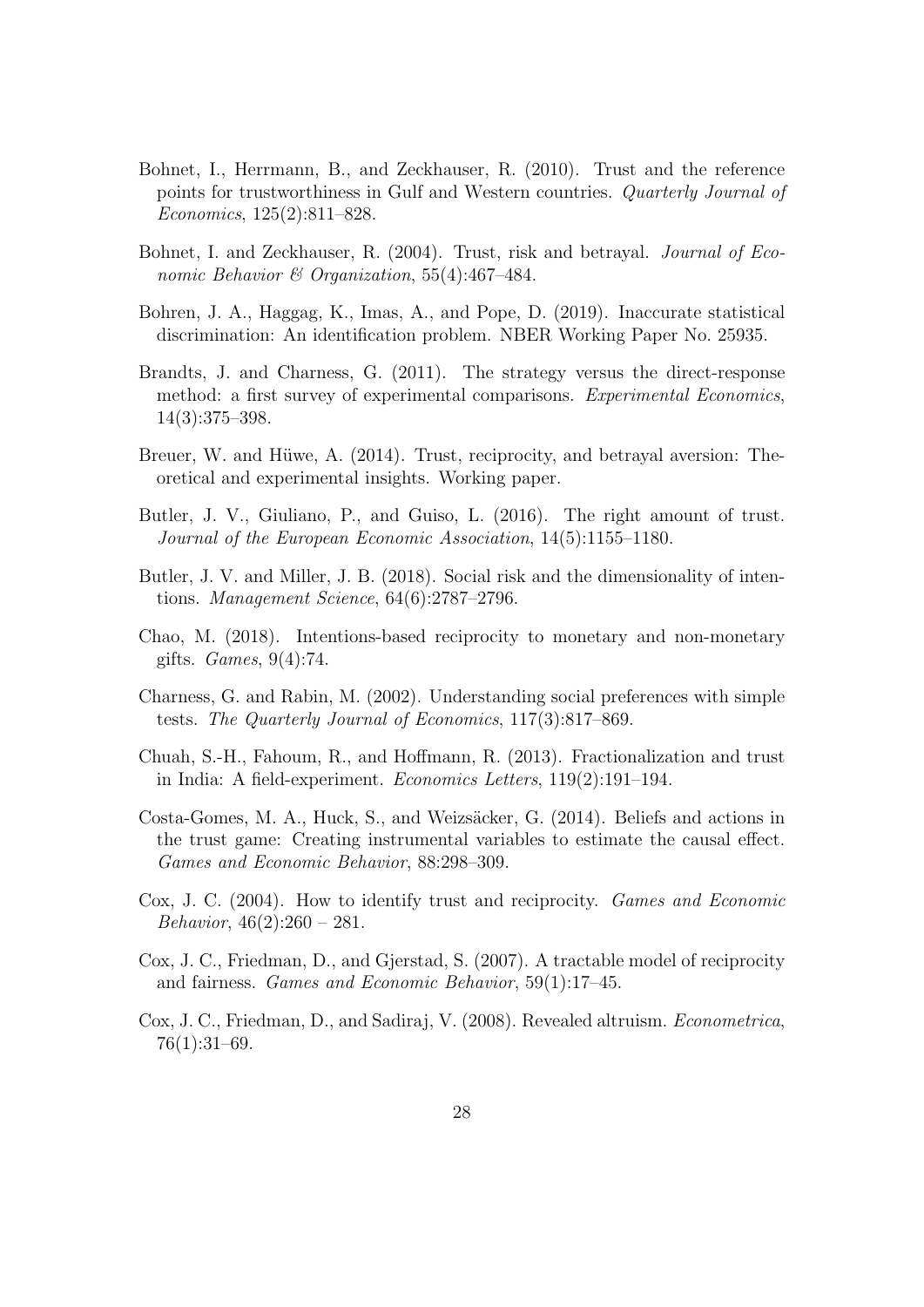- <span id="page-31-8"></span>Dufwenberg, M. and Kirchsteiger, G. (2004). A theory of sequential reciprocity. Games and Economic Behavior, 47(2):268–298.
- <span id="page-31-11"></span>Engelmann, D., Friedrichsen, J., van Veldhuizen, R., Vorjohann, P., and Winter, J. (2021). Decomposing trust. Personal communication.
- <span id="page-31-2"></span>Etang, A., Fielding, D., and Knowles, S. (2010). Does trust extend beyond the village? Experimental trust and social distance in Cameroon. Experimental Economics, 14(1):15–35.
- <span id="page-31-5"></span>Fairley, K., Sanfey, A., Vyrastekova, J., and Weitzel, U. (2016). Trust and risk revisited. Journal of Economic Psychology, 57:74–85.
- <span id="page-31-12"></span>Falk, A., Becker, A., Dohmen, T., Huffman, D. B., and Sunde, U. (2016). The preference survey module: A validated instrument for measuring risk, time, and social preferences. IZA Discussion Paper No. 9674.
- <span id="page-31-9"></span>Falk, A. and Fischbacher, U. (2006). A theory of reciprocity. Games and Economic Behavior, 54(2):293–315.
- <span id="page-31-4"></span>Falk, A. and Zehnder, C. (2013). A city-wide experiment on trust discrimination. Journal of Public Economics, 100:15–27.
- <span id="page-31-6"></span>Fehr, E. (2009). On the economics and biology of trust. *Journal of the European* Economic Association, 7(2-3):235–266.
- <span id="page-31-7"></span>Fershtman, C. and Gneezy, U. (2001). Discrimination in a segmented society: An experimental approach. The Quarterly Journal of Economics, 116(1):351-377.
- <span id="page-31-10"></span>Fetchenhauer, D. and Dunning, D. (2012). Betrayal aversion versus principled trustfulness—how to explain risk avoidance and risky choices in trust games. Journal of Economic Behavior & Organization, 81(2):534–541.
- <span id="page-31-1"></span>Glaeser, E. L., Laibson, D. I., Scheinkman, J. A., and Soutter, C. L. (2000). Measuring trust. Quarterly Journal of Economics, 115(3):811–846.
- <span id="page-31-3"></span>Guillen, P. and Ji, D. (2011). Trust, discrimination and acculturation. The Journal of Socio-Economics, 40(5):594–608.
- <span id="page-31-0"></span>Guiso, L., Sapienza, P., and Zingales, L. (2009). Cultural biases in economic exchange? Quarterly Journal of Economics, 124(3):1095–1131.
- <span id="page-31-13"></span>Gul, F. and Pesendorfer, W. (2016). Interdependent preference models as a theory of intentions. Journal of Economic Theory, 165:179–208.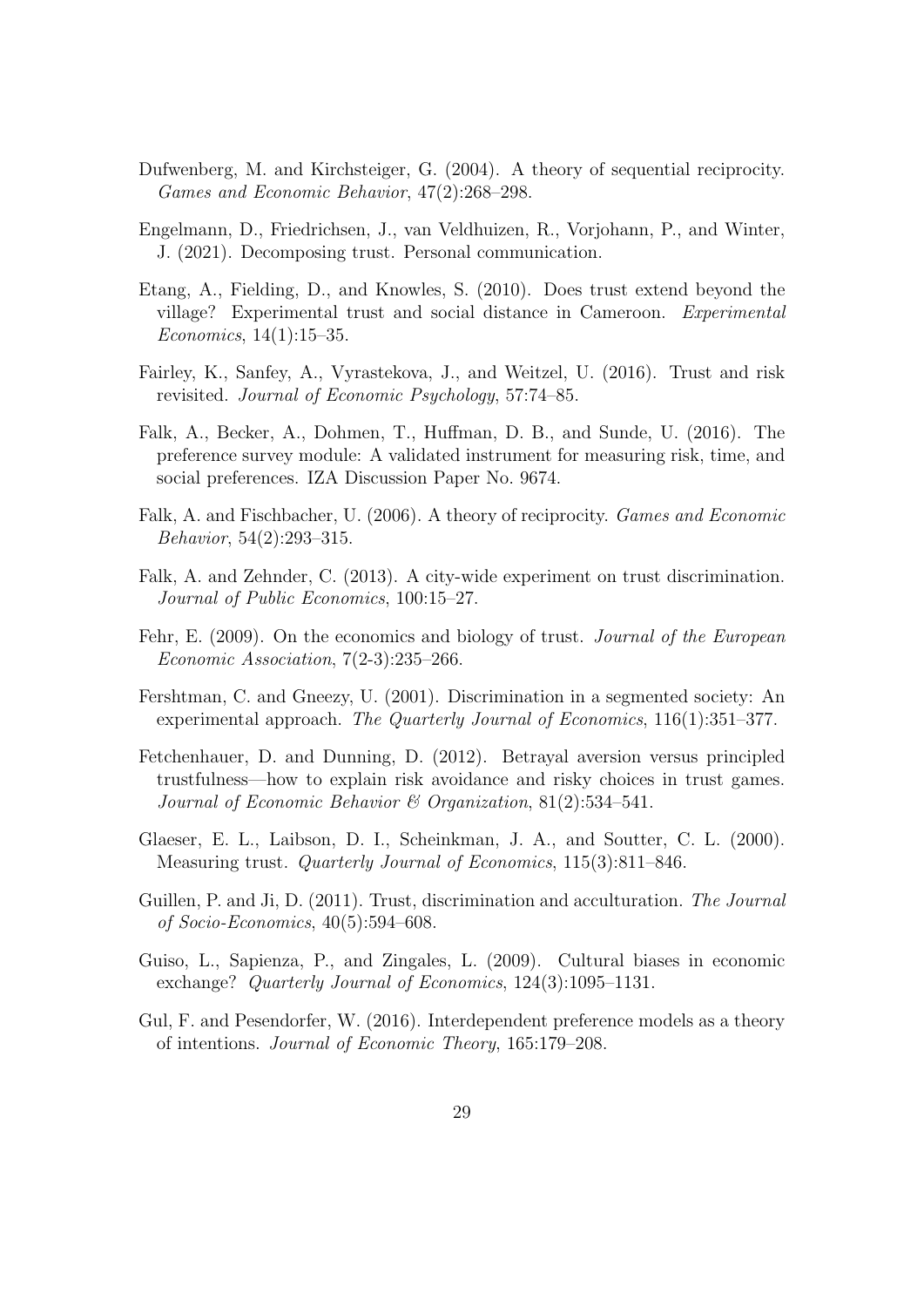- <span id="page-32-7"></span>Güth, W., Levati, M. V., and Ploner, M.  $(2008)$ . Social identity and trust—an experimental investigation. The Journal of Socio-Economics, 37(4):1293–1308.
- <span id="page-32-2"></span>Hargreaves Heap, S. P. and Zizzo, D. J. (2009). The value of groups. American Economic Review, 99(1):295–323.
- <span id="page-32-12"></span>Hong, K. and Bohnet, I. (2007). Status and distrust: The relevance of inequality and betrayal aversion. Journal of Economic Psychology, 28(2):197–213.
- <span id="page-32-5"></span>Johnsen,  $\AA$ . A. and Kvaløy, O. (2016). Does strategic kindness crowd out prosocial behavior? Journal of Economic Behavior  $\mathcal B$  Organization, 132:1-11.
- <span id="page-32-14"></span>Kahneman, D. (2003). Maps of bounded rationality: Psychology for behavioral economics. American Economic Review, 93(5):1449–1475.
- <span id="page-32-1"></span>La Porta, R., Lopez-de Silanes, F., Schleifer, A., and Vishny, R. W. (1997). Trust in large organizations. The American Economic Review.
- <span id="page-32-9"></span>Lane, T. (2016). Discrimination in the laboratory: A meta-analysis of economics experiments. European Economic Review, 90:375–402.
- <span id="page-32-10"></span>Li, C., Turmunkh, U., and Wakker, P. P. (2020). Social and strategic ambiguity versus betrayal aversion. Games and Economic Behavior, 123:272–287.
- <span id="page-32-8"></span>Li, S. X. (2020). Group identity, ingroup favoritism, and discrimination. In Zimmermann, K., editor, Handbook of Labor, Human Resources and Population Economics. Springer International Publishing.
- <span id="page-32-13"></span>Orhun, A. Y. (2018). Perceived motives and reciprocity. Games and Economic Behavior, 109:436–451.
- <span id="page-32-4"></span>Polipciuc, M. and Strobel, M. (2022). Betrayal aversion with and without a motive. Working paper.
- <span id="page-32-3"></span>Quercia, S. (2016). Eliciting and measuring betrayal aversion using the BDM mechanism. Journal of the Economic Science Association, 2(1):48–59.
- <span id="page-32-11"></span>Rabin, M. (1993). Incorporating fairness into game theory and economics. The American Economic Review, 83(5):1281–1302.
- <span id="page-32-6"></span>Sapienza, P., Toldra-Simats, A., and Zingales, L. (2013). Understanding trust. The Economic Journal, 123(573):1313–1332.
- <span id="page-32-0"></span>Schwerter, F. and Zimmermann, F. (2020). Determinants of trust: The role of personal experiences. Games and Economic Behavior, 122:413–425.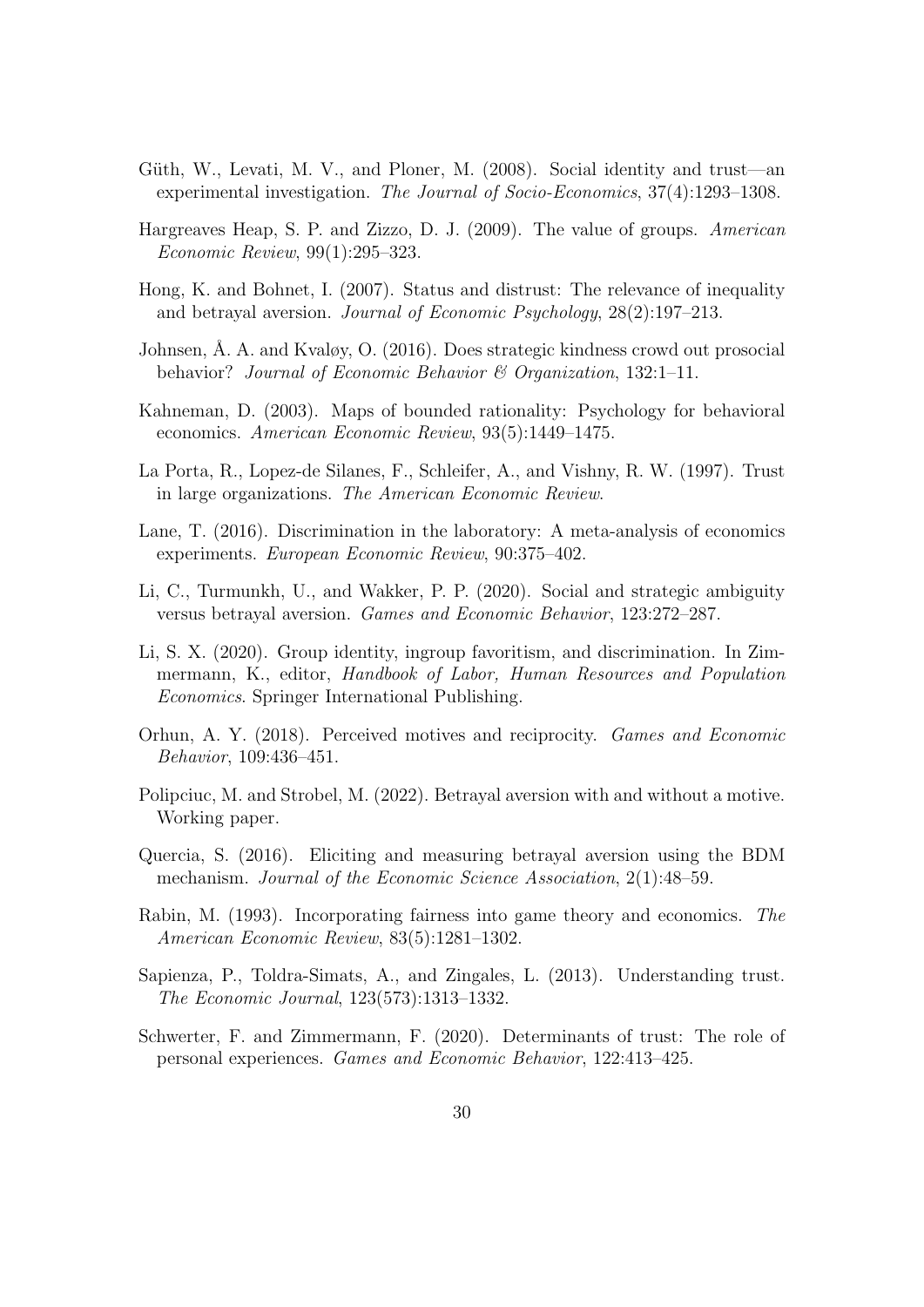- <span id="page-33-1"></span>Stanca, L., Bruni, L., and Corazzini, L. (2009). Testing theories of reciprocity: Do motivations matter? Journal of Economic Behavior  $\mathcal C$  Organization, 71(2):233– 245.
- <span id="page-33-3"></span>Starmer, C. (2000). Developments in non-expected utility theory: The hunt for a descriptive theory of choice under risk. Journal of Economic Literature, 38(2):332–382.
- <span id="page-33-2"></span>Strassmair, C. (2009). Can intentions spoil the kindness of a gift? An experimental study. Working paper, University of Munich.
- <span id="page-33-4"></span>Suchon, R. and Villeval, M. C. (2019). The effects of status mobility and group identity on trust. Journal of Economic Behavior & Organization, 163:430–463.
- <span id="page-33-0"></span>Zak, P. J. and Knack, S. (2001). Trust and growth. The Economic Journal, 111(470):295–321.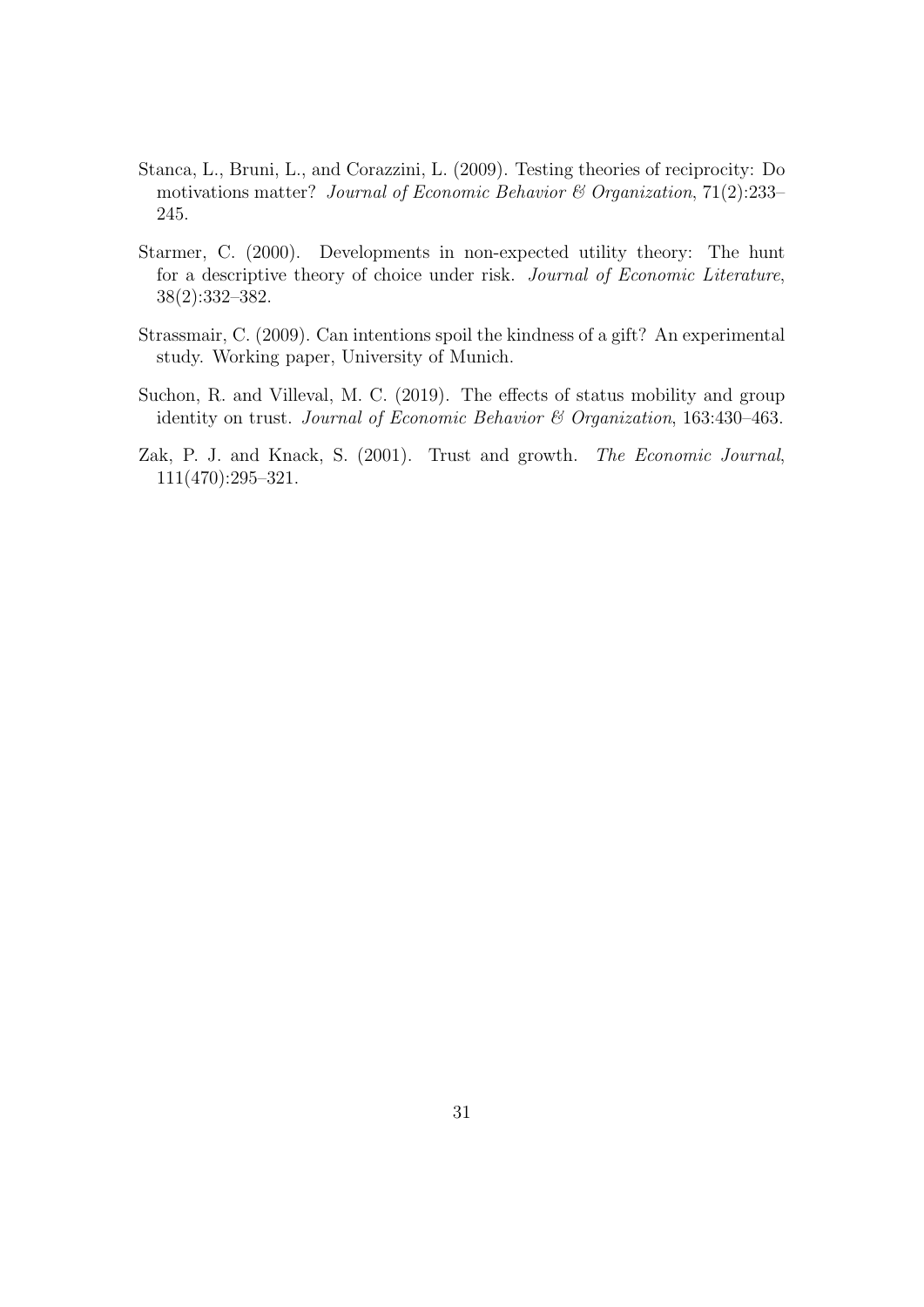## <span id="page-34-0"></span>Appendix A The social groups: creating the ingroup/outgroup

Independently from this study, the administration office worked together with an important student association to create so-called communities for first-year bachelor students. The communities' purpose was to "create social bonds, build friendships and study together" (personal communication with the administration office).

In years before the experiments were run, students would attend tutorials (in groups of about 15 students) with a random selection of classmates from the entire cohort enrolled in the study track (approximately 640 students in 2017/2018) in each course. In 2017/2018, the pool from which their classmates were selected was reduced to their community. Thus, the pool became approximately ten times smaller (the mean community size was 62 students). This led to students spending more time with members of their own community in class and preparing for class.<sup>[24](#page-34-1)</sup>

Moreover, weekly social meetings were organized for each community. A couple of second-year volunteer students (student guides) were assigned to each community to answer study-related questions and to help organize social activities (dinners, trips, film evenings, sports competitions etc.) for community members. A small budget was allocated by the faculty to support these activities.

I make the assumption that a meaningful distinction was created between inand outgroup. I check this assumption in two ways.

First, I look at administrative data such as evaluations of the functioning of the tutorial groups (a subset of the community) and of the communities. Unfortunately, students were asked to evaluate the functioning of their community only once, approximately two months after the start of the academic year, and student guides also once, in the middle of the academic year. This means there is no administrative data available to check whether communities became more important later in the academic year relative to a baseline in the beginning. Even so, I report summary statistics of students' evaluations of their tutorial group functioning and of their sense of belonging to their community in Table [A.1.](#page-35-0)

After the first two months of studying students were asked to evaluate their community's functioning.[25](#page-34-2) A higher number indicates more agreement with a

<span id="page-34-1"></span> $^{24}$ Group work is often explicitly required for courses at Maastricht University, e.g. students have to meet to work on a paper which they hand in as a group. Six in ten first-year course descriptions mention 'group work' as a teaching method in this study track. Course descriptions are available at <http://code.unimaas.nl/>, by selecting the bachelor courses for the academic year 2017/2018, and then, for the Bachelor International Business Courses, 'Year 1 Compulsory Courses' and 'Year 1 Compulsory Skills'. Accessed on May 13, 2019.

<span id="page-34-2"></span><sup>&</sup>lt;sup>25</sup>This is part of the standard course evaluation forms. The data was collected independently of the two experiments in this paper.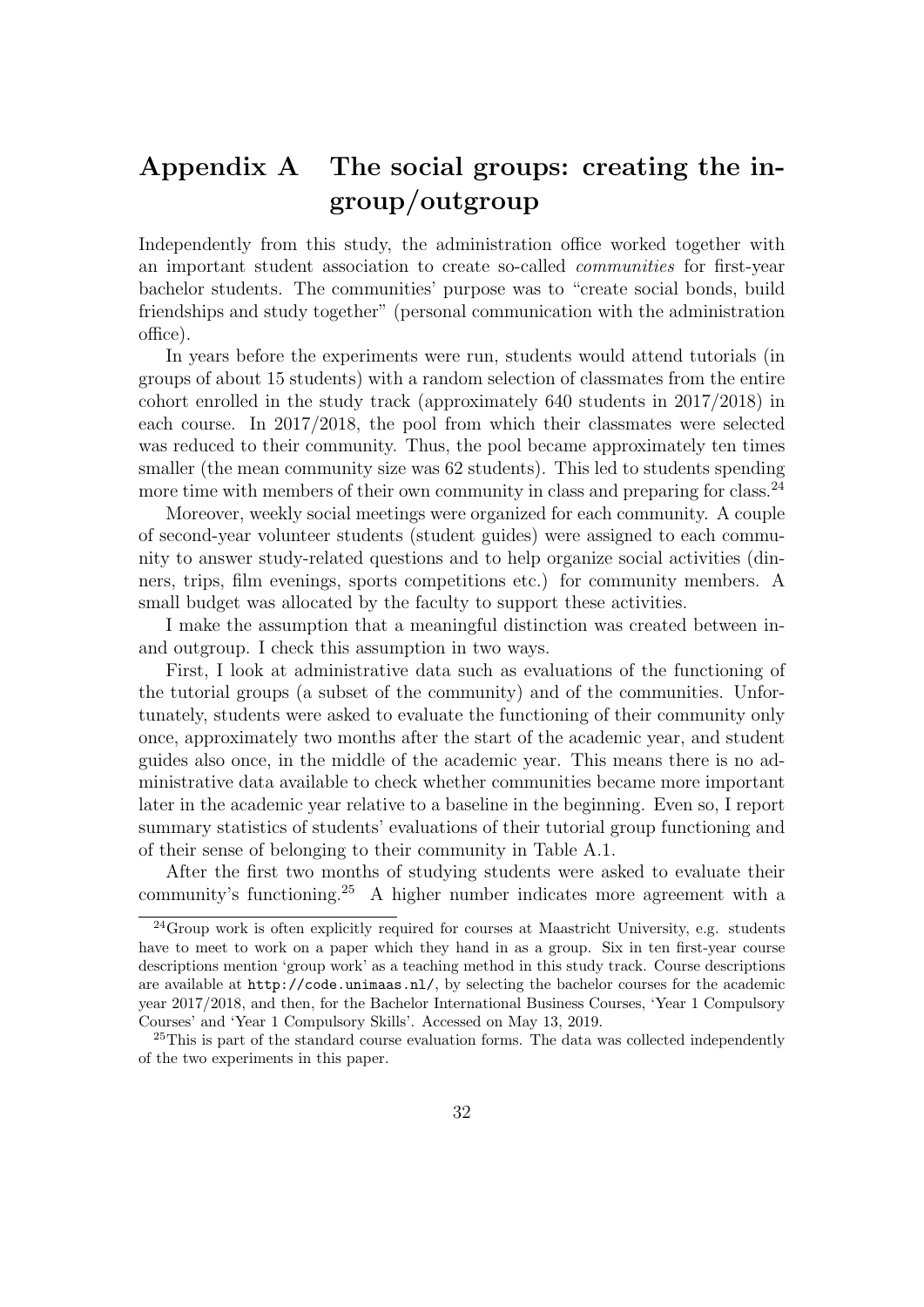statement. Statement 3 is the closest proxy to community attachment. Answers to this question offer moderate support to the assumption that communities created a meaningful in-/outgroup distinction. Students evaluated their communities' and tutorial group functioning positively (but there are no counterfactual or baseline evaluations).

<span id="page-35-0"></span>Table A.1: First-year students' assessment of the communities' functioning

| <b>Statements</b>                                                             | Respondents Mean SD Median |                         |  |
|-------------------------------------------------------------------------------|----------------------------|-------------------------|--|
| 1. The Community program helped me<br>feel like I belong to SBE. $(1-5)$      | 598                        | $3.1 \quad 1.1 \quad 3$ |  |
| 2. The SBE Community program helped<br>me to get off to a good start. $(1-5)$ | 599                        | $3.2 \quad 1.1 \quad 3$ |  |
| 3. I feel like I belong to the SBE<br>community. $(1-5)$                      | 602.                       | 3.7 1 4                 |  |

Notes: A higher number indicates more agreement with the statement. 'SBE' stands for the School of Business and Economics.

Second, I included a hypothetical allocation task at the end of both experiments to proxy for ingroup favoritism. The question was: 'Assume you can give one extra lottery ticket to someone else. Who would you give it to?'. The answer options were 'A randomly chosen person from your community' and 'A randomly chosen person who is taking the [name of the course in which students were recruited] course'. 54% of first movers select an ingroup member as the preferred recipient at T1, and 60% do so at T2. A two-tailed Mann-Whitney test shows this difference is not significant (*p*-value  $= 0.427$ ).

I also use chi-square tests on frequencies, to check whether the answers at T1 (T2) differ significantly from the uniform distribution of 50–50. At T1, the difference is not significant (the  $p$ -value for the Pearson chi-square statistic is 0.535). However, at T2 this difference is significant at  $5\%$  (*p*-value = 0.049).<sup>[26](#page-35-1)</sup>

Taken together, these results offer moderate support for the assumption that a meaningful sense of in-/outgroup had developed between T1 and T2.

<span id="page-35-1"></span><sup>&</sup>lt;sup>26</sup>The results of chi-square tests on intergroup discrimination are similar for the sample of active second movers (p-value  $= 0.273$  at T1-I only consider second movers with correct answers to the understanding questions;  $p$ -value = 0.035 at T2). In the combined sample of first movers and active second movers, 63% select a random ingroup recipient at T2. In this combined sample, the frequencies at T2 differ significantly from 50–50 (*p*-value = 0.002 at T2), while they do not at T1 (from T1, only including those with correct answers:  $p$ -value = 0.259). This suggests that ingroup favoritism in altruism may have developed by T2.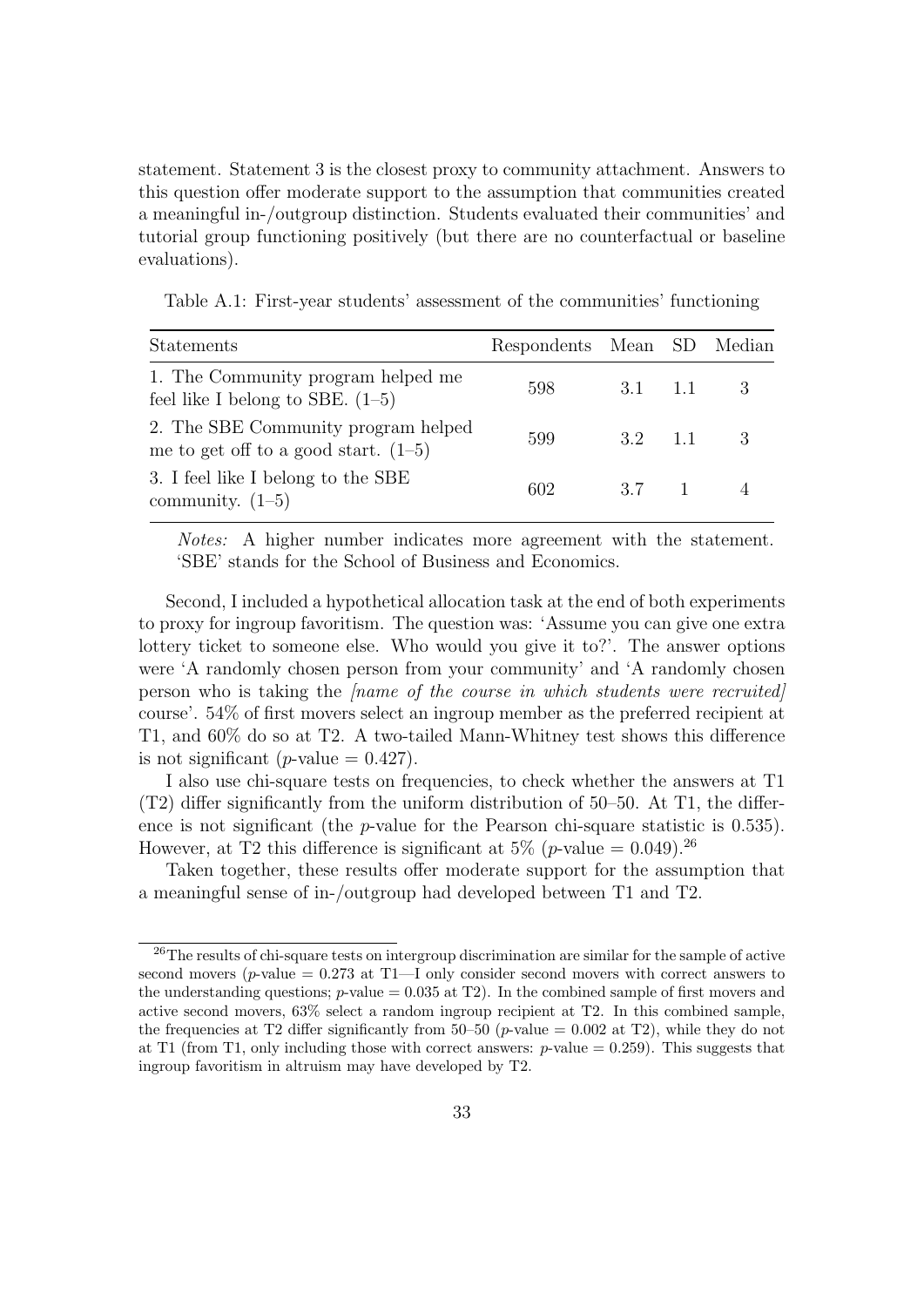## <span id="page-36-0"></span>Appendix B Assignment to treatment and matching procedure

Note: This section is very similar to the one described in Appendix B of the companion paper, [Polipciuc and Strobel](#page-32-4) [\(2022\)](#page-32-4). The reason is that the data collected at T1 for this paper is a subset of the data on which the companion paper is based. This is why the matching procedure is the same.

The matching procedure ensures that there is a sufficient number of participants in both roles in each treatment from each social group, such that both inand outgroup matches can be formed truthfully. Participants registered for their preferred time slot online, on a first-come, first-served basis. As a result, social groups were spread unevenly across experimental sessions.

At T1, I assigned the first four individuals in a social group in show-up order to passive second mover roles. At T2, passive second mover roles were assigned to individuals from the same student pool who took part in another experiment. The remaining assignment rules are identical at T1 and T2.

The next (first, at T2) six participants were assigned active second mover roles. Those who arrived to the laboratory after that were assigned in round-robin fashion within each community to first mover roles.<sup>[27](#page-36-1)</sup> The matching was implemented after all data had been collected, according to a matching rule decided upon in advance.

The matching procedure ensured that:

– first movers knew that one of the decisions they made, drawn at random, may also affect the payoff of another participant;

– active second movers knew that one of their decisions, drawn at random, may affect the payoff of *other participants*;<sup>[28](#page-36-2)</sup>

– passive second movers knew their payoff was determined either by a computer draw, or jointly by a computer draw and another participant's decision. This was the case for passive second movers at both T1 and T2.

Participants received sheets with unique randomly generated four-digit codes. These sheets accompanied the instructions. Within each treatment-role-opponent type pool of subjects (in-/outgroup) across participants in all sessions in an experiment (T1 or T2), participants were sorted by this code. After the random draw which decided whether the in- or the outgroup decision was selected for a participant, matches were created by assigning the first first mover in a pool to the

<span id="page-36-1"></span> $27$ The round-robin assignment to treatment also alternated the order in which participants made the two decisions, for an out- and for an ingroup member, respectively.

<span id="page-36-2"></span><sup>28</sup>I chose for this asymmetry in the instructions for first movers and active second movers because I was interested solely in first mover decisions. I thus wanted to maximize the number of subjects assigned to first mover roles, while still being able to truthfully create in- and outgroup matches for all participants. This meant that a second mover would be matched to multiple first movers.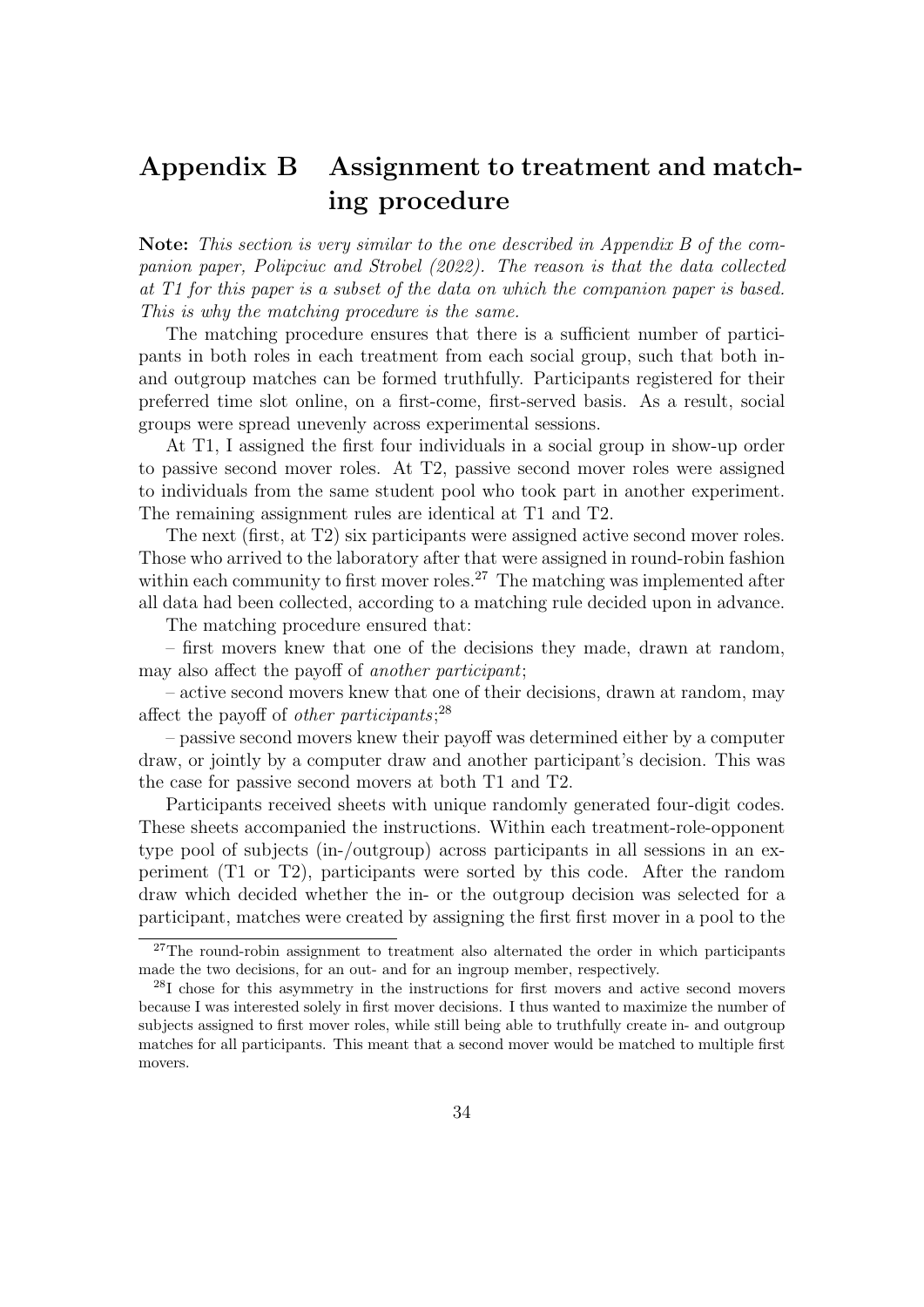first second mover in the corresponding pool, the second first mover to the second second mover, etc. Participants were aware that they had already been matched when making their decisions. This is true in the sense that the matching rule had already been set.[29](#page-37-0)

A couple of weeks after the data collection for the respective experiment ended, 15 lottery tickets were drawn at random from all tickets. The winners had to present the sheet with the winning lottery code to a third party not involved in running the experiment to collect their earnings.[30](#page-37-1)

<span id="page-37-0"></span> $^{29}$ As [Butler and Miller](#page-30-4) [\(2018\)](#page-30-4) mention, matching prior to decision making is important: first movers know that when they have an active opponent, if  $In$  is implemented, they get her decision, rather than a decision drawn from a pool of decisions. This makes the difference with having a passive opponent more salient.

<span id="page-37-1"></span> $30$ There is a slight difference in the way I computed payoffs for matches in TG versus mTG if the MAP was greater than or equal to  $p^*$ . This difference is the same at both T1 and T2. In TG, first movers each received a second mover's choice—akin to a draw without replacement from a pool of decisions. In mTG, all first movers got a draw from the same urn, with replacement. While this does not influence one's own chance of receiving a certain payoff, it does affect the outcome distributions in the two treatments.

I became aware of this difference post factum. The difference should not have affected first mover decisions in TG and mTG, as it was not apparent in the instructions. The instructions only described how one's own  $p^*$  is calculated, without any reference to the chances faced by other first movers.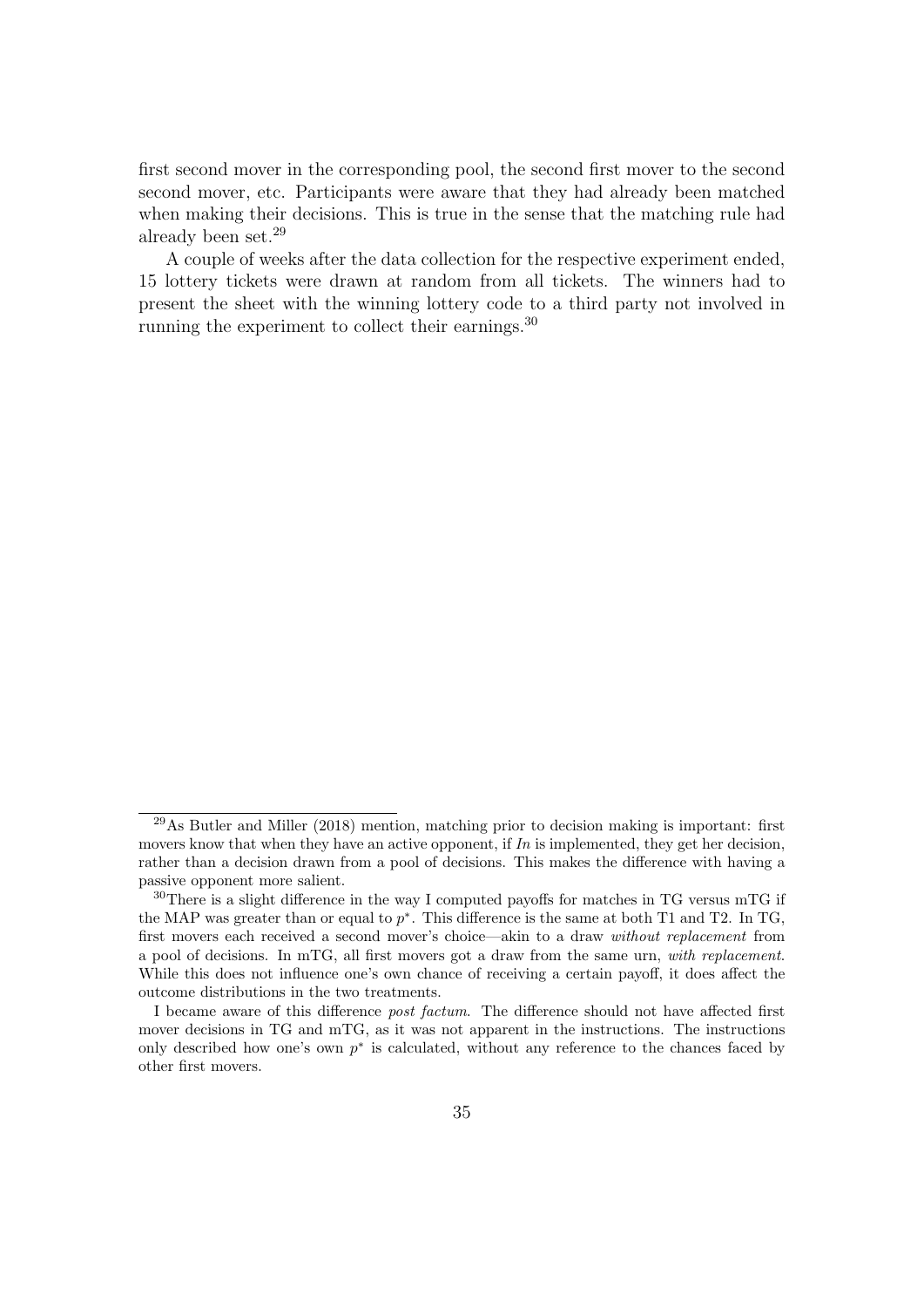## <span id="page-38-0"></span>Appendix C Balancing tests and robustness checks

A balancing test in Appendix Table [C.1](#page-38-1) shows that active participants were similarly likely to answer the five understanding questions common to both treatments (TG and mTG) correctly in both treatments at T1. First movers in mTG had an additional understanding question, about how the probability distribution of draws they faced was linked to actual choices of active second movers in the corresponding (in-/outgroup) TG.

<span id="page-38-1"></span>

| Table C.1: Predictors of answering the five understanding ques-<br>tions common to both treatments with minor/no mistakes at T1 |            |
|---------------------------------------------------------------------------------------------------------------------------------|------------|
| TG1                                                                                                                             | 0.12       |
|                                                                                                                                 | (0.14)     |
| Time spent reading instructions (min)                                                                                           | $0.06$ *** |
|                                                                                                                                 | (0.01)     |
| $TGI \times Time$ spent reading instructions (min)                                                                              | 0.00       |
|                                                                                                                                 | (0.03)     |
| Risk loving $(0-10)$                                                                                                            | $-0.01$    |
|                                                                                                                                 | (0.02)     |
| Male                                                                                                                            | $-0.14$    |
|                                                                                                                                 | (0.10)     |
| Constant                                                                                                                        | 0.28       |
|                                                                                                                                 | (0.18)     |
| Adjusted $\mathbb{R}^2$                                                                                                         | 0.13       |
| Individuals                                                                                                                     | 173        |

Notes: The estimation sample includes all first movers at T1. The baseline is mTG. I interacted time spent reading instructions with facing an active opponent because the word count differs in the two situations (passive second mover: 1,021 words; active second mover: 911 words). Standard errors are clustered at session level. Regressions include session fixed effects. Risk attitudes are measured on a 0–10 scale, where 0 is very risk averse and 10 is very risk loving. \* p < 0.10, \*\* p < 0.05, \*\*\* p < 0.01.

I also run balancing tests on observable characteristics in Appendix Table [C.2,](#page-40-0) to check whether the estimation samples at T1 and T2 differ significantly on any of these characteristics. The answers to the five understanding questions common to both treatments are more likely to be correct from the first try at T2 than at T1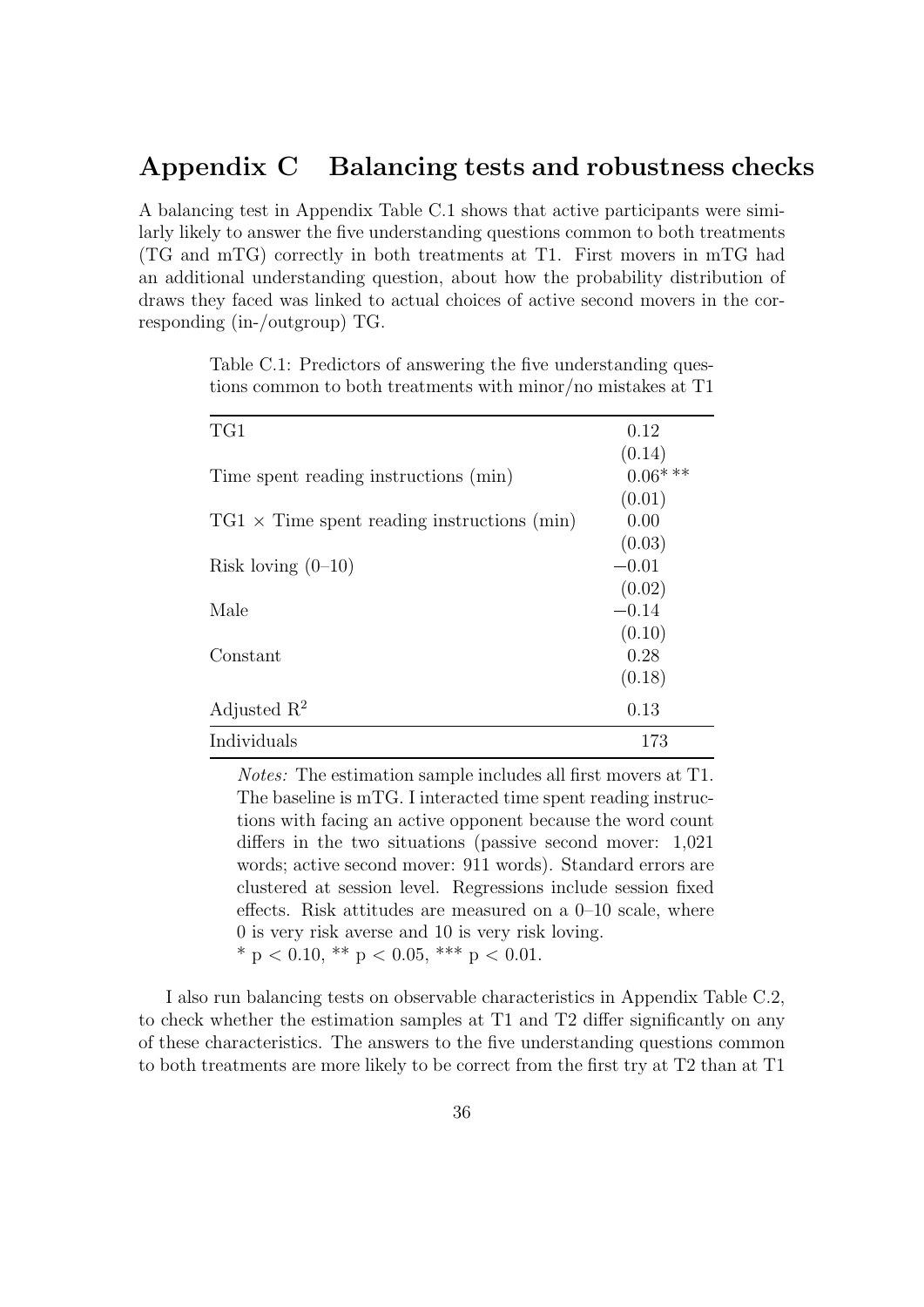in the full sample. Participants at T1 were less likely to answer the understanding questions correctly from the first try.

By construction, the estimation sample only includes those respondents from T1 who answered the understanding correctly, but all participants with valid answers at T2. This is why in the estimation sample participants at T1 are more likely than participants at T2 to answer the common understanding questions correctly from the first try. Since the share of correct answers to the five common understanding questions was lower in mTG than in TG at T1 (30% versus 45%, see Table [2\)](#page-14-1), the estimation sample at T1 has more first movers in TG than in mTG. The shares of first movers in TG and mTG are balanced at T2—as a result, it is more likely that if a participant in mTG is present in the estimation sample, this is the case at T2.

This could potentially pose a problem if the MAPs in mTG at T1 differ substantially among those who answer the understanding questions correctly and those who do not. Two-tailed Mann-Whitney ranksum tests show that the MAPs do not differ significantly between these groups ( $p$ -value = 0.16 for both decisions,  $p$ -value = 0.14 for the first decision only).

In both types of samples (the full samples and the estimation samples), the time spent reading the instructions is shorter at T2, possibly due to a better command of English at  $T2$  than at  $T1<sup>31</sup>$  $T1<sup>31</sup>$  $T1<sup>31</sup>$  While none of the individual characteristics are unbalanced, I do notice that in the estimation samples, dropping those with incorrect answers at T1 led to fewer individuals being assigned to mTG at T1.

This raises the question of how selection affects the generalizability of the results. To check this, I examine the behavior of respondents at T2 who have not answered the comprehension questions correctly from the first try. Since at T2 these individuals received comprehensive feedback, I assume that by the time they report their MAPs, they had understood the instructions, just as those who had answered these questions correctly from the first try. Should the answers at T2 of these two types of first movers—those who answered correctly or made a minor mistake versus those who answered incorrectly—differ substantially, this would be reason to believe that by dropping those with incorrect answers at T1, I may have dropped a certain type of responses. This is however not the case: only MAPs in mTG are marginally higher for those who answered correctly  $(p$ -value  $\lt 0.1$ .

<span id="page-39-0"></span><sup>&</sup>lt;sup>31</sup>Experiments at the Behavioral and Experimental Economics Laboratory at Maastricht University are carried out in English, which is the language of instruction for students in the target population. However, most students' first language is not English—so it is likely that their level of English improves considerably in their first year of studies.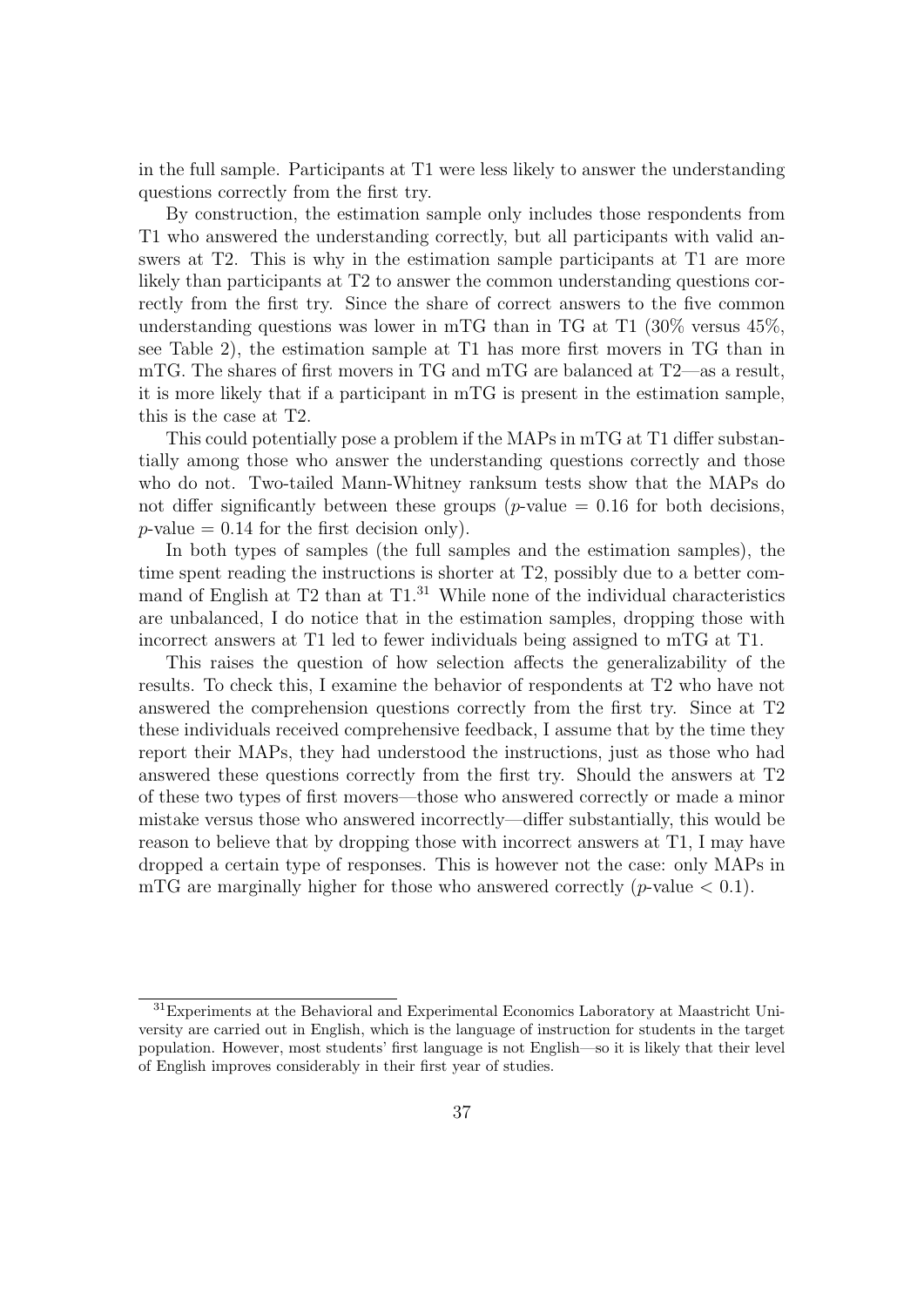| Table C.2: Balancing tests: do samples at T1 and T2 differ? |               |                    |
|-------------------------------------------------------------|---------------|--------------------|
|                                                             |               |                    |
|                                                             | Full samples  | Estimation samples |
|                                                             | $T1 + T2$     | $T1 + T2$          |
| Comprehension questions answered correctly                  | $0.208$ ***   | $-0.387$ ***       |
| from the first try                                          | (0.066)       | (0.056)            |
| Time spent reading instructions (min)                       | $-0.805**$    | $-1.664$ ***       |
|                                                             | (0.342)       | (0.432)            |
| Total duration (min)                                        | $-1.047*$     | $-0.634$           |
|                                                             | (0.625)       | (0.663)            |
| Was in mTG                                                  | 0.037         | $0.136**$          |
|                                                             | (0.037)       | (0.059)            |
| Male                                                        | $-0.083$      | $-0.070$           |
|                                                             | (0.063)       | (0.082)            |
| Risk loving $(0-10)$                                        | $-0.293$      | $-0.271$           |
|                                                             | (0.274)       | (0.325)            |
| Others can be trusted                                       | 0.073         | 0.093              |
|                                                             | (0.295)       | (0.330)            |
| Positively reciprocal                                       | $-0.128$      | $-0.201$           |
|                                                             | (0.158)       | (0.166)            |
| Negatively reciprocal if treated unfairly                   | $-0.015$      | $-0.042$           |
|                                                             | (0.295)       | (0.397)            |
| Negatively reciprocal if others treated unfairly            | $-0.134$      | $-0.552$           |
|                                                             | (0.320)       | (0.392)            |
| Individuals                                                 | $266^{\rm a}$ | $158^{\rm a}$      |

<span id="page-40-0"></span>Table C.2: Balancing tests: do samples at T1 and T2 differ?

Notes: Each coefficient is from a separate regression where each of the variables listed in the first column is regressed on a dummy variable which is 0 for the data collected at T1 and 1 for the data collected at T2. The second column reports this dummy's coefficient when using the pooled full samples (all participants assigned to first mover roles in TG or mTG). The third column reports this dummy's coefficient when using the pooled estimation samples. At T2, the estimation sample coincides with the full sample. At T1, I kept in the estimation sample those first movers with minor or no understanding mistakes.

A positive and significant coefficient shows that the respective characteristic is more likely in the sample at T2 compared to the sample at T1. The figures in parentheses are standard errors robust to clustering at the session level. Risk attitudes are measured on a 0–10 scale, where 0 is very risk averse and 10 is very risk loving. Variables 'Others can be trusted', positive reciprocity and negative reciprocity when others are treated unfairly or when oneself is treated unfairly are measured on a 0–10 scale, where 0 is full disagreement with the statement and 10 is full agreement with the statement.

<sup>a</sup> There are 265 (157) respondents for the regression of gender, as one respondent did not specify their gender.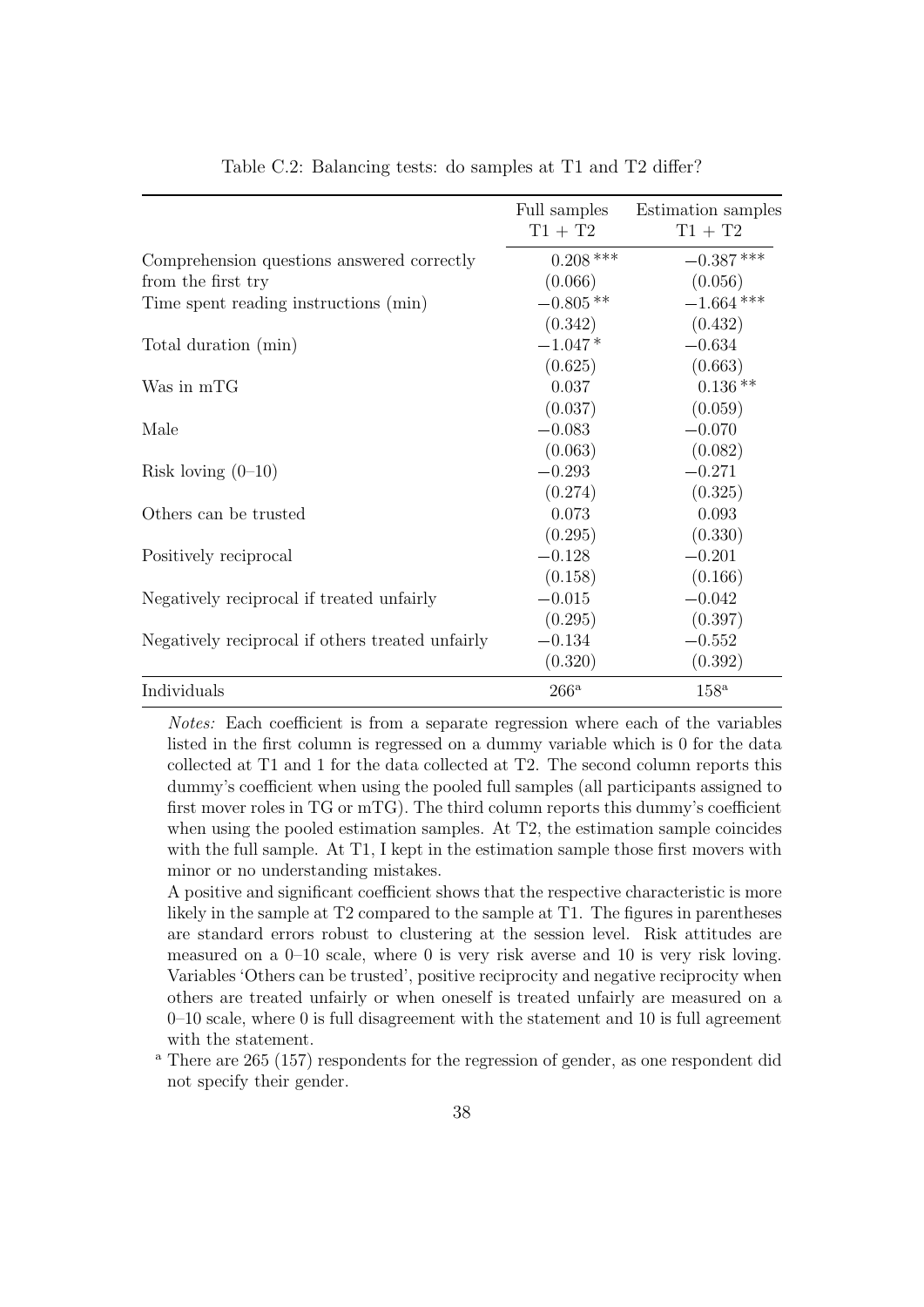|                 | TG      |                                   |  |  |  |
|-----------------|---------|-----------------------------------|--|--|--|
|                 |         | Correct answers Incorrect answers |  |  |  |
|                 | 58.19   | 56.90                             |  |  |  |
|                 | (27.28) | (25.14)                           |  |  |  |
| <i>p</i> -value |         | 0.667                             |  |  |  |
| Observations    | 62      | 30                                |  |  |  |
| Individuals     | 31      | 15                                |  |  |  |
|                 | mTG     |                                   |  |  |  |
|                 |         | Correct answers Incorrect answers |  |  |  |
|                 | 62.97   | 60.51                             |  |  |  |
|                 | (23.74) | (21.97)                           |  |  |  |
| <i>p</i> -value |         | 0.067                             |  |  |  |
| Observations    | 38      | 56                                |  |  |  |
| Individuals     | 19      | 28                                |  |  |  |

Table C.3: Minimum acceptable probabilities at T2

Notes: The table shows the average MAP per treatment at T2 for those with correct answers (minor or no mistakes) versus those with incorrect answers to the comprehension questions. Each participant made two decisions. Pvalues are from ranksum tests between the two columns. Standard deviations in parentheses.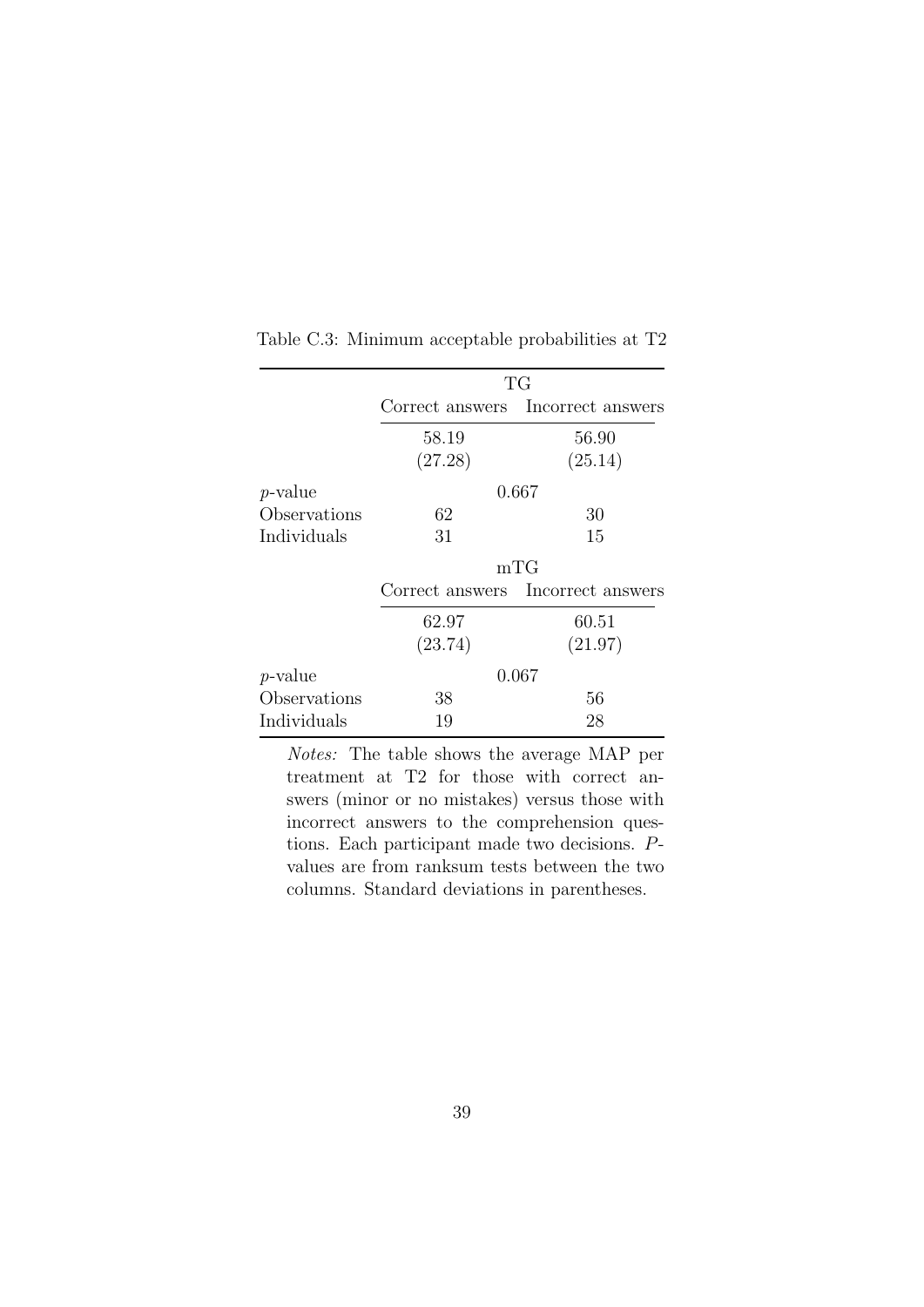# Appendix D Checking for order effects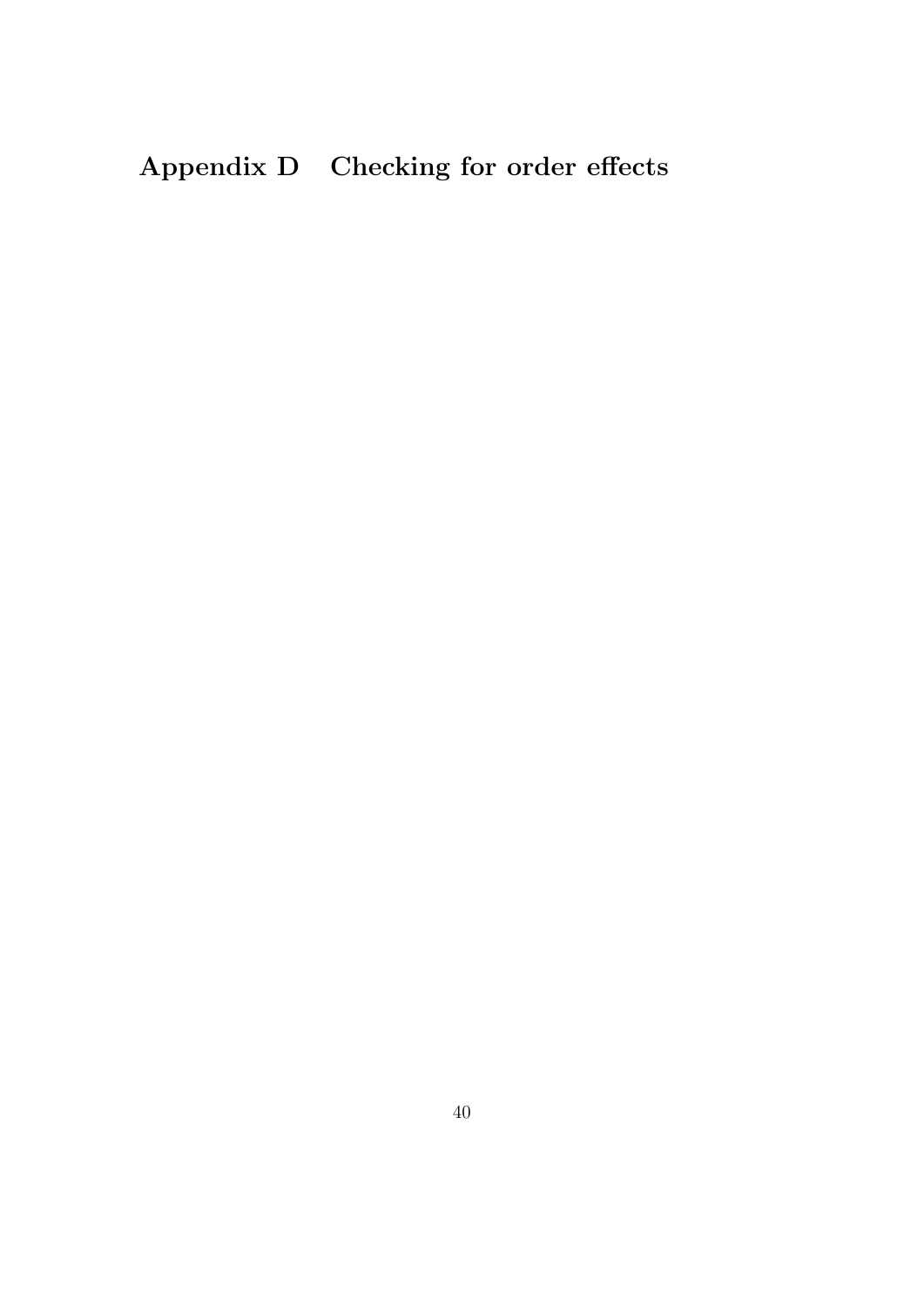|                                                      | (1)            | (2)         | (3)         | (4)         |
|------------------------------------------------------|----------------|-------------|-------------|-------------|
| Baseline: mTG2, ingroup match                        |                |             |             |             |
| TG2                                                  | $-6.49$        | $-6.12$     | $-8.81$     | $-8.47$     |
|                                                      | (6.50)         | (6.28)      | (6.29)      | (6.32)      |
| Outgroup match                                       | 2.94           | 5.73        | 5.00        | 7.17        |
|                                                      | (6.50)         | (6.28)      | (6.36)      | (6.10)      |
| $TG2 \times$ Outgroup match                          | 8.54           | 6.73        | 10.71       | 8.41        |
|                                                      | (9.61)         | (9.16)      | (9.62)      | (9.29)      |
| Second decision=1                                    | 0.06           | 2.86        | 2.13        | 4.30        |
|                                                      | (6.68)         | (6.77)      | (6.54)      | (6.46)      |
| $TG2 \times$ Second decision                         | 1.49           | $-0.31$     | 3.67        | 1.36        |
|                                                      | (10.13)        | (9.95)      | (9.92)      | (9.73)      |
| Outgroup match $\times$ Second decision              | $-3.29$        | $-9.35$     | $-7.42$     | $-12.23$    |
|                                                      | (12.72)        | (12.49)     | (12.28)     | (11.83)     |
| $TG2 \times$ Outgroup match $\times$ Second decision | $-9.51$        | $-5.43$     | $-13.87$    | $-8.78$     |
|                                                      | (19.40)        | (18.53)     | (18.86)     | (18.08)     |
| Risk loving $(0-10)$                                 |                | $-3.20$ *** |             | $-2.98**$   |
|                                                      |                | (1.12)      |             | (1.20)      |
| Male                                                 |                | 0.13        |             | $-1.60$     |
|                                                      |                | (5.12)      |             | (5.11)      |
| Constant                                             | $60.81***$     | $82.32$ *** | $54.58$ *** | $71.49$ *** |
|                                                      | (4.28)         | (8.60)      | (6.86)      | (9.82)      |
| Session fixed effects                                | N <sub>o</sub> | No          | Yes         | Yes         |
| Adjusted $\mathbb{R}^2$                              | $-0.01$        | $0.05\,$    | 0.07        | 0.13        |
| Observations                                         | 186            | 184         | 186         | 184         |
| Individuals                                          | 93             | 92          | 93          | 92          |
| Sessions                                             | 10             | 10          | 10          | 10          |

Table D.1: Linear regressions on Minimum Acceptable Probabilities at T2Interaction between treatment, opponent identity and <sup>a</sup> dummy for the second decision

Notes: Standard errors clustered at the individual level in parentheses. The sample in models (2) and (4) has one respondent less that that in models (1) and (3), because one participant did not specify their gender. Riskattitudes are measured on <sup>a</sup> 0–10 scale, where 0 is very risk averse and 10 is very risk loving. \* p < 0.10, \*\* p < 0.05, \*\*\* p < 0.01.

41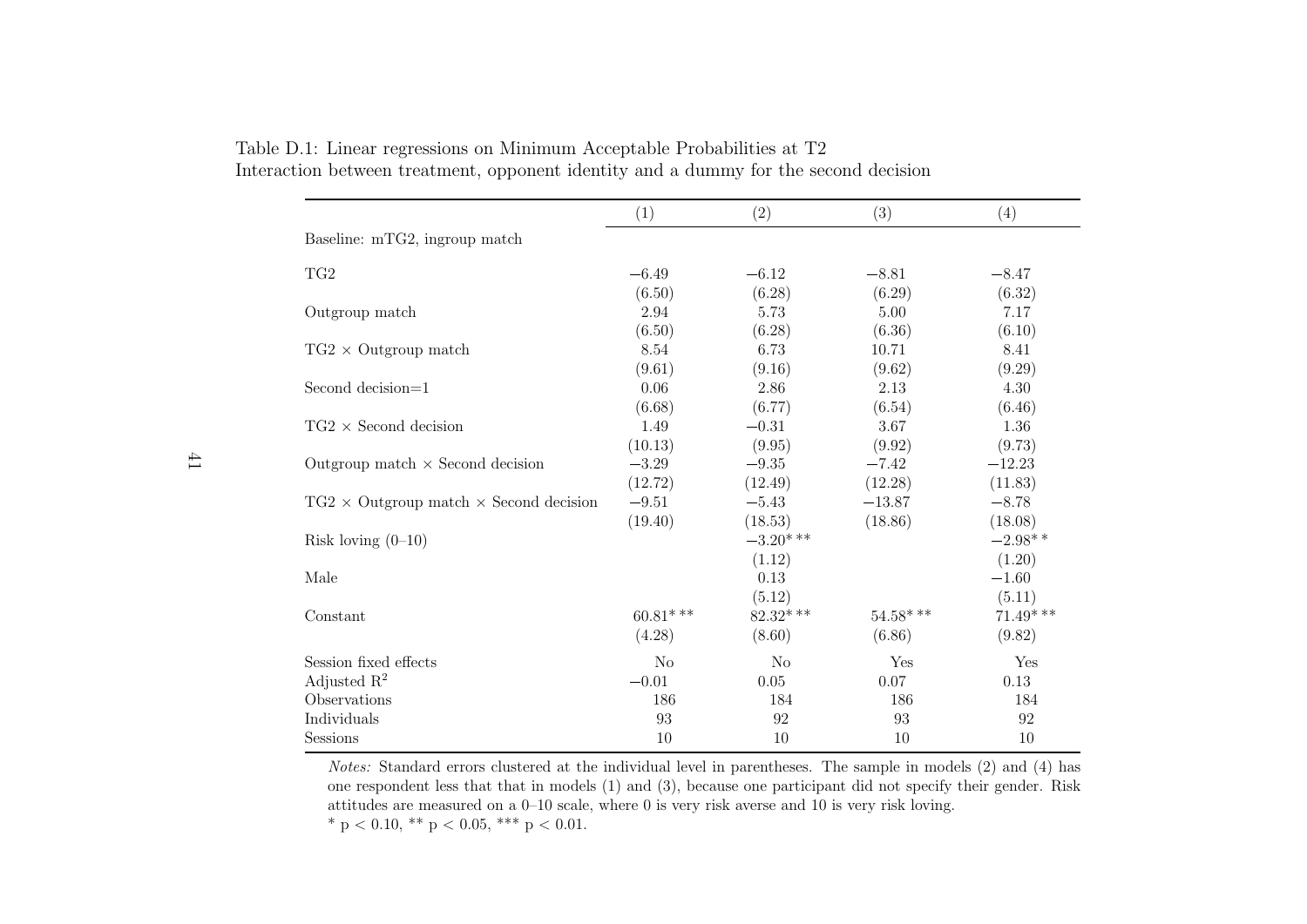$(1)$   $(2)$   $(3)$   $(4)$ Baseline: mTG2, ingroup matchTG2 $-18.16*$  $(10.02)$ =14.31 $(10.02)$   $(10.77)$   $(9.52)$   $(10.70)$  $-20.22$ \* \*  $-15.55$  $(10.70)$  =11.37Outgroup match=14.56 $(9.05)$  $-10.22$  $(7.88)$  $-15.01*$  $(7.88)$  $(7.09)$  $(9.05)$   $(7.88)$   $(7.88)$   $(7.09)$ 22.05 TG2  $\times$  $\times$  Outgroup match  $23.62$   $20.38$   $26.11*$   $22.05$ <br>(15.59)  $(15.35)$   $(15.35)$   $(15.35)$  $(15.58)$   $(15.50)$   $(15.13)$   $(15.35)$  =6.94Ticket to ingroup $-9.30$  $(7.66)$ =6.98 $(7.38)$  $-10.19$  $(7.51)$  $(7.46)$  $(7.66)$   $(7.38)$   $(7.51)$   $(7.46)$ 10.88  $TG2 \times$  Ticket to ingroup  $\begin{array}{ccc} 17.47 & 12.49 & 17.58 & 10.88 \\ (12.98) & (12.95) & (12.77) & (14.89) \end{array}$  $(12.98)$   $(13.95)$   $(13.77)$   $(14.89)$  $30.57***$ Outgroup match  $\times$  Ticket to ingroup 29.65\*  $27.26**$   $33.03***$   $30.57***$   $30.57***$   $30.57***$   $30.57***$   $30.57***$  $(11.97)$   $(11.36)$   $(11.83)$   $(11.44)$  $-23.10$  $TG2 \times$  Outgroup match  $\times$  Ticket to ingroup =23.77 $(19.06)$  $-22.56$  $(19.12)$ =25.84 $(19.06)$   $(19.12)$   $(19.27)$   $(19.40)$  $(19.40)$  $-2.40*$ Risk loving (0-10) $-2.73$ \* \*  $(1.18)$   $(1.21)$  =1.28Male $-0.67$  $(5.16)$  $(5.16)$   $(5.64)$  $64.15***$ Constant 64.15\* \*\* 64.15\* \*\* 654.93\* 664.15\* \*\* 64.15\* \*\* 64.15\* \*\*  $(5.09)$   $(6.99)$   $(6.80)$   $(7.48)$ Session fixed effects No No Yes Yes $0.12$ Adjusted  $\mathbb{R}^2$ Observations 5 93 92 93 92 93 92  $\frac{2}{12}$  0.05 0.09 0.09 0.12 92 92 Individuals 5 93 92 93 93 10  $S$ essions 10 10 10 10 10 10

<span id="page-44-0"></span>Table D.2: Linear regressions on Minimum Acceptable Probabilities at T2

 Interaction between treatment, opponent identity and <sup>a</sup> dummy for choosing an ingroup member in the hypotheticalallocation task: first decisions only

Notes: The sample in models (2) and (4) has one respondent less that that in models (1) and (3), because one participant did not specify their gender. Risk attitudes are measured on <sup>a</sup> 0–10 scale, where 0 is very risk averse and10 is very risk loving.

\* p < 0.10, \*\* p < 0.05, \*\*\* p < 0.01.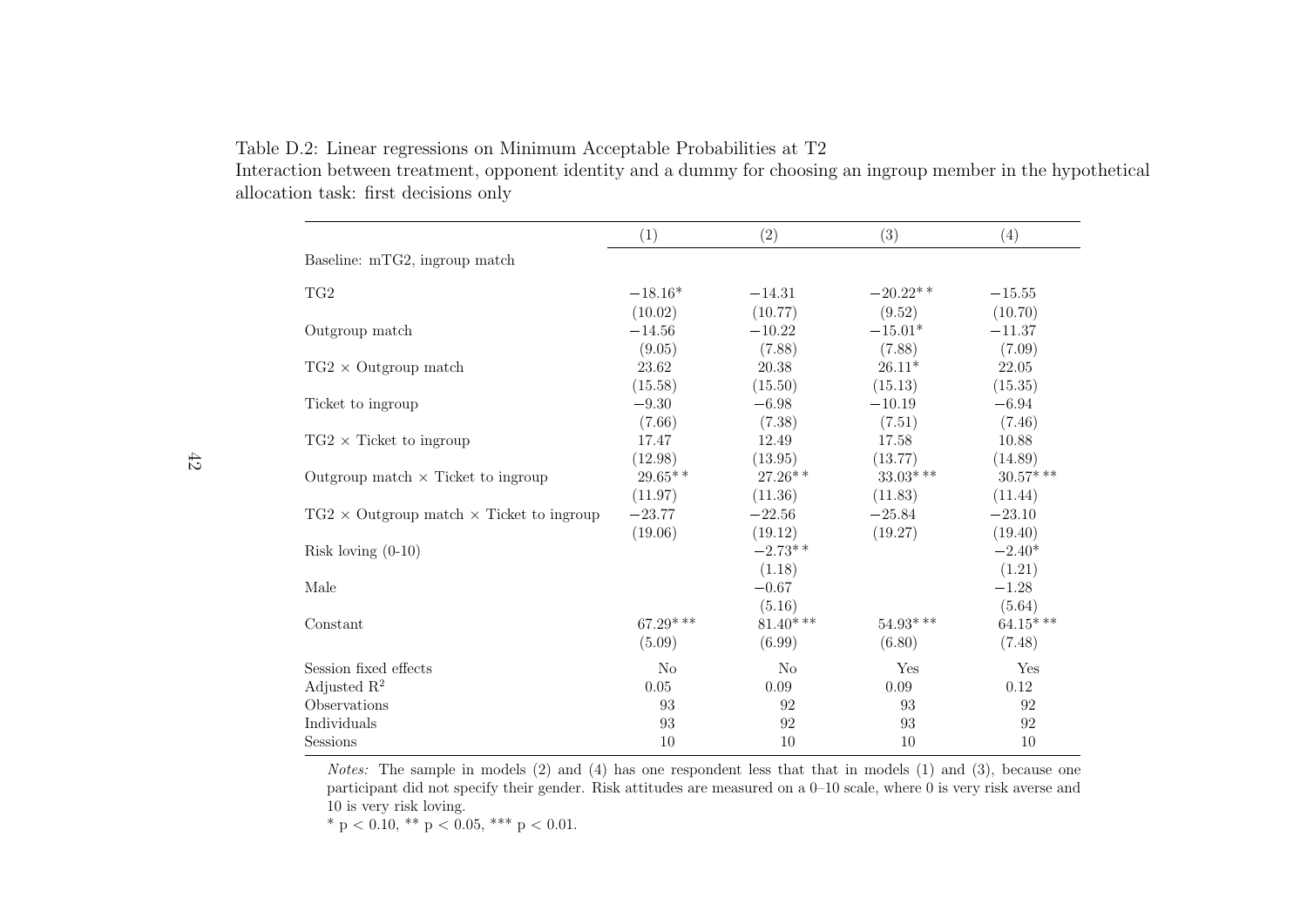## <span id="page-45-0"></span>Appendix E Sensitivity analysis: T1 and T2

I use Monte Carlo simulations to estimate (i) how much overlap can be expected between the samples at T1 and T2 and (ii) how much the precision of the estimates of interest can be expected to decrease due to this.

First, I check how likely it is that there is no individual present in both estimation samples. I randomly select 65 identifiers (the size of the estimation sample at T1, in models without session fixed effects) from the pool of 642 potential subjects.[32](#page-45-1) I then select 93 identifiers (the size of the estimation sample at T2) from the same pool of 642 identifiers. I count how many identifiers the two samples have in common. I repeat the procedure 1,000,000 times. With the simulation seed used, the number of individuals present in both samples ranges from 0 to 24, with a median of 9 individuals. The probability of no overlap is under 1%. This means one cannot simply consider the coefficients from the regressions on the pooled data set as the true coefficients, but one has to estimate their precision given this high probability of overlap.

Next, I estimate how the overlap between samples at T1 and T2 could influence the precision of changes between T1 and T2, for in- and outgroup members, in  $MAP_{TG}$ ,  $MAP_{mTG}$ , betrayal aversion, and discrimination in betrayal aversion. In 10,000 simulations, I randomly draw from 642 random identifiers a set of 65 identifiers (the size of the estimation sample at T1), which I refer to as "the counterfactual T1 estimation samples". From the same 642 random identifies I then draw a set of 93 identifiers (the size of the estimation sample at T2), "the counterfactual T2 estimation samples". I assign these randomly generated counterfactual identifiers to first movers in the two estimation samples. This creates 10,000 counterfactual ways in which there could exist overlap between the samples at T1 and T2.

For each of these 10,000 cases, I regress the MAP on a treatment dummy interacted with an experiment dummy (0 for T1, 1 for T2) and with an opponent type dummy (in- or outgroup), risk attitudes, gender and a dummy for making a decision for an ingroup opponent first. In a separate model, I include session fixed effects.[33](#page-45-2) In both models, I cluster standard errors at the counterfactual individual level.

Table [E.1](#page-46-0) below shows the mean  $p$ -value for the tests corresponding to hypotheses 7a–10, with their standard errors and 95% confidence intervals for the most complete specification, which includes session fixed effects. The significance

<span id="page-45-1"></span> $32642$  students registered for the first exam session in the study track from which I recruited participants.

<span id="page-45-2"></span><sup>33</sup>In the model with session fixed effects, the size of the counterfactual estimation samples at T1 is 52. This is the number of respondents with minor/no comprehension mistakes at T1 who were not the only ones in their session to fulfill this requirement.